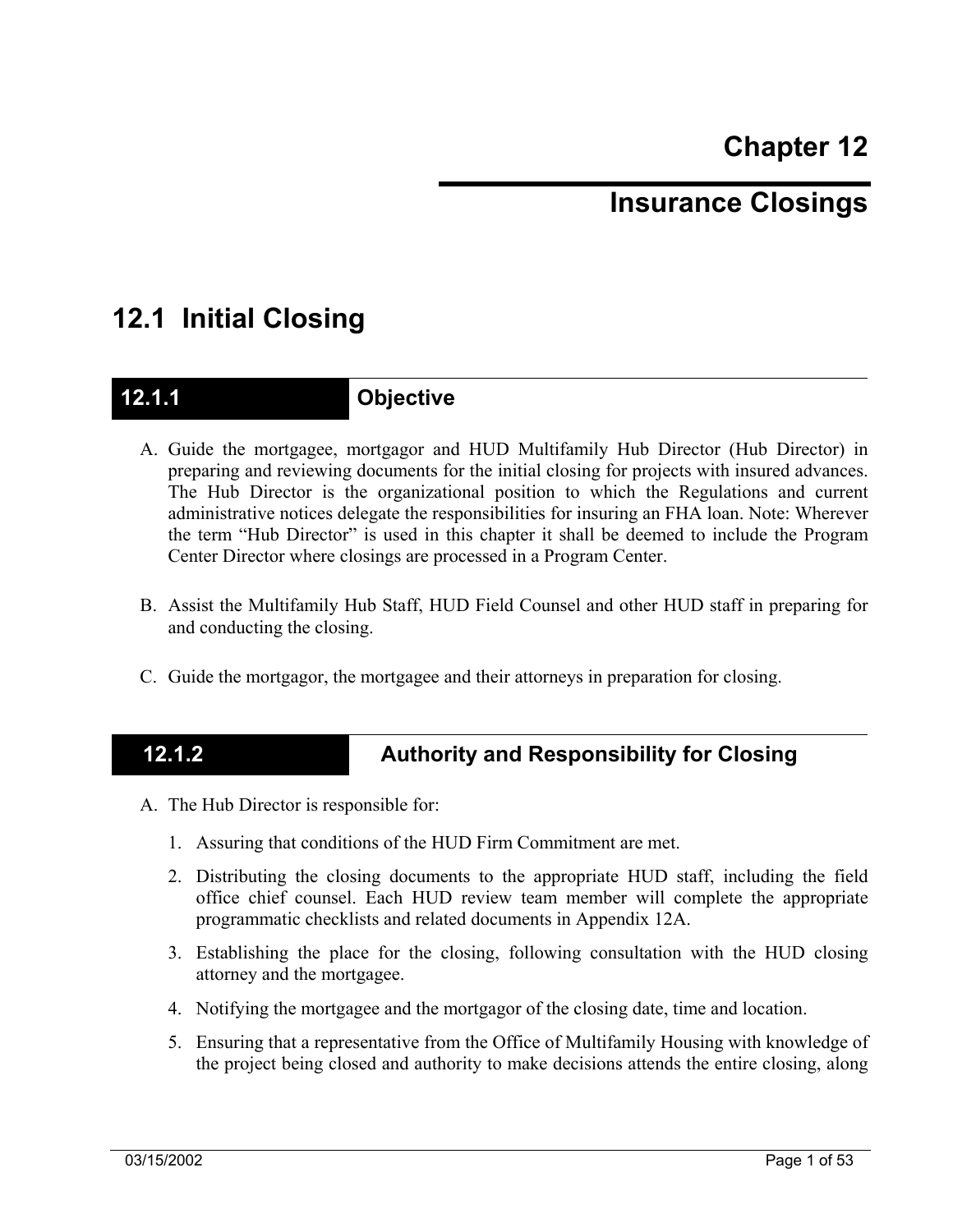with the HUD closing attorney. In addition, the Hub Director will ensure that the requirements of Appendices 12E-12H have been completed.

- 6. Establishing processing priorities and start of construction target dates, and monitoring construction schedules.
- 7. Directing all activities essential to the insurance of mortgages, including approval of:
	- a. Findings of acceptability with respect to program policy and eligibility criteria,
	- b. Subordinates' preliminary underwriting determinations supporting insurance endorsements,
	- c. Mortgagor entity,
	- d. Eligibility statements.
- 8. Coordinating crosscutting office support activities required for multifamily mortgage insurance.
- 9. Obtaining Headquarters' approval of any credit subsidy, where required.
- 10. Establishing the financial requirements for closing.
- 11. Endorsing the note for mortgage insurance.
- 12. Waiving the requirement for a pre-construction conference based on the experience of the participants.
- B. HUD closing attorney is responsible for:
	- 1. Advising the Hub Director or his/her designee of the legal sufficiency of all closing documents. Legal sufficiency means that all closing documents include all required provisions and comply with applicable statutory and regulatory requirements. The Multifamily Hub staff must ensure that the contents of the documents are programmatically accurate.
	- 2. Setting date and time of closing after consultation with the Hub Director, Mortgagee, and Mortgagor and after reviewing the full set of closing documents submitted by the Mortgagee.
	- 3. Conducting the closing. (The lists of required closing documents are found in Appendix 12.)
- C. Mortgagee (or its attorney) is responsible for preparing and reviewing the closing documents and then submitting three complete draft closing packages to the Hub Director early enough for HUD to complete its review prior to the date of the closing. One package is for the HUD closing attorney and two are for the Multifamily Hub staff and other technical disciplines. The Hub Director may request a different number of closing packages to be submitted if it is necessary.
	- 1. For HUD to accept the draft closing package for review:
		- a. All documents, not previously accepted by HUD, including a pro forma title policy (including legible copies of all exception documents), must be submitted at one time, and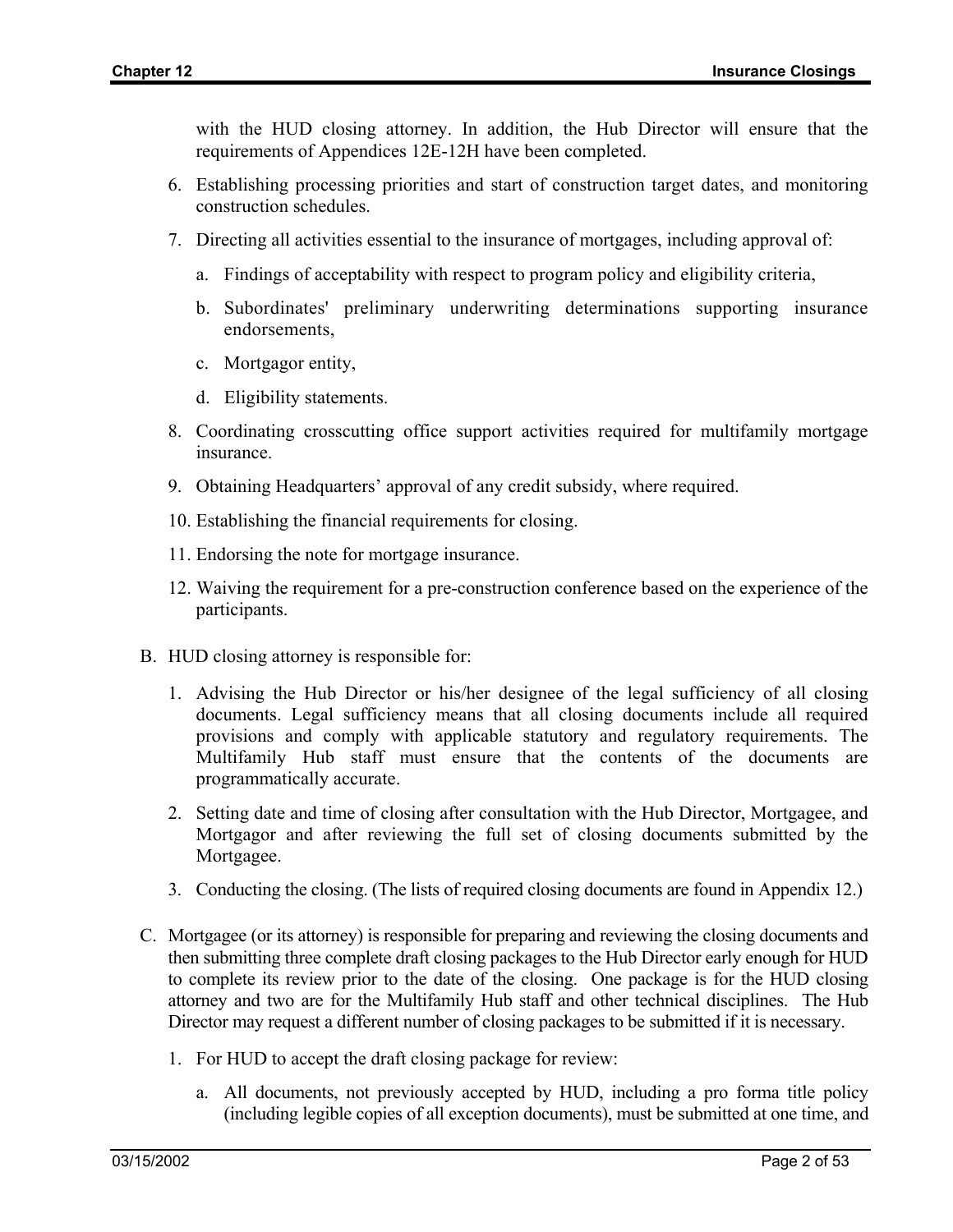b. Forms and exhibits must be completed.

Note: Documents previously submitted to, and accepted by, HUD do not need to be resubmitted at closing. The Hub Director will be responsible for providing the documents that have already been previously accepted by HUD to the HUD closing attorney.

2. For HUD to schedule the closing, the HUD closing attorney and the Hub Director must have reviewed and approved all of the closing documents.

## **12.1.3 Closing Location**

- A. The Hub Director is responsible for arranging accommodations for the closing, if the closing is held at HUD. In determining the location for the closing, the Hub Director will take into consideration project remoteness, e.g., where an office has multiple state jurisdiction, and whether a particular Field office will have an individual present who is authorized to make decisions for HUD and to endorse the Note. The closing may be held at a location other than a HUD office if the mortgagee, mortgagor and Hub Director all agree that it is appropriate to do so. If the closing is held at a non-HUD location, the mortgagee and mortgagor will be responsible for arranging closing facilities.
- B. Initial closings also may be conducted by escrow or by mail, at the request of the mortgagor and mortgagee, if the HUD attorney determines such closing is appropriate under the circumstances of the particular case. HUD is under no obligation to endorse the note for insurance until all of the documents are presented to, and approved by, the Hub Director.
- C. Except for the title policy, the mortgagor's attorney's opinion, and the incumbency certificate, if any, the documents may be dated and/or recorded prior to the day the note is endorsed by HUD for insurance. To the extent possible, however, all documents except the title policy and mortgagor's attorney's opinion should be dated with the same date. The fully executed original mortgage and UCC-1, Regulatory Agreement executed by the mortgagor and any other agreements, if applicable, should be submitted for HUD review enough in advance to allow for the Regulatory Agreement to be reviewed by the HUD closing attorney and executed by a HUD official, all the recordable documents to be reviewed by the title company or other entity tasked to provide for the recording of documents, and the documents to be in the hands of the person designated by the title company to record. Mortgagor and Mortgagee assume all risks associated with the recording or execution of any documents prior to the date of the endorsement of the Note by HUD.

### **12.1.4 Closing Forms and Documents**

Closing forms and documents are listed in Appendix 12A and must be used in all closings for programs covered by the Guide (See Paragraph 1.4B.), unless a substitute has been approved in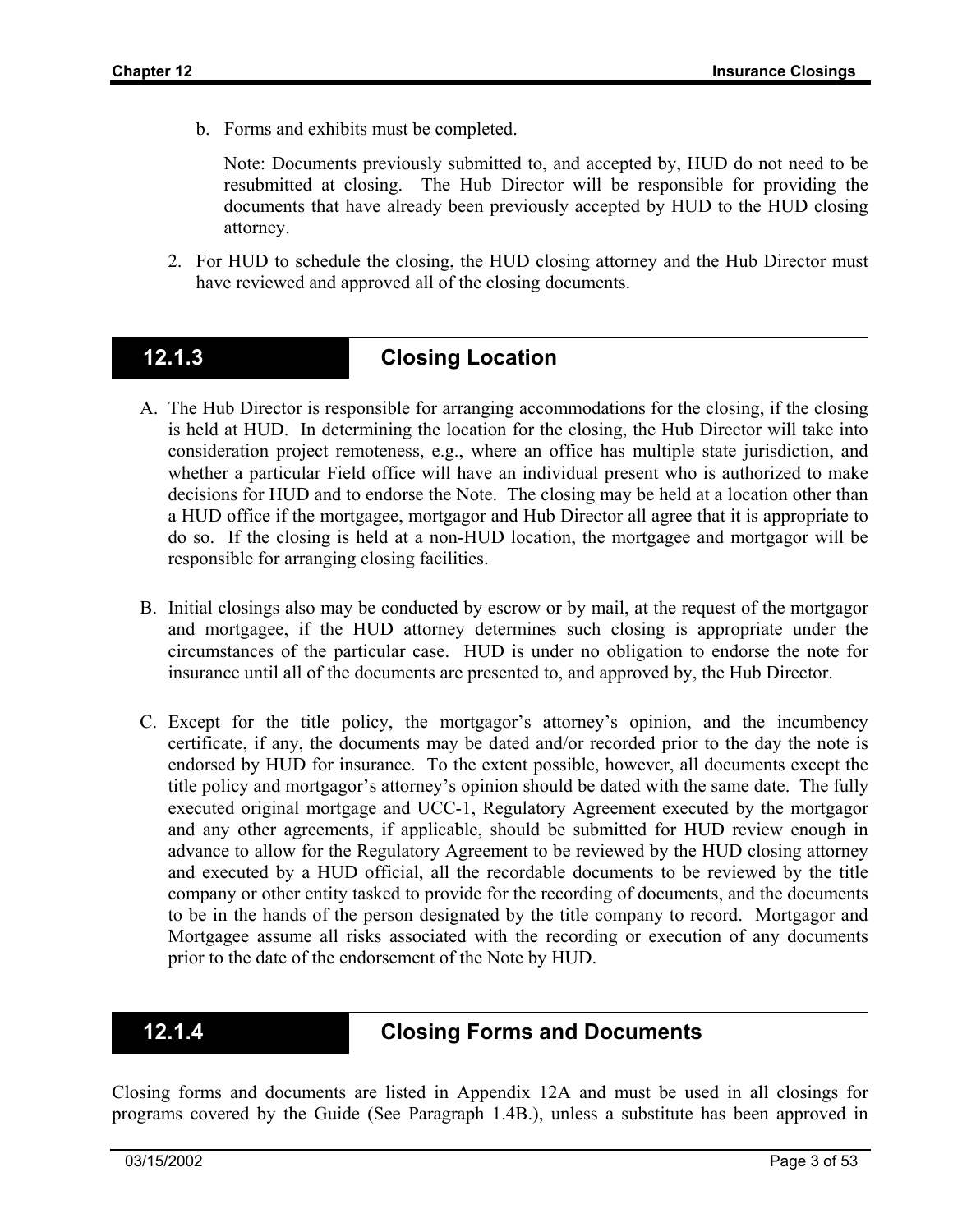writing by the Assistant General Counsel for Multifamily Mortgage Insurance. Local field offices are not authorized to modify the closing list except to meet the requirements of local law or custom or to meet the unique requirements of a particular case. The closing attorney will inform the mortgagee of any modifications to the closing list in Appendix 12A. The mortgagee's attorney must submit the draft closing packages to the Hub Director who will distribute the appropriate documents to the field counsel and to the housing program and technical discipline sections for document review and completion of the review sheets. The project number should be typed on each closing document if not otherwise included in the document. The Hub Director will provide a statement to the HUD closing attorney that all administrative requirements have been met. HUD/FHA administrative and closing forms may not be waived or changed, except as follows:

- A. The Multifamily Hub Director may approve administrative changes to any form, if the changes are required by local law or custom or the unique requirements of the particular case except those items specifically listed in 11.2.I. All such changes must be identified in the closing attorney's Certificate in the Washington Docket.
- B. HUD closing attorney may approve legal changes to any form, if the changes are required by local law or custom or the unique requirements of the particular case. All changes must be identified in the closing attorney's Certificate in the Washington Docket.
- C. Any changes in the forms must be identified in the mortgagor's attorney's opinion.
- D. Title. Marketable title to the property must be vested in the mortgagor on the date the mortgage is recorded. See requirements of Mortgagee's Certificate, paragraph (3). Mortgagor must provide and HUD must review title documents for initial closing as follows:
	- 1. The Multifamily Hub Director is responsible for:
		- a. Determining the acceptability of the mortgagor's proposed title company as indicated by the prior experience that the Hub has had with that company.
		- b. Assuring that any title exceptions do not adversely affect project value or marketability, or where a clear determination cannot be made, refer the exception to Headquarters, Office of Business Products. (The Hub Director should assure that the proposed construction contract documents and other contractual obligations call for the project to be constructed and managed consistent with the project's legal restrictions and covenants.)
	- 2. HUD closing attorney is responsible for:
		- a. Determining that the insured mortgage constitutes a valid first lien,
		- b. Identifying title conditions, covenants and restrictions that violate Federal statutes or regulations, or the Regulatory Agreement, and directing the mortgagee to eliminate them from the title, and
		- c. Bringing any title conditions, covenants or restrictions, including air right provisions, leasehold contracts, and common use easements and maintenance agreements, to the Hub Director's attention. It is the decision of the Hub Director whether or not to insure with these items.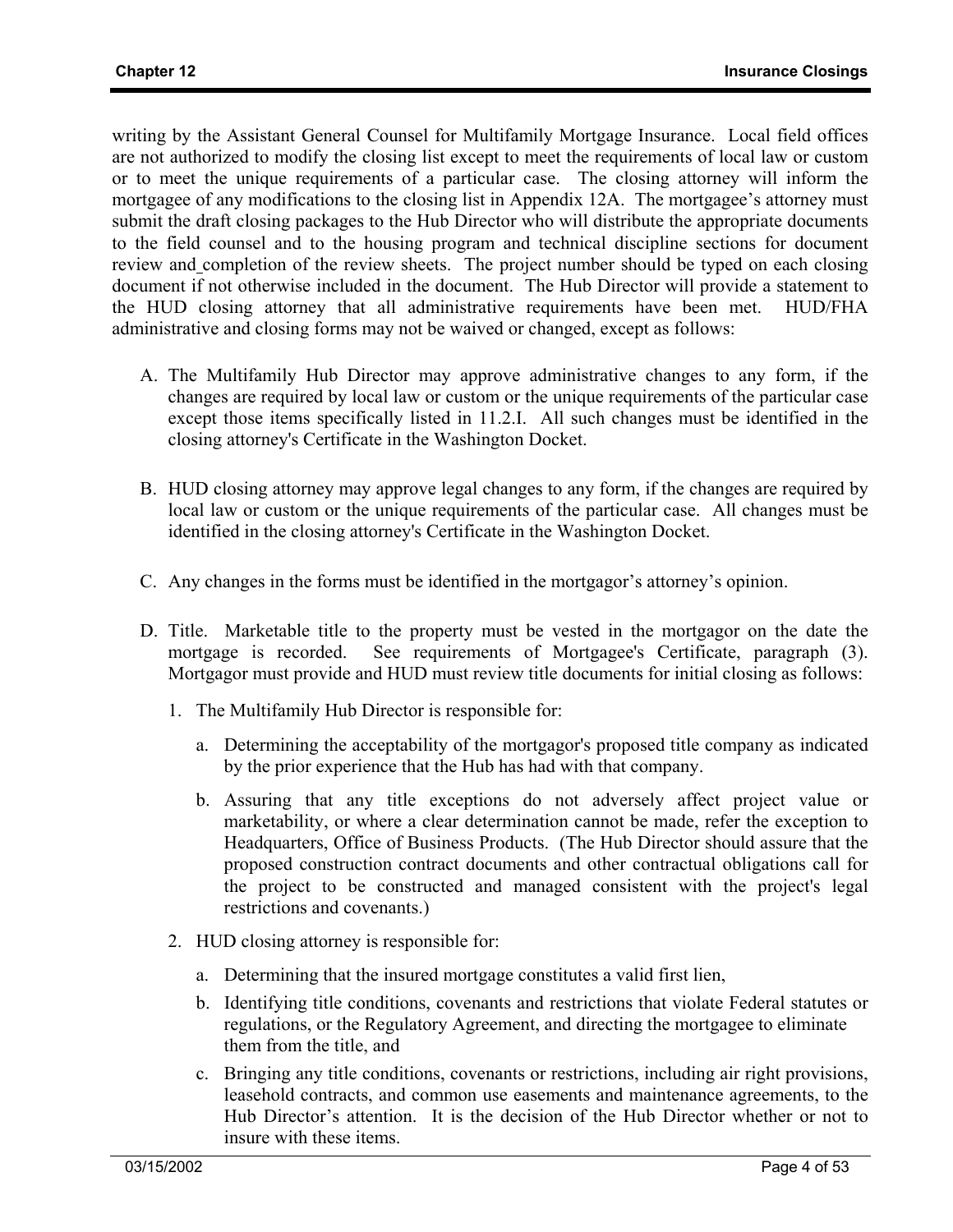- 3. Title Evidence. The mortgagee must provide a policy of title insurance, surveyor's certificate and survey of the covered property that are acceptable to HUD. The Hub Director may accept an alternative to a title policy in accordance with Paragraph 5 below, where satisfied after consulting with the HUD closing attorney who has determined that a title policy cannot be furnished. Any required policy of title insurance, survey or surveyor's certificate must be furnished without expense to HUD. The Note cannot be endorsed without delivery of an acceptable duplicate original title policy to HUD.
- 4. Title Insurance Policy must be issued by a title company acceptable to HUD in the ALTA format approved by HUD and, unless otherwise approved by the HUD closing attorney, must:
	- a. Be in an amount at least equal to the full amount of the insured mortgage.
	- b. Name the mortgagee and Secretary of HUD and his/her successors and assigns as the insured parties as their interests may appear.
	- c. Provide the 1997 ALTA Policy and ALTA Form 8.1 Environmental Endorsement. The ALTA Form 9 Comprehensive Endorsement, Zoning Endorsement, and the Endorsement insuring over easements that cannot be platted may be required by the closing attorney, if applicable. A zoning letter may be accepted by the closing attorney instead of a zoning endorsement. The Office of General Counsel has advised that there is no objection to the use of the 1999 Minimum Standard Detail Requirements (MSDR) for (ALTA)(ACSM) Land Title Surveys for multifamily projects insured by FHA.
	- d. Show the insured mortgage as the first lien. The insured mortgage and the Regulatory Agreement must appear in Schedule A-1 and the financing statements in Schedule B, Part II.
	- e. Show no monetary liens other than the insured mortgage, real estate taxes not yet due and payable, and any other liens that the Hub Director approves.
	- f. Show the deletion of all standard exceptions, such as the exception concerning mechanic's liens, claims to water, patent reservations, etc.
	- g. Be dated the day of endorsement.
	- h. The legal description in the policy must agree with the legal description in the survey and in all closing documents bearing a legal description.
	- i. For projects already constructed, the policy must include standard endorsement forms 100 and 116. To the extent that the policy reveals any encroachments that are not covered by form 100, additional affirmative protection will be required.
	- j. Any reference to taxes shall specify that the taxes are not due and payable. All due and payable taxes shall be paid prior to or at closing.
	- k. If the title policy contains any exception for mineral rights, it also must include an endorsement offering affirmative protection against loss due to such matters.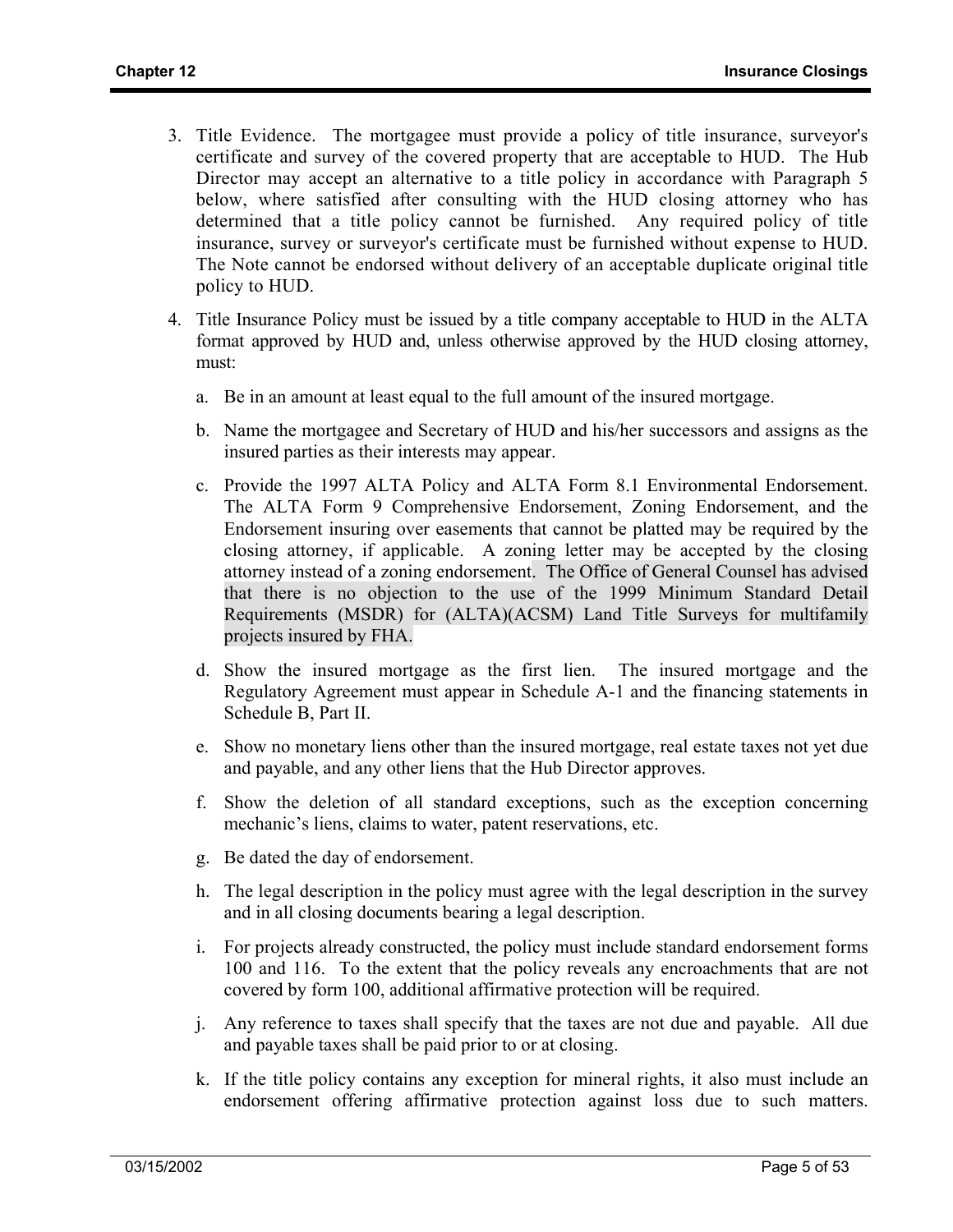- l. All other exceptions must be acceptable to HUD.
- m. Contain no exception for encroachment and other matters that a valid survey would disclose.
- n. Delete any arbitration requirements except where such deletions are prohibited by State law.
- 5. Alternate Evidence of Title. Where acceptable to the Multifamily Hub Director, as provided in paragraph D.3, above, the mortgagee may use one of the following types of title evidence:
	- a. Abstract of title acceptable to HUD, prepared by an abstract company or person engaged in the business of preparing abstracts of title, accompanied by a legal opinion satisfactory to HUD, as to the quality of such title, signed by an attorney-at-law experienced in the examination of titles;
	- b. A Torrens or similar title certificate; or
	- c. Evidence of title conforming to the standards of a supervising branch of the Government of the United States of America, or of any State or Territory thereof.
- 6. Surveyor's Report, Form HUD-2457, signed within 120 days before initial closing by a licensed surveyor and bearing the surveyor's professional seal. The Surveyor's report must be prepared in accordance with its attached instructions.
- 7. Survey. The survey must conform with the instructions on the back of the Surveyors Report, Form HUD-2457, and be dated, signed and sealed within 120 days before initial closing. The Survey should show all easements or encroachments upon the property. These easements or encroachments must be acceptable to HUD.
	- a. The Hub Director may permit substitution of paragraph 7.a(1) below for the Form HUD-2457 requirement that, "The certificate should be addressed, to wit: "To all parties interested in title to premises surveyed," where the Form HUD-2457 requirement causes unwarranted legal difficulties or liability insurance costs. The certification must include the language contained in the instructions on the reverse of the surveyor's report, Form HUD-2457. (See paragraph 7a(2) and 7a(3), below.
		- (1) "I hereby certify to the U.S. Department of Housing and Urban Development (HUD), (Borrower), (Sponsor), (Lender), (Title Insurance Underwriter), (other), and to their successors and assigns, that:"
		- (2) "I made an on the ground survey per record description of the land shown hereon located in (city or town, country, township, etc.), on (date); and that it and this (these) map(s) was (were) made in accordance with the HUD Survey Instructions and Certificate, Form-HUD-2457 and meet the requirements for a Land Title Survey, as defined in the "Minimum Standard Detail Requirements for ALTA/ACSM Land Title Surveys," dated 1999."
		- (3) "To the best of my knowledge, belief and information, except as shown hereon: There are no encroachments either way across property lines; title lines and lines of actual possession are the same; and the premises are free of any (subject to a) 100/500 year return frequency flood hazard, and such flood free (flood) condition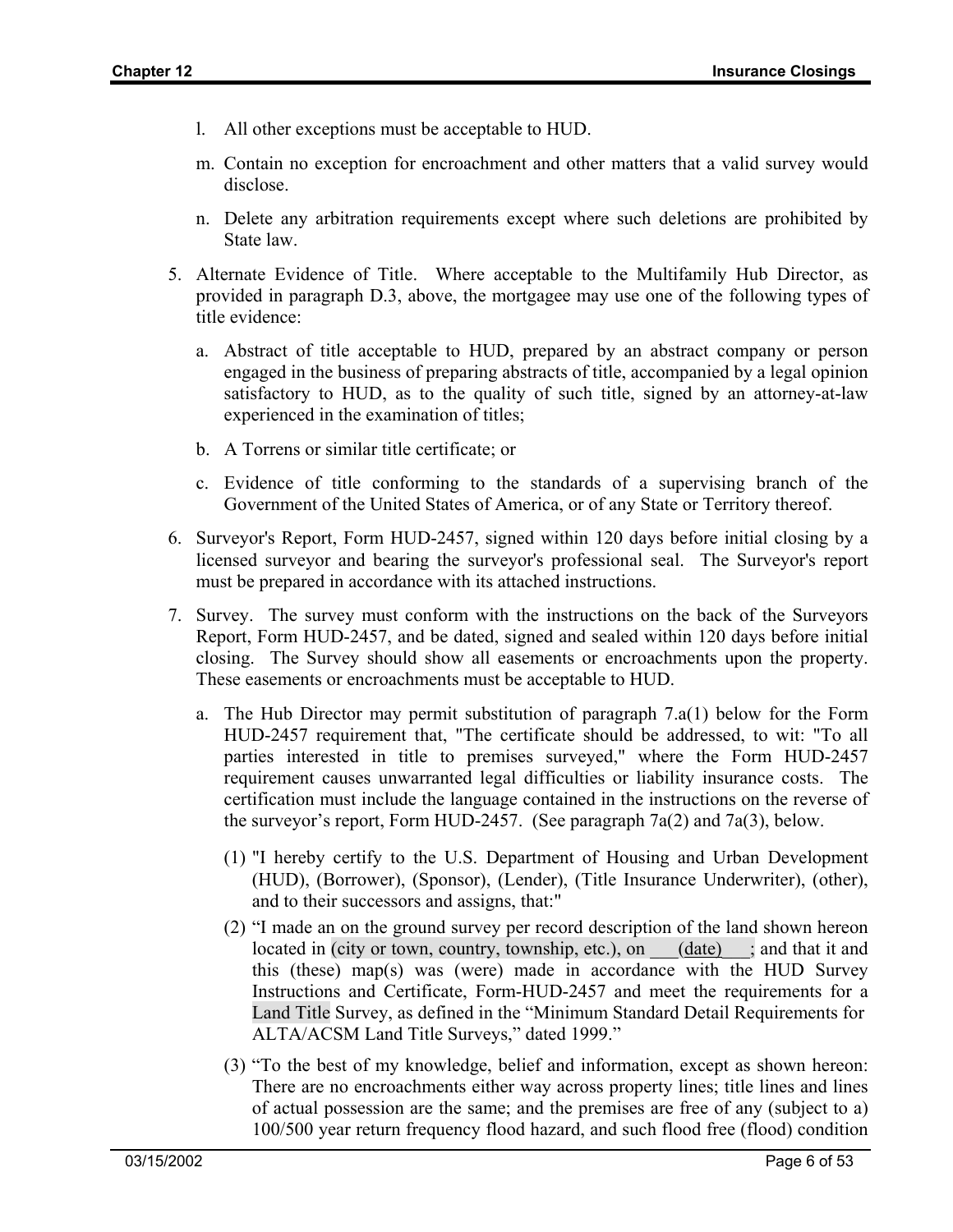is shown on the Federal Flood Insurance Rate Map, Community Panel No. (state, if none)."

- 8. Air Rights Projects
	- a. A three dimensional air rights map for air rights projects is required. The existence of adequate vertical ways to the ground for required services, e.g., utility and fire suppression lines, chimneys, trash chutes, elevators and emergency exit stairs must be verified. In addition, there must be an acceptable discharge to a public way from all building egresses, including emergency exits, and services, e.g., trash removal.
	- b. Maintenance Agreements. In cases where common facilities exist between the insured parcel and an adjacent parcel, the mortgagor must provide for recordation of a maintenance agreement for the common use facilities, e.g., common drives; common lobbies, parking structures, or other air rights project common facilities; etc. The Hub Director must:
		- (1) Assure that the integrity and maintenance of air rights platform foundations and other structural members are defined as the air rights provider's responsibility.
		- (2) Verify that shared maintenance/operating costs are equitable and that enforcement rights protect the project interests.
- E. Leaseholds. Leaseholds must conform to the FHA Lease Addendum Form FHA-2070.
	- 1. The term of The Lease Addendum may be varied to conform with applicable State and local law, except that the HUD closing attorney must approve:
		- a. The legal need for any proposed lease term changes, and
		- b. That any term changes are consistent with the following requirements of the Section of the Act under which the project is underwritten:
			- (1) Section 207/223(f)*.* The lease term must satisfy one of the following requirements):
				- (a) Term is 99 years and is renewable, or
				- (b) Term is at least 50 years from the date the mortgage is executed (where a lease is on trust/other land on a reservation the HUD closing attorney must ensure that the lease provisions are coordinated with Bureau of Indian Affairs requirements**)**.
			- (2) Sections 220, 221(d) and 232. The lease term must satisfy one of the following requirements:
				- (a) Term is 99 years and is renewable, or
				- (b) Term has at least 10 years to run after maturity date of the mortgage.
	- 2. HUD needs to ensure the non-default status of any ground lease that exists at the time of closing. This can be done by collecting an estoppel certificate from the lessor as part of the closing package. This certificate should be dated within 30 days of closing and state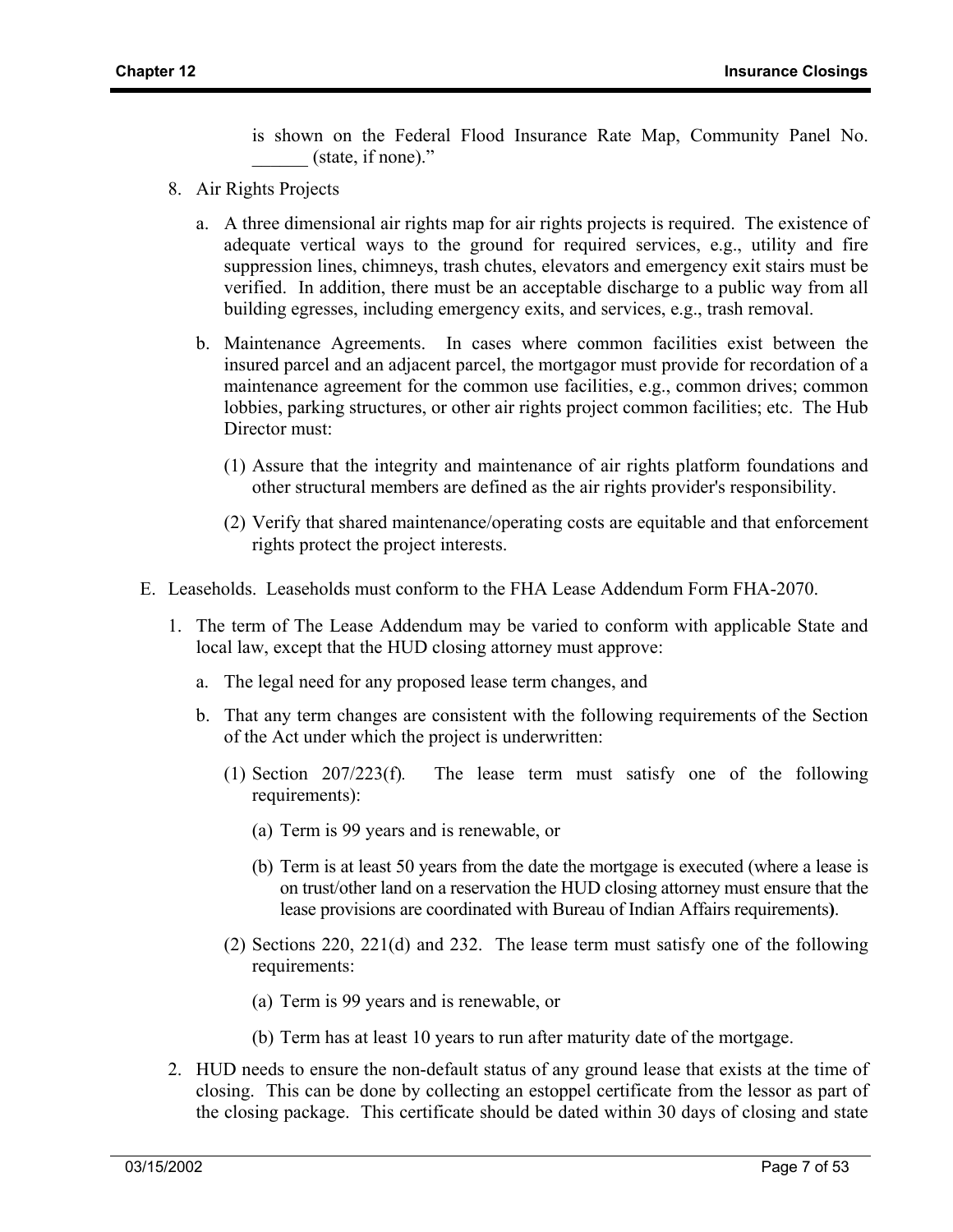that the lessee is current on all rents due, the lessee is not in default of any lease provision and no event has occurred which, with the passage of time, would be a default under the lease.

- F. Organizational Documents. Organizational documents for the mortgagor entity are required to be submitted at closing. They must expressly indicate that the duration of the ownership entity is at least ten years longer than the term of the FHA-insured mortgage, that the terms of the Regulatory Agreement take precedence in the event of any conflict with the terms of the organizational documents, that the ownership entity has authority to enter into the transaction and to comply with the requirements of the insurance program and that unless approved otherwise by HUD, the mortgagor is a single asset entity.
	- 1. The operating or partnership agreements, Limited Liability Corporation documents, or articles of incorporation for the mortgagor entity must include provisions stating that:
		- a. If any of the provisions of the organizational documents conflict with the terms of the note; mortgage, deed of trust or security deed; security agreement or HUD Regulatory Agreement ("HUD Loan Documents"), the provisions of the HUD Loan Documents will control.
		- b. No provision required by HUD to be inserted into the organizational documents may be amended without prior HUD approval, so long as HUD is the insurer or holder of the note.
		- c. No provision in the organizational documents that results in any of the following will have any force or effect without the prior written consent of HUD:
			- (1) Any amendment that modifies the term of the mortgagor entity;
			- (2) Any amendment that activates the requirement that a HUD previous participation certification be obtained from any additional member;
			- (3) Any amendment that in any way affects the note, mortgage, deed of trust or security deed, and security agreement on the Project or the Regulatory Agreement between HUD and the mortgagor entity;
			- (4) Any amendment that would authorize any member other than the Manager/General Partner or pre-approved Successor Manager/General Partner to bind the mortgagor entity for all matters concerning the project which require HUD's consent or approval;
			- (5) A change in the Manager/General Partner or pre-approved Successor Manager of the mortgagor entity; or
			- (6) Any change in a guarantor of any obligation to the Secretary.
		- d. The mortgagor entity is authorized to execute a note, mortgage, deed of trust or security deed and security agreement in order to secure a loan to be insured by the Secretary and to execute the Regulatory Agreement and other documents required by the Secretary in

connection with the HUD-insured loan.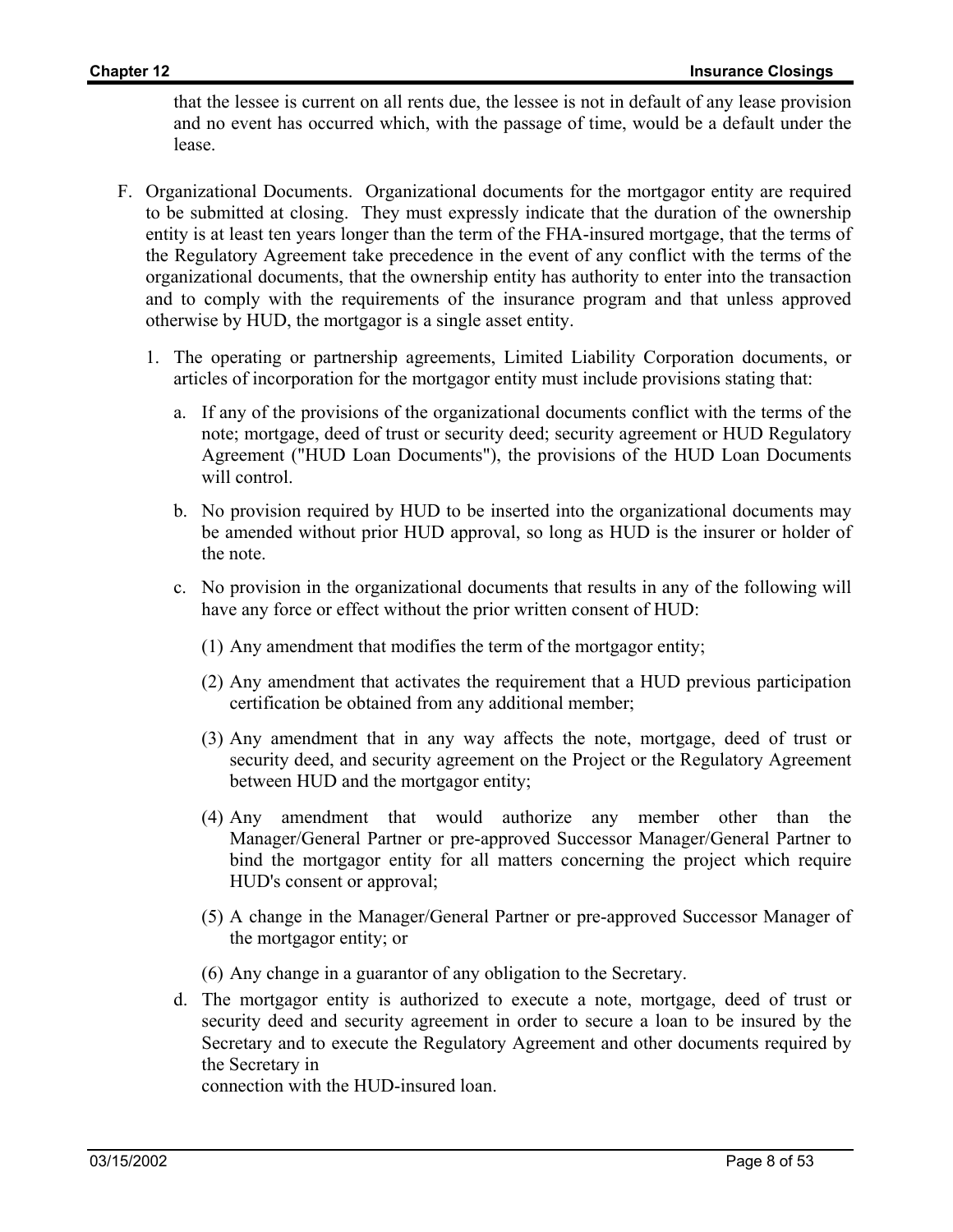- e. Any incoming member/partner/owner must as a condition of receiving an interest in the Company agree to be bound by the note, mortgage, deed of trust or security deed, security agreement, the Regulatory Agreement and any other documents required in connection with the HUD-insured loan to the same extent and on the same terms as the other members.
- f. Notwithstanding any other provisions, upon any dissolution, no title or right to possession and control of the Project, and no right to collect the rents form the Project, shall pass to any person who is not bound by the regulatory Agreement in a manner satisfactory to the Secretary.
- g. The members, partners, officers and directors and any assignee of a member/partner are liable in their individual capacity to HUD for:
	- (1) Funds or property of the Project coming into its possession, which by the provisions of the Regulatory Agreement, the person or entity is not entitled to retain;
	- (2) Its own acts and deeds, or acts and deeds of others which it has authorized, in violation of the provisions of the Regulatory Agreement;
	- (3) The acts and deeds of affiliates, as defined in the regulatory Agreement, which the person or entity has authorized in violation of the provisions of the Regulatory Agreement; and
	- (4) As otherwise provided by law.
- h. The company shall not voluntarily be dissolved or converted to another form of entity without the prior written approval of HUD.
- i. The company has designated [insert name] as its official representative for all matters concerning the project which require HUD consent or approval. The signature of this person will bind the company in all such matters. The company may from time to time appoint a new representative to perform this function, but within 3 business days of doing so, will provide HUD with written notification of the name, address, and telephone number of its new representative. When a person other than the person identified above has full or partial authority of management of the project, the company will promptly provide HUD with the name of the that person and the nature of the that person's management authority.
- 2. Corporate Mortgagor
	- a. Copy of Articles of Incorporation and Code of Regulations or Bylaws and all amendments thereto, certified by jurisdiction where filed;
	- b. Certificate of Good Standing. A certificate of good standing from the state where the project is located and, if the mortgagor is a foreign corporation, the state of incorporation or an opinion from mortgagor's attorney that such certificate is not required in that jurisdiction;
	- c. Enabling resolution which authorizes the loan and designates the appropriate officer(s) to execute the loan documents; and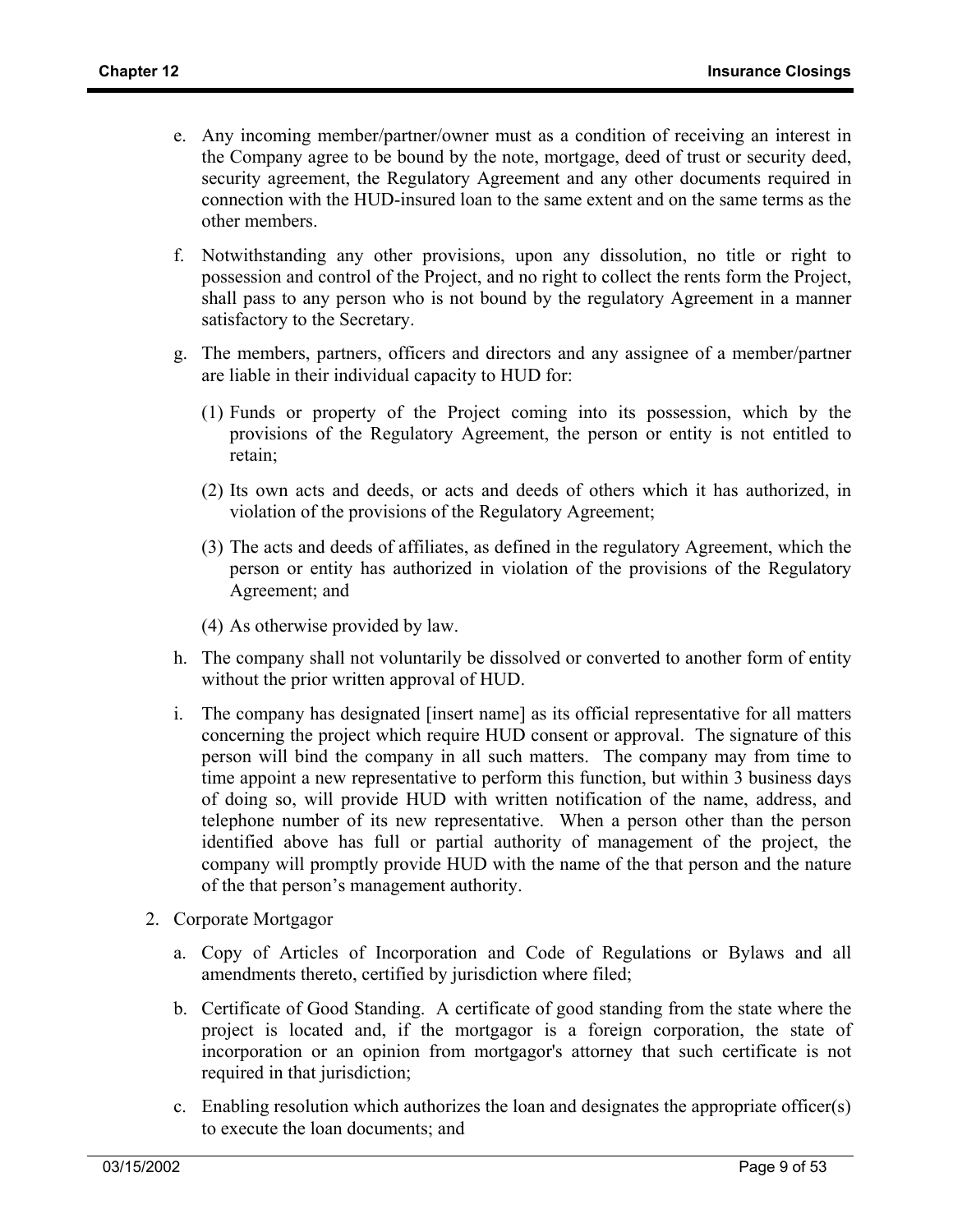- d. Incumbency Certificate certified by corporate officer.
- e. Corporate articles of incorporation and bylaw provisions which make the corporation responsible for indemnifying its officers and/or board members are not acceptable, except to the extent mandated by state law and/or to the extend that such indemnification is limited to liability insurance coverage or distribution approved by HUD from residual receipts or surplus cash.
- 3. Partnership Mortgagor
	- a. Certified copy of Partnership Agreement and all amendments thereto;
	- b. Copy of Certificate of Partnership, if applicable, which has been recorded in the appropriate jurisdiction, if required. If the mortgagor is a foreign partnership and the application for registration as foreign partnership, and an indication that it is qualified to do business where the project is located.
	- c. Copy of the "Full Force and Effect" Certificate or Certificate of Good Standing or like certificate, if any, provided by the state; and
	- d. If less than all the general partners are signing the loan documents, a partnership resolution which authorizes the loan and designates the appropriate partner for signing.
- 4. Limited Liability Company Mortgagor
	- a. Certified copy of Articles of Organization and Operating Agreement or Code of Regulations and all amendments thereto;
	- b. Certificate of Continued Existence. If the mortgagor is a foreign limited liability company holding a license as a foreign LLC under laws of the state in which the project is located, a certified copy of said license, and Continued Existence from the state of organization, or a legal opinion from an attorney licensed to practice in the state in which the project is located, that the company is qualified to do business and hold title to real estate in that state;
	- c. Enabling resolution which authorizes the loan and designates the appropriate manager or member to execute the loan documents; and
	- d. Incumbency Certificate with authorized member's signature.
- G. Mortgage or (Deed of Trust) and Security Agreement
	- 1. MORTGAGE (OR DEED OF TRUST). Must be a first lien on the entire property. Where permitted by local and state law and by the Section of the Act under which the project is insured, e.g., Section 232 projects, the property includes all nonrealty equipment and furnishings whether financed by mortgage proceeds or sponsor's funds. The property also includes major kitchen appliances financed from mortgage proceeds in projects insured under other sections of the Act. The Mortgage (or Deed of Trust) Form must be that approved by the Assistant General Counsel for Multifamily Mortgage Insurance.
	- 2. Security Agreement and Financing Statement. The appropriate Uniform Commercial Code documentation (Chattel Mortgage where applicable) must be used as the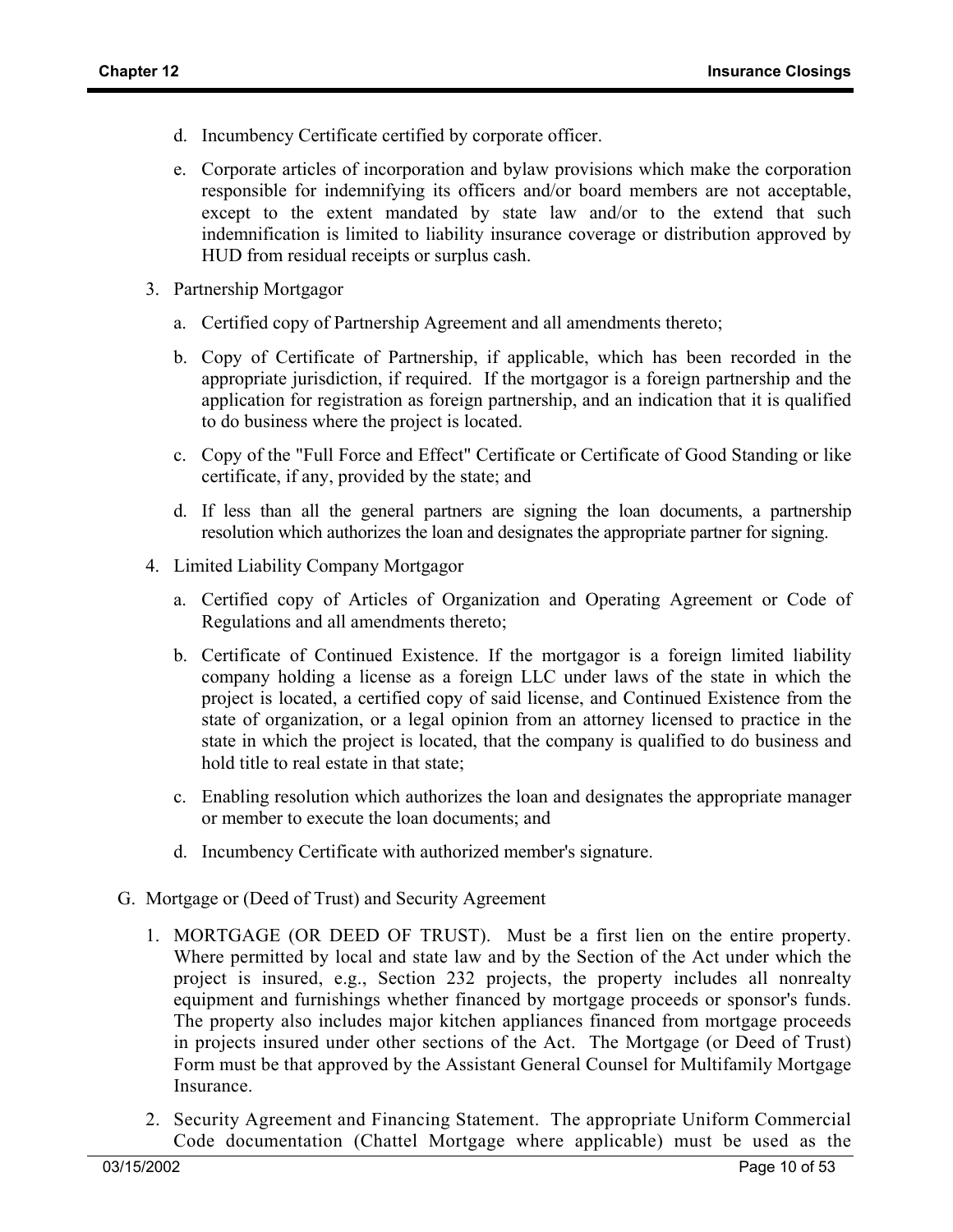security instrument for nonrealty equipment and furnishings in accordance with State/local requirements. See the Mortgagee's Certificate, paragraph (12). The mortgagor's attorney's opinion should address the situation in which the owner is an out-of-state entity and a Financing Statement needs to be filed in the entity's home state.

- a. The documents must be filed and/or recorded as specified by State/local law, which may include: the appropriate local court, Secretary of State, State corporation commission, etc.
- b. Attach a property description (list(s) of major movable equipment) to the financing statement covering all the nonrealty equipment and furnishings covered. Furnishings do not need to be identified individually or with identification or serial numbers, unless it is customary in the jurisdiction to do so.
- c. The legal description attached to the financing statement should be identical with that used in the Regulatory Agreement, Building Loan Agreement, mortgage, and other closing documents especially the title policy and survey.
- 3. Liens. The property, including any non-realty equipment and furnishings covered by the mortgage, must be free and clear of all liens other than the insured mortgage and any other liens that HUD approves.
- 4. Standard Exculpatory Language for the Mortgage (or Deed of Trust).

"Notwithstanding any other provision contained herein or in the Note, it is agreed that the execution of the Note shall impose no personal liability upon the mortgagor for payment of the indebtedness evidenced thereby and in the event of a default, the holder of the Note shall look solely to the property subject to this Mortgage and to the rents, issues and profits thereof in satisfaction of the indebtedness evidenced by the Note and will not seek or obtain any deficiency or personal judgment against the mortgagor except such judgment or decree as may be necessary to foreclose or bar its interest in the property subject to this Mortgage and all other property mortgaged, pledged, conveyed or assigned to secure payment of the Note; provided, that nothing in this condition and no action so taken shall operate to impair any obligation of the mortgagor under the Regulatory Agreement herein referred to and made a part hereof."

- H. Mortgage (Deed of Trust) Note. The Mortgage (Deed of Trust) Note must be in the form approved by the Assistant General Counsel for Multifamily Mortgage Insurance. The section of the Act under which the mortgage is insured should be identified on the panel of the Note.
	- 1. Term must be the same as included in the firm commitment, as long as the maximum and minimum term set out in the commitment meet the following requirement:
		- a. New construction or substantial rehabilitation projects--term may not exceed the lesser of 40 years or 75 percent of the project's remaining economic life.
		- b. Existing project (insured under either Section 207 or Section 232 pursuant to Section  $223(f)$ —term must not be less than 10 years nor exceed the lesser of: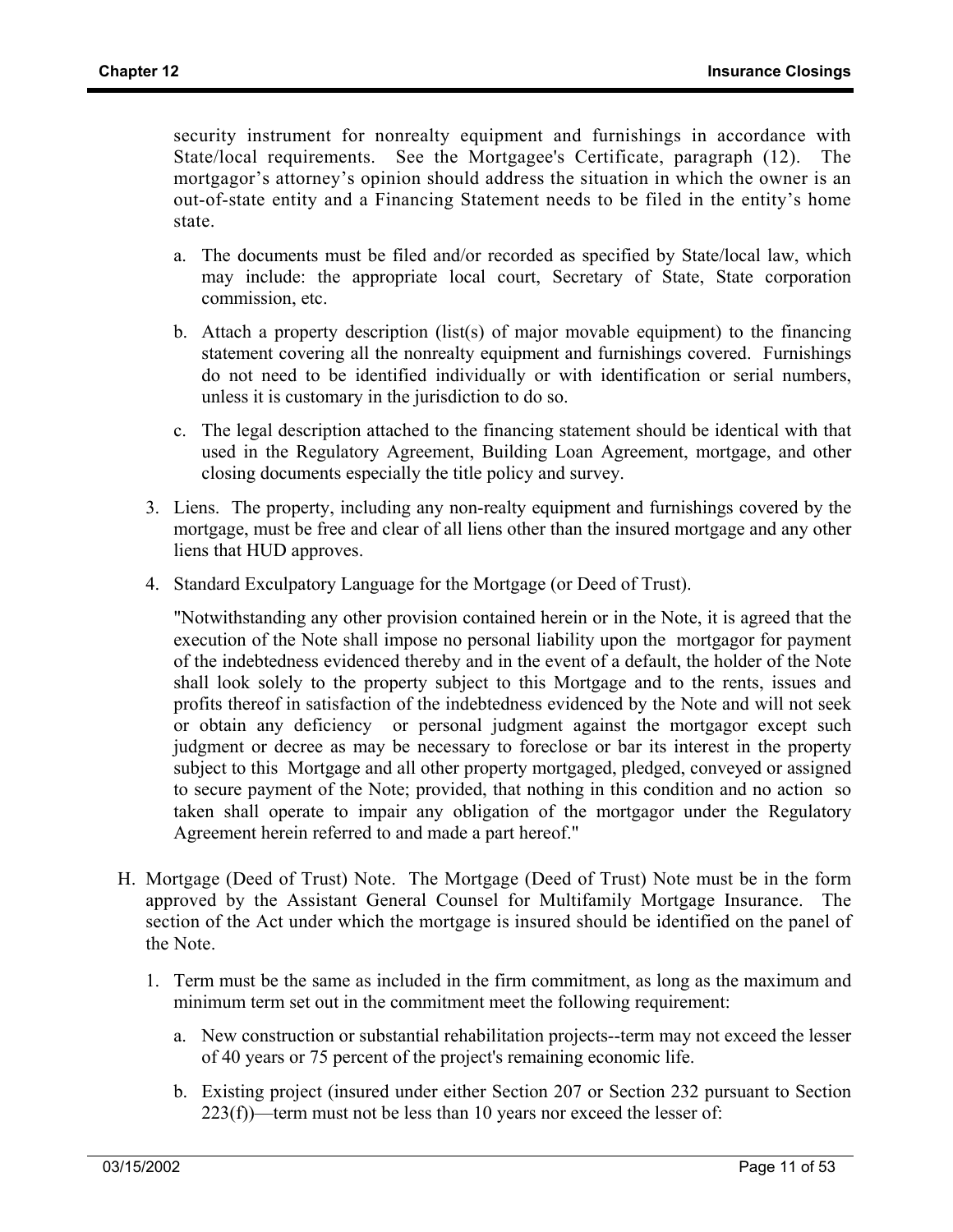(1) 35 years, or

- (2) 75 percent of the estimated remaining economic life of the physical improvements.
- c. The Note term starts on the date of the originally scheduled commencement of amortization.
- 2. Prepayment Provisions. Except as specifically permitted in paragraph c, d, and f below, and subject to the conditions in Paragraph 3 below, the Note must contain the following prepayment provisions:
	- a. Proprietary (For-Profit) Facilities.
		- (1) Prepayment must be permitted in whole or in part so long as 30 days advance written notice is given to the mortgagee of intent to prepay, except as provided in paragraph H.2.f below.
		- (2) Prepayments must be permitted for up to 15 percent of the original principal amount in any one calendar year without a prepayment charge. Prepayments exceeding 15 percent may be subject to a charge agreed to by the mortgagor and mortgagee and included in the mortgage.
	- b. Nonprofit Facilities.
		- (1) Upon prior consent of the Commissioner, the mortgage debt may be prepaid in full.
		- (2) The Commissioner may approve partial payments to reduce succeeding monthly payments over the remaining portion of the original mortgage term.
		- (3) The Commissioner may also approve partial prepayments made after 30 days written notice. Prepayments exceeding 15 percent of the original principal amount may be subject to a reasonable charge on such excess agreed to by the mortgagor and mortgagee and included in the mortgage.
	- c. State and Local Bond Financed Projects. Subject to compliance with paragraph 3 below, projects funded from tax-exempt or taxable bonds issued by State or local governmental bodies may include the following prepayment restrictions and prepayment penalty charges:
		- (1) Prepayment restriction period (lockout) must not exceed 10 years plus the construction period stated in the construction contract, or, in the alternative, must not exceed 10 years from the commencement of amortization, and
		- (2) Prepayment penalty may be charged after expiration of the lockout stated in paragraph (1) above, provided the charge:
			- (a) During the first year following the lockout does not exceed 5 percent of the original mortgage,
			- (b) Declines on a graduated basis (to the extent practicable, the decline in the penalty percentage should be the same each year), and
			- (c) Does not exceed 1 percent at the end of the fifth year following the lockout.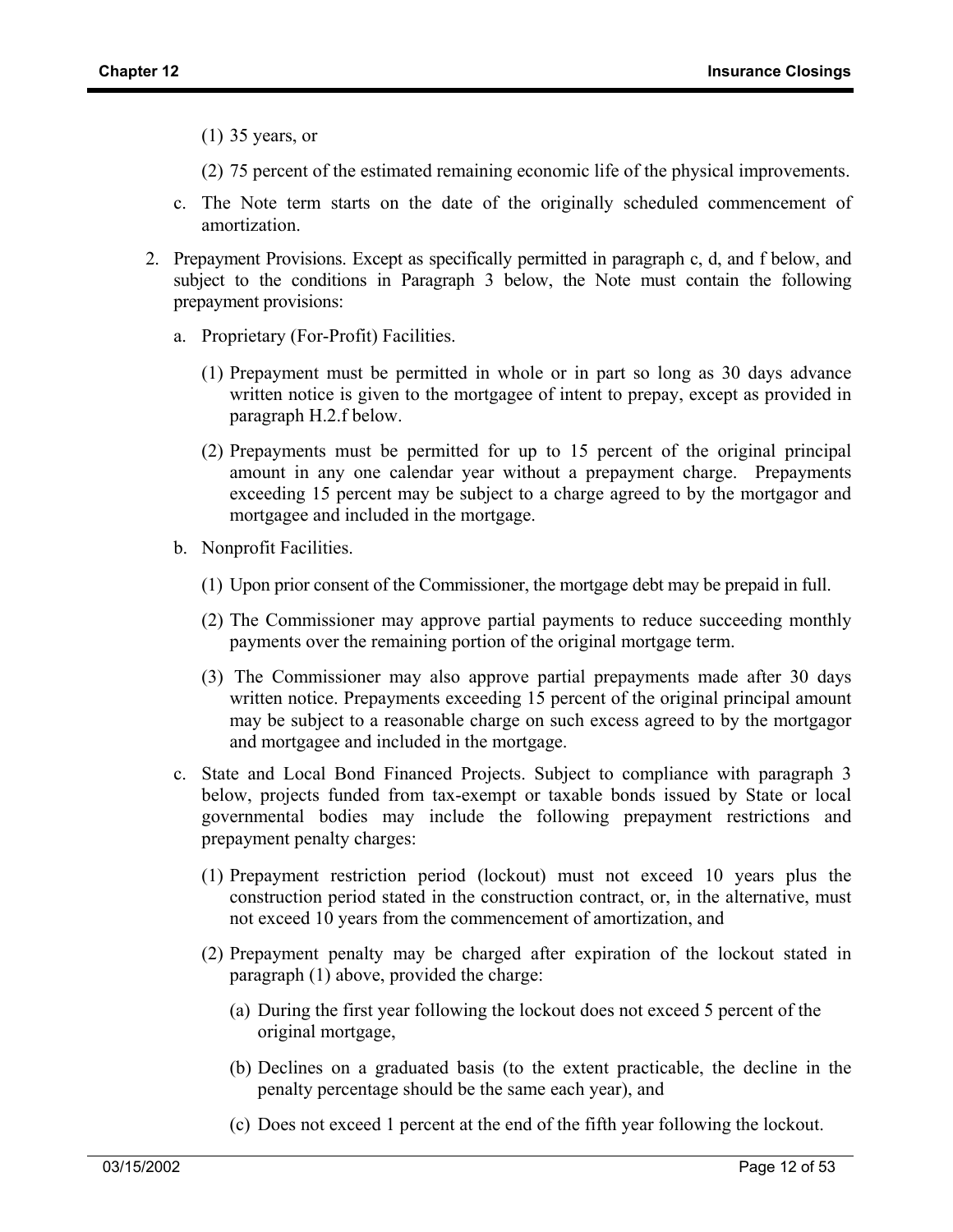- d. Other Bond Obligations or GNMA Mortgage-Backed Securities. "Other bond obligations" refers to any agreement under which the insured mortgagee has obtained the mortgage funds from third party investors and has agreed in writing to repay such investors at a stated interest rate and in accordance with a fixed repayment schedule. Mortgages funded with the proceeds of GNMA Mortgage-Backed securities or "other bond obligations acceptable to HUD" may include the following prepayment restrictions and prepayment penalty charges, subject to compliance with paragraph 4 below:
	- (1) A lockout not to exceed 10 years plus the construction period stated in the construction contract, or in the alternative, not to exceed 10 years from the commencement of amortization; or
	- (2) A penalty charge provided the charge:
		- (a) Does not exceed 10 percent at the end of the first year following the construction period stated in the construction contract or the date of amortization,
		- (b) Declines on a graduated basis, and
		- (c) Does not exceed one percent at the end of the 10th year following the construction period stated in the construction contract.

If the initial penalty is 3% or less the HUD override language in paragraph 3 below, is not required; the penalty can be as great as 10% if the override language is included; or

- (3) A combination lockout and penalty charge in which:
	- (a) The lockout period does not exceed 10 years plus the construction period stated in the construction contract, or in the alternative, 10 years from the commencement of amortization, and
	- (b) The prepayment penalty does not exceed 1 percent at the end of the tenth year following the construction period stated in the construction contract or commencement of amortization.
- e. Mortgages containing both bond financing, other than state or local government, and GNMA Mortgage-Backed Securities may be subject to both a lockout provision and a penalty charge as set out in H.2.d above.
- f. Other Mortgages: Prepayment lockout provisions are not permitted, except where required by HUD regulations to hold certain types of rentals available, e.g., for Section 223(f). (See Paragraph 12.4.5)
- g. Those prepayment provisions which are preprinted in the Note may be deleted if the Guide authorizes alternative provisions which supersede the printed provisions.
- 3. Conditions For Including Lock-outs and/or Penalties. Compliance with the following conditions is required when prepayment lockouts and/or penalties are permitted.

Rider to the Note. The following language must be included, allowing HUD to override the prepayment lockout and/or penalty provisions in the event of a default: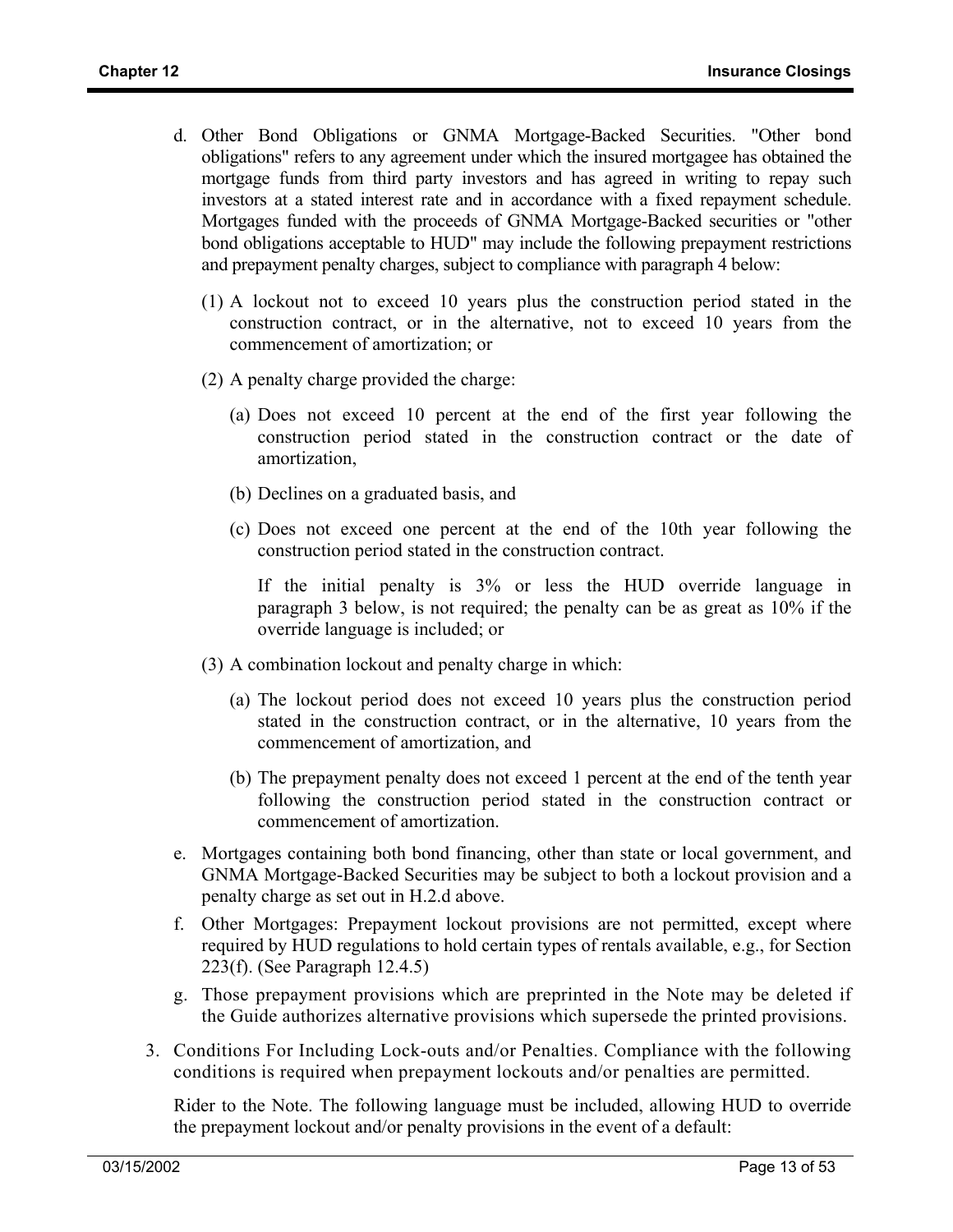Notwithstanding any prepayment prohibition imposed and/or penalty required by this Note with respect to prepayments made prior to  $\qquad \qquad , 20$ , [enter first date on which prepayments may be made with a penalty of 1 percent or less] the indebtedness may be prepaid in part or in full on the last or first day of any calendar month without the consent of the mortgagee and without prepayment penalty if HUD determines that prepayment will avoid a mortgage insurance claim and is, therefore, in the best interest of the Federal Government."

Use of the above rider to the Note is a condition of permitting lockouts for "State and Local Bond Financed Projects," paragraph H.2.c above, "Other Bond obligations or GNMA Mortgage-Backed Securities," paragraph H.2.d above, and for prepayment penalties that initially exceed 3 percent in any project.

Mortgagees may add the following:

HUD would consider exercising an override of a mortgagee's prepayment lock-out and/or penalty provision only if the following conditions are met:

- (1) The project mortgagor has defaulted and HUD has received notice as required by the regulations;
- (2) HUD determines that the project has been experiencing a net income deficiency, which has not been caused solely by management inadequacy or lack of owner interest, and which is of such a magnitude that the mortgagor is currently unable to make required debt service payments, pay all project operating expenses and fund all required HUD reserves;
- (3) HUD finds there is a reasonable likelihood that the mortgagor can arrange to refinance the defaulted loan at a lower interest rate or otherwise reduce the debt service payments through partial prepayment; and
- (4) HUD determines that refinancing the defaulted loan at a lower rate or partial prepayment is necessary to restore the project to a financially viable condition and to avoid a full insurance claim.
- 4. Late Charge Provisions. The mortgagee may collect a late charge for the cost of handling delinquent payments, subject to the following:
	- a. Charges must not exceed two cents per dollar of principal and interest more than 15 days in arrears.
	- b. Late charges must be separately charged to and collected from the mortgagor and cannot be deducted from any total monthly mortgage payment, or collected from any reserve escrow, residual receipts funds, or from any interest accruals thereto.
- 5. Standard Exculpatory Language for the Mortgage (or Deed of Trust) Note.

Notwithstanding any other provision contained in this Note, it is agreed that the execution of this Note shall impose no personal liability on the maker hereof for payment of the indebtedness evidenced hereby and in the event of a default, the holder of this Note shall look solely to the property described in the Mortgage and to the rents, issues and profits therefore in satisfaction of the indebtedness evidenced hereby and will not seek or obtain any deficiency or personal judgment against the maker hereof except such judgment or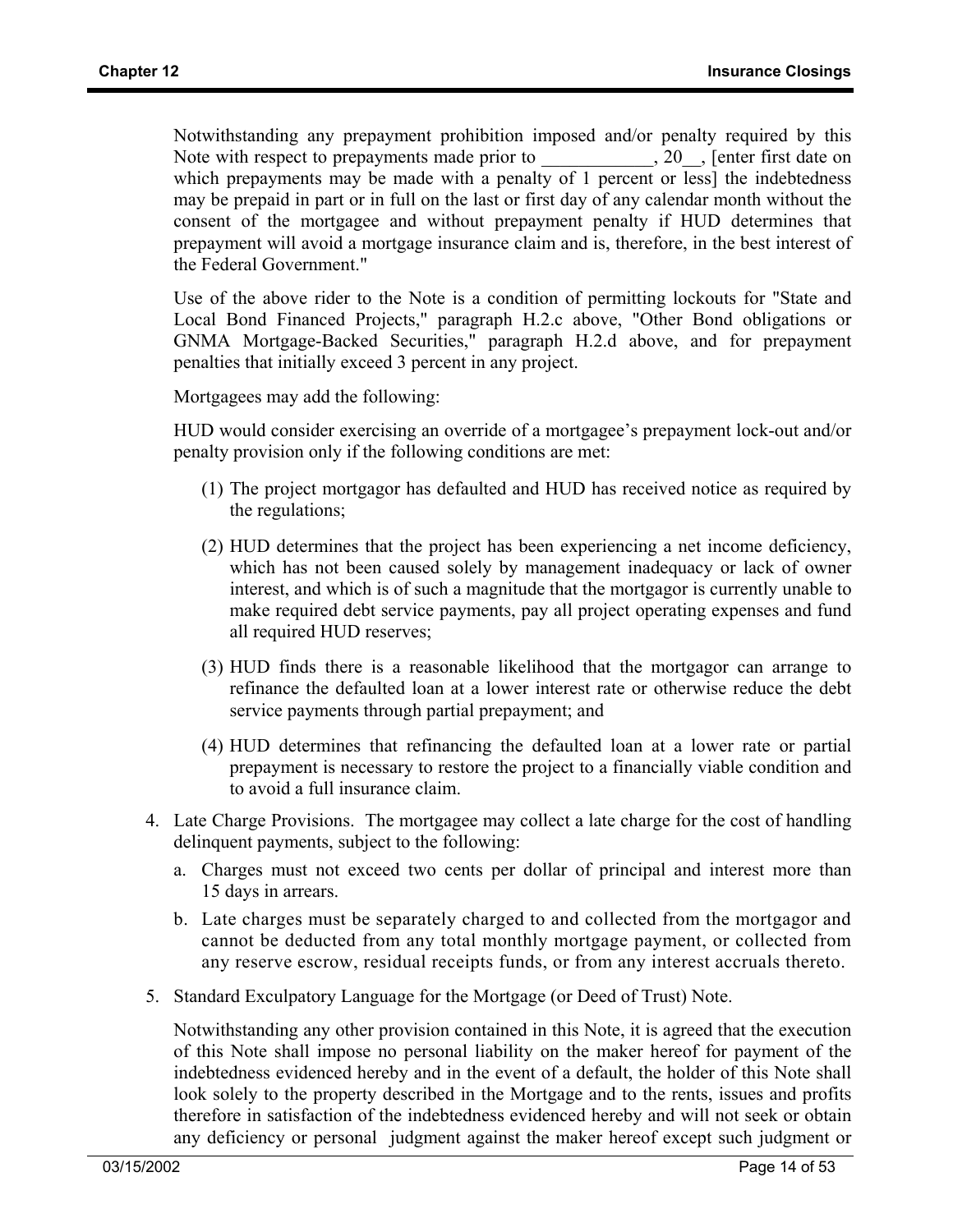decree as may be necessary to foreclose and bar its interest in the property and all other property mortgaged, pledged, conveyed or assigned to secure payment of this Note except as set out in the Mortgage of even date given to secure this indebtedness."

- I. Second Mortgages. Secondary financing is permitted to evidence repayment of (i) a Federal, State or local government agency or instrumentality loan or (ii) a loan from a nongovernmental source, subject to compliance with the requirements set forth in Chapter 8 herein, including the use of the Secondary Financing Rider, which must be attached to the note, and, where applicable, to the mortgage used for any secondary financing. Before scheduling the closing, the HUD closing attorney must review the grant/loan documents to assure their legal sufficiency.
	- 1. Grants or loans from Federal, State or local government agencies.
		- a. If the grant/loan funds are not available at initial endorsement, HUD may proceed to closing but not disburse any mortgage proceeds until the grant/loan is in place and the funds are available or have the mortgagor fund an escrow equal to the grant/loan, disbursements from which must be made in accordance with instructions for disbursement of the grant/loan.
		- b. Terms of the second mortgage note also must reflect those provisions found in Forms FHA-1710 and 2223, depending upon type of mortgagor. (Form FHA-2223 is applicable to for-profit mortgagors.) (See Paragraph J below.)
	- 2. Grants or loans from nongovernmental source.
		- a. The grant/loan funds must be escrowed with the mortgagee before or at initial endorsement.
		- b. The grant/loan must be disbursed before the mortgage proceeds.
		- c. Release of grant/loan proceeds cannot be geared to the completion of specific improvements.
		- d. Terms of the second mortgage note must also reflect those provisions found in Forms FHA-1710 and 2223, depending on the type of the mortgagor.
- J. Unsecured Promissory Notes.
	- 1. Unsecured Promissory notes are used to evidence a debt of the mortgagor entity incurred as a result of the development of an insured multifamily project and must receive HUD approval prior to their issuance. Promissory notes are also called surplus cash notes or residual receipts notes.
		- a. Promissory notes are used to evidence the following types of debt:
			- (1) Discounts, financing fees, and/or extension fees paid by a third party on behalf of the mortgagor entity.
			- (2) A secondary loan from a government or nongovernmental source.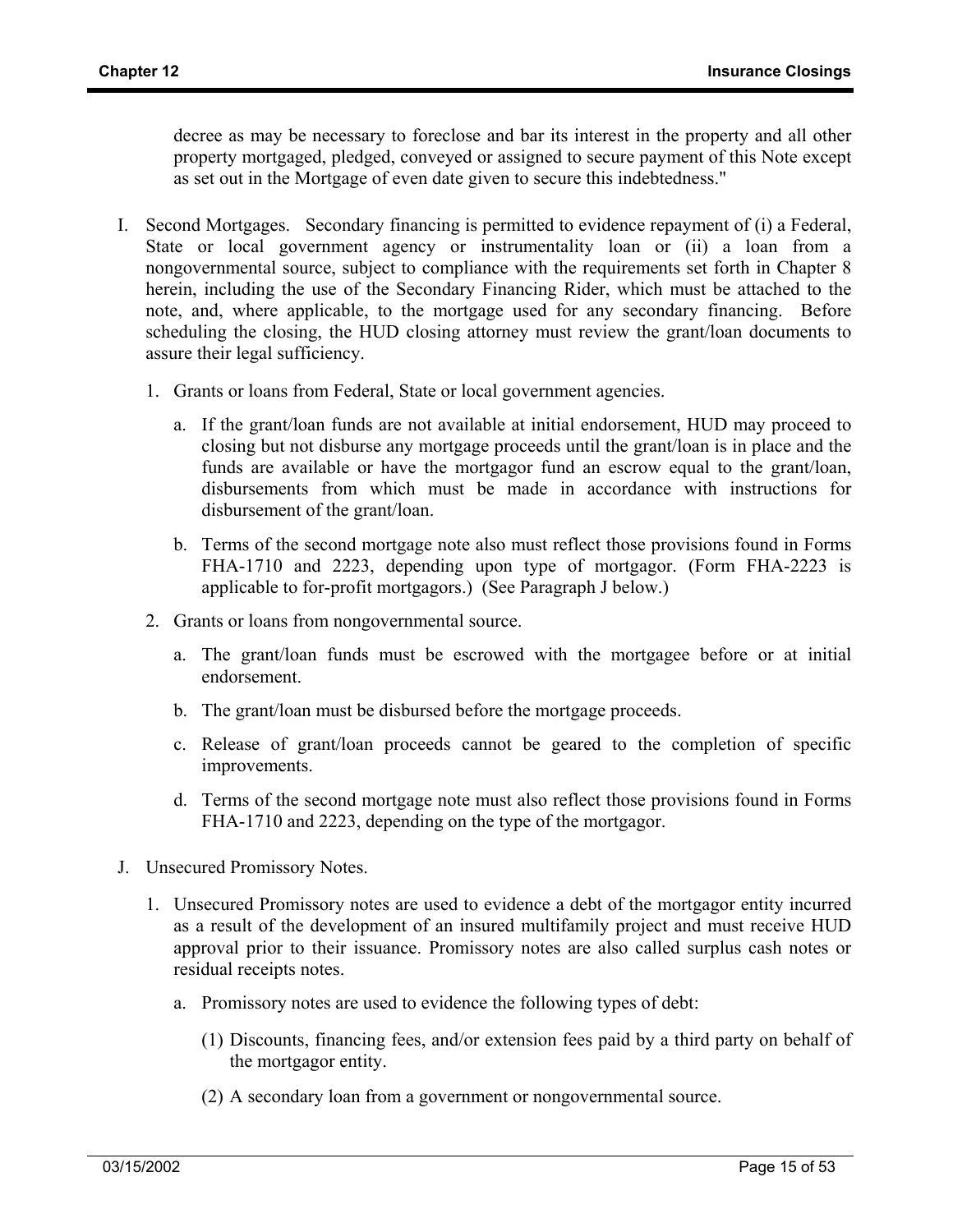- (3) Deferment of the general contractor's profit in return for the mortgagor's agreement to pay upon completion of the project:
	- (a) Such arrangements must be disclosed by the parties before initial endorsement.
	- (b) Such arrangements are permitted only under those sections of the National Housing Act that do not provide for BSPRA.
- (4) Amount by which the land acquisition cost exceeds HUD's warranted price of land fully improved.
- b. Promissory notes are not to be executed for costs disallowed in the cost certification review.
- c. Promissory notes are not executed to determine the distribution of surplus cash, nor are they issued to establish an equity interest.
- 2. Development Staff Duties. To coordinate the identification and handling of developmentrelated liabilities and expenditures:
	- a. The Hub Director is responsible for approving the issuance of a promissory note before final endorsement.
	- b. The Hub Director will prepare a list of all promissory notes approved before the final endorsement of the mortgage. The list must include the name of the payee, the amount and the reason for the issuance.
	- c. Prepayment of the promissory notes from sources other than the project is permitted without HUD approval.
	- d. Payments for promissory notes will be made only as indicated in the applicable Regulatory Agreement.
- 3. Type of Promissory Note Used depends of the type of mortgagor entity and the Regulatory Agreement.
	- a.

| Entity                | Use                                   |
|-----------------------|---------------------------------------|
| 1. Nonprofit Entities | Residual Receipts Note, Form FHA-1710 |
| 2. All other Entities | Promissory Note, Form FHA-92223       |

- b. Form FHA-1710, Residual Receipts Note (Nonprofit Mortgagors).
	- (1) Principal and interest shall be due and payable on or after the maturity date of the HUD insured mortgage.
	- (2) If the HUD insured mortgage is prepaid in full, the holder of the residual receipts note has the right to declare the whole principal sum or any balance with interest immediately due and payable.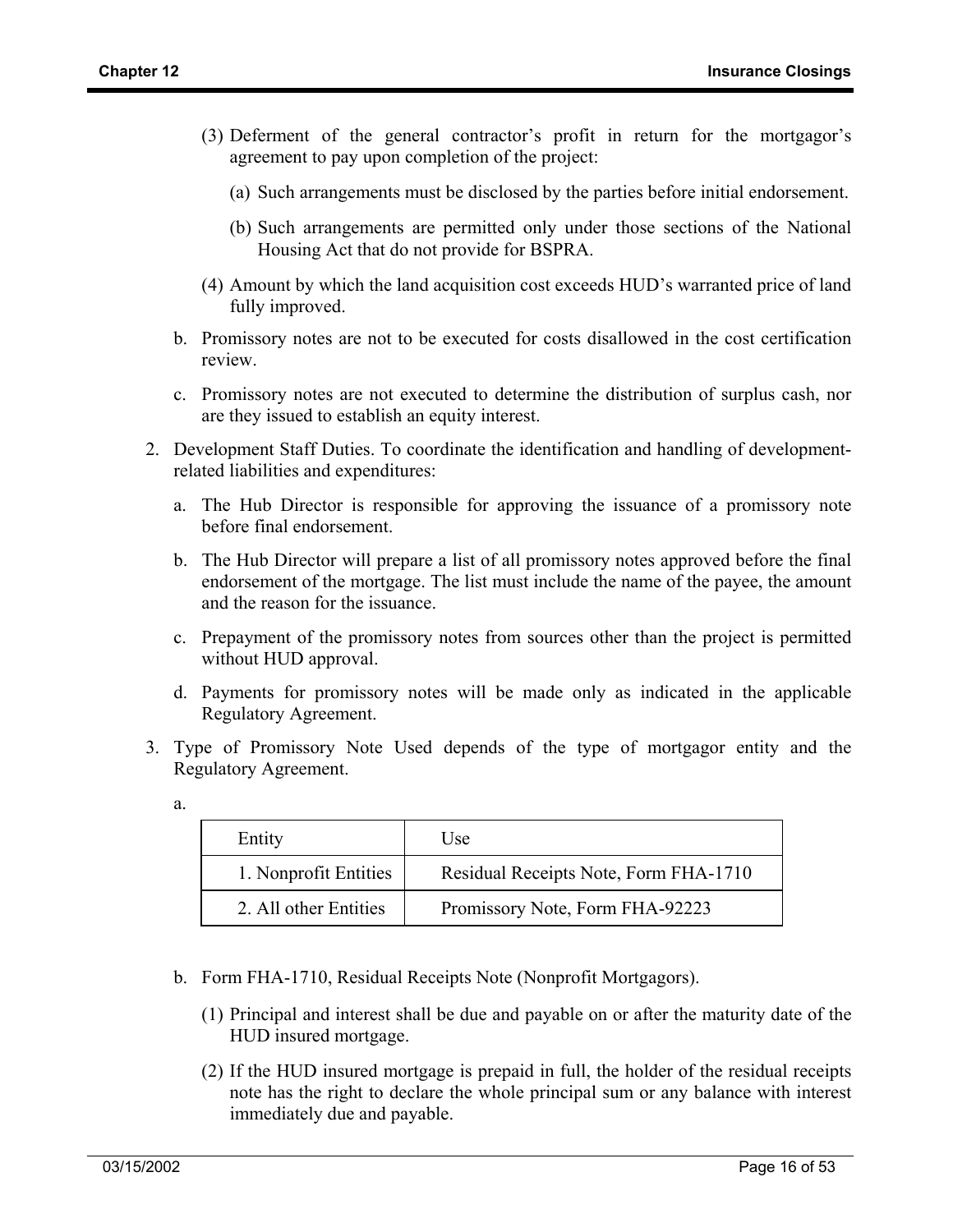- (3) Prepayment to principal and interest may be made only from the residual receipts fund as defined in the Regulatory Agreement and only after obtaining written approval from HUD or from sources other than project income, e.g., syndication proceeds.
- (4) Prepayments may be made only after final endorsement of the insured mortgage and after a semiannual or annual fiscal period.
- (5) Any unauthorized prepayment accepted by the payee must be held by the payee in trust for the project.
- (6) The residual receipts note is nonnegotiable and may not be sold, transferred, assigned, or pledged by the payee except with the prior written approval of HUD.
- (7) Presentation, demand and notice of demand, nonpayment and protest of the residual receipts note are waived.
- (8) Interest on the note must not be compounded.
- c. Form FHA-92223, Promissory Note, (All other entities). Conditions and limitations are the same as Form FHA-1710, except that:
	- (1) Provisions may be made for interest payments only semiannually or at the end of a fiscal period. However, terms of the note should include the fact that interest accrues and is payable in full when the note matures.
	- (2) Prepayment of principal or any payment of interest must be limited to surplus cash as defined in the Regulatory Agreement or from sources other than project income, e.g., syndication proceeds.
	- (3) Any unauthorized prepayments, as determined by HUD, shall be the responsibility of the payor to return to the project.
- d. FHA Form-1212.
- e. The interest rate on the promissory note is negotiable between the payee and payor.
- f. The HUD closing attorney may approve the modification of the HUD form promissory notes to more closely represent the requirements of the specific closing. The HUD closing attorney may also, if appropriate, approve the use of a promissory note on other than the HUD form as long as the necessary HUD required language is placed in the non-HUD note.
- K. Regulatory Agreement must be incorporated into the mortgage by reference.
	- 1. The Regulatory Agreement must be on a form approved by HUD for use by the mortgagor. The Agreement establishes the mortgagor's obligations in project operations and HUD's rights if the Agreement is violated.
	- 2. For a Section 232 assisted living project, the Regulatory Agreement should state that the facility is being designed/developed as an assisted living facility for the frail elderly (62 years or older and require assistance with three or more activities of daily living).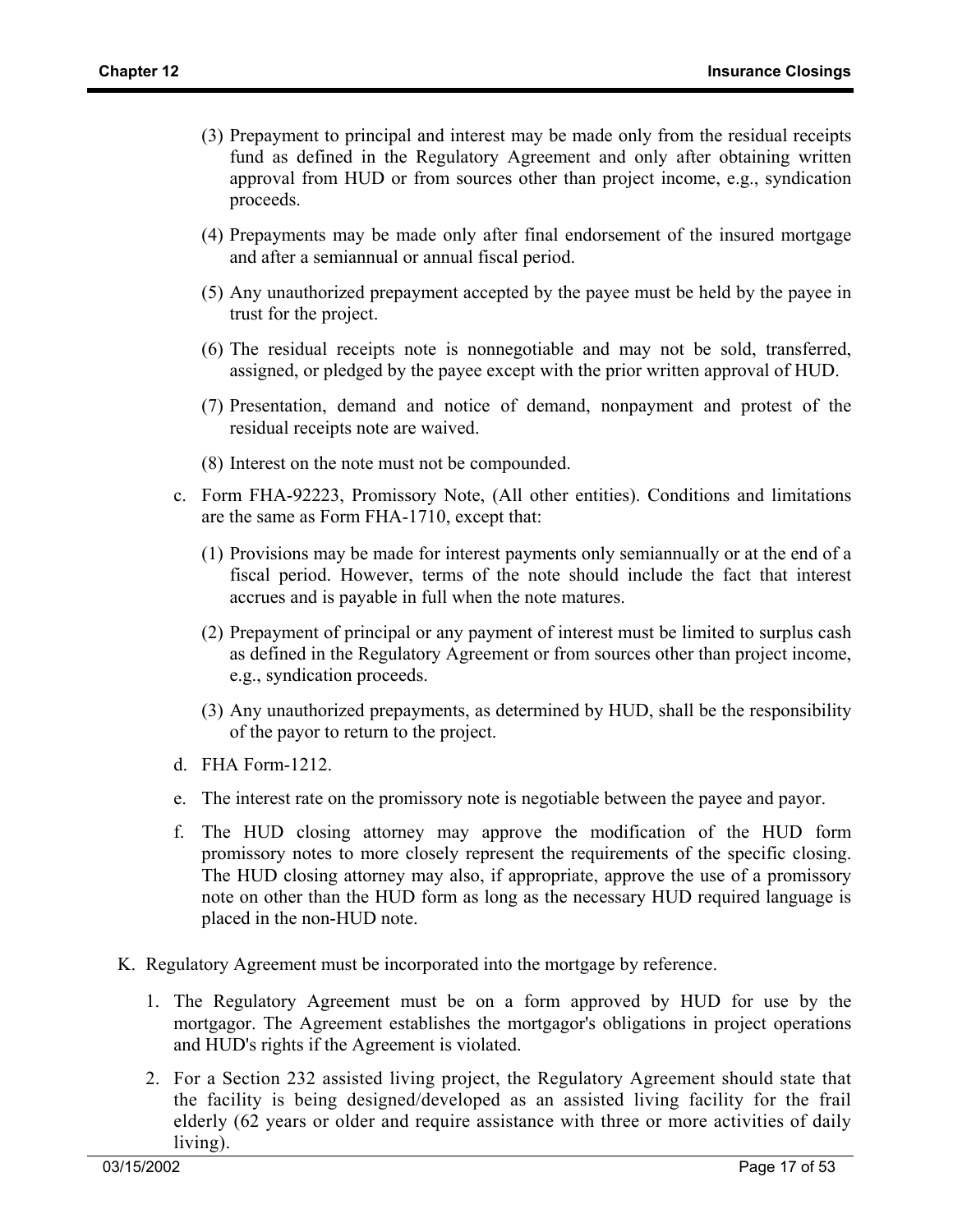- 3. Where a Section 232 project is leased to a nursing home operator, the lessee must also execute a Regulatory Agreement, Form-92466-NHL.
- 4. Additional restrictions may be imposed by the Multifamily Hub Director with prior approval from the Headquarters Office of Business Products and Assistant General Counsel for Multifamily Mortgage Insurance, where the additional requirements do not conflict with program criteria. These requirements will be set out in the commitment.
- 5. The individual(s) authorized to act on behalf of the mortgagor will execute the appropriate form of the Regulatory Agreement.

### **12.1.5 Construction Contract and Other Construction Documents**

- A. Construction Contract. See Chapter 13 and the Forms Book. Note that the contractor must be licensed to do business in accordance with the requirements of the state where the project is being constructed. HUD staff must assure that HUD Form-2554 "Supplementary Conditions of the Contract for Construction" and the current applicable wage decision are included in the specifications. HUD staff must confirm with Labor Relations that the Davis Bacon prevailing wage decision is current (use e-mail, fax, or phone if Labor Relations staff is not on-site).
- B. Construction Contract Incentive Payment. Construction Contract Incentive Payment is an option that the mortgagor may elect to use, at its sole discretion, as a contractor inducement for early contract completion. It may not, however, be added to the construction contract after initial endorsement. The Forms Book contains additional instructions.
- C. Early Start/Start of Construction. Construction may not start before initial endorsement and recordation of the insured mortgage, except with the prior approval of the Multifamily Hub Director pursuant to the early start procedures. (See Forms Book.)
- D. Owner Architect Agreement. Owner Architect Agreement must be on AIA Document B181, Standard Form of Agreement Between Owner and Architect for Housing Services 1994 Edition, and the HUD Amendment, Appendix 12-B2, must be included as a rider. See Appendix 12B1 for additional information.
- E. Assurance of Completion. All types of assurance of completion must be on HUD approved forms.
	- 1. Except for Letters of Credit, the HUD closing attorney must review each type of assurance of completion, including the form of bonds where used, for legal sufficiency and compliance with applicable State requirements.
	- 2. Letters of credit may be used instead of cash for all assurances of completion and escrows required at initial and final endorsement, or during construction, except for up-front cash escrows and Section 223(f) repair escrows.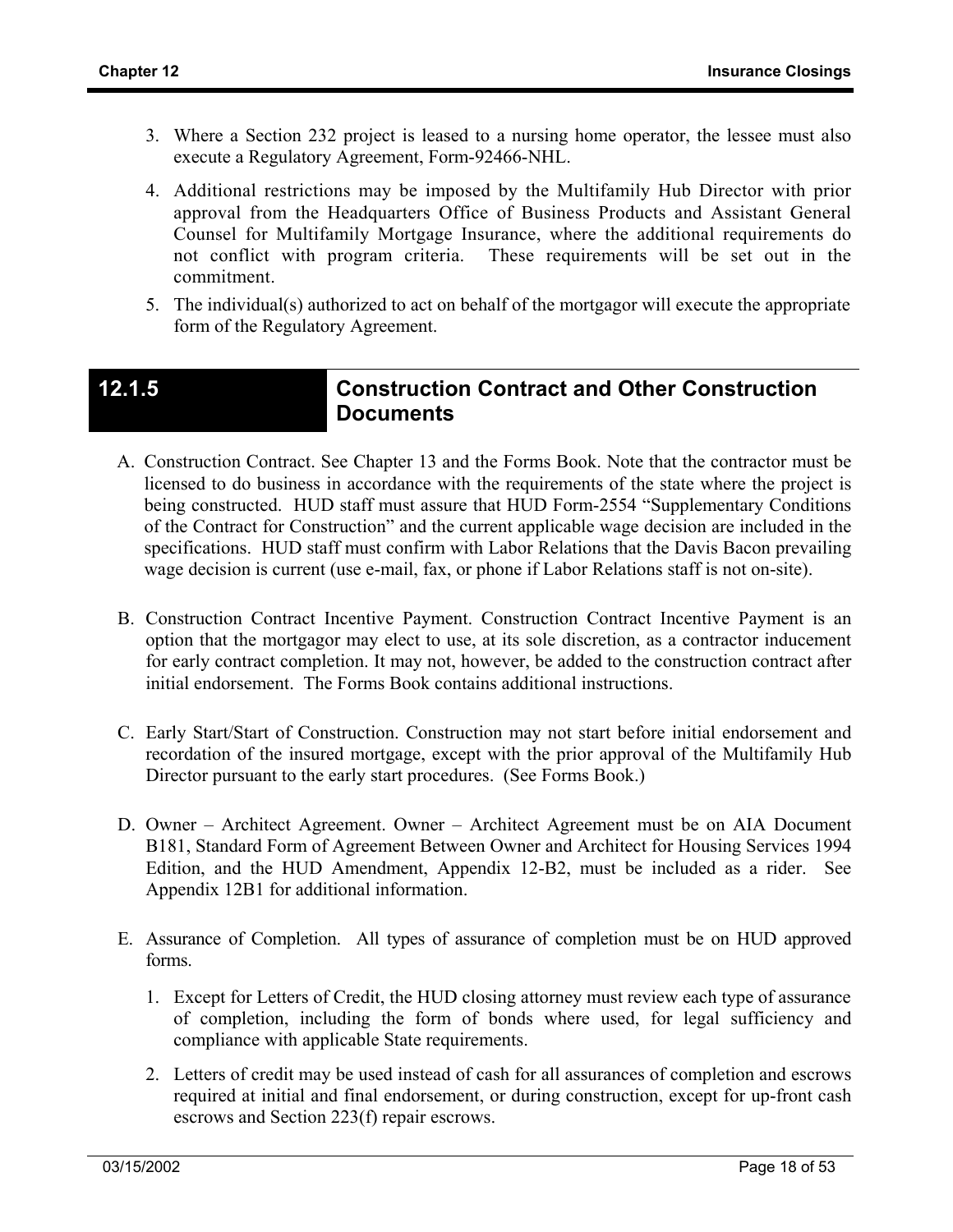- a. Acceptance of a letter of credit is at the mortgagee's option. However, the letter of credit must always be:
	- (1) Unconditional and irrevocable.
	- (2) Issued by a banking institution.
	- (3) Valid and collectible.
- b. The mortgagee may not be the issuer of any letter of credit without prior written consent of the Hub Director.
- c. HUD will neither look at the letter of credit nor render an opinion as to its enforceability or acceptability at closing, as enforceability and acceptability is the mortgagee's sole responsibility.
- F. Assurance of Completion for On-Site Improvements. Assurance of completion for on-site improvements must be provided by the general contractor for HUD's protection and to meet State/local requirements to protect material suppliers and mechanics or to assure contractor or subcontractor payment. See requirements of Mortgagee's Certificate, paragraph (9). The mortgagee or mortgagor may impose higher requirements, but must require one of the following as a minimum:
	- 1. Corporate surety bonds. Form FHA-2452 should be used for payment bonds and Form FHA-2452A for performance bonds, each equaling 100 percent of the HUD estimate of the total for all improvements (Line 53, FHA 2328). Corporate surety bonds are required for the assurance of completion of on-site improvements where payment for components stored offsite is approved.
		- a. Surety must be on the accredited U.S. Treasury list, Circular 570, published annually in the Federal Register on or about July 1 (The list is also available at www.fms.treas.gov/c570/c570.html).
		- b. The bonds must not exceed limits listed in Circular 570.
		- c. HUD and mortgagee must be shown as payee as their interests appear. GNMA may also be named if GNMA securities are being issued.
		- d. An original power-of-attorney must be attached to each Performance and Payment Bond and dated the same day as both the Bonds.
		- e. A facsimile transmission addressed to the HUD closing attorney must be received in hand on the day of closing from surety's headquarters (not local office) confirming the agent's power-of-attorney to bind surety as of the date the bonds are executed. The facsimile transmission should identify the agent, date of bonds, amount of each bond, obligee(s), principal, FHA project name and number, and name and title of sender.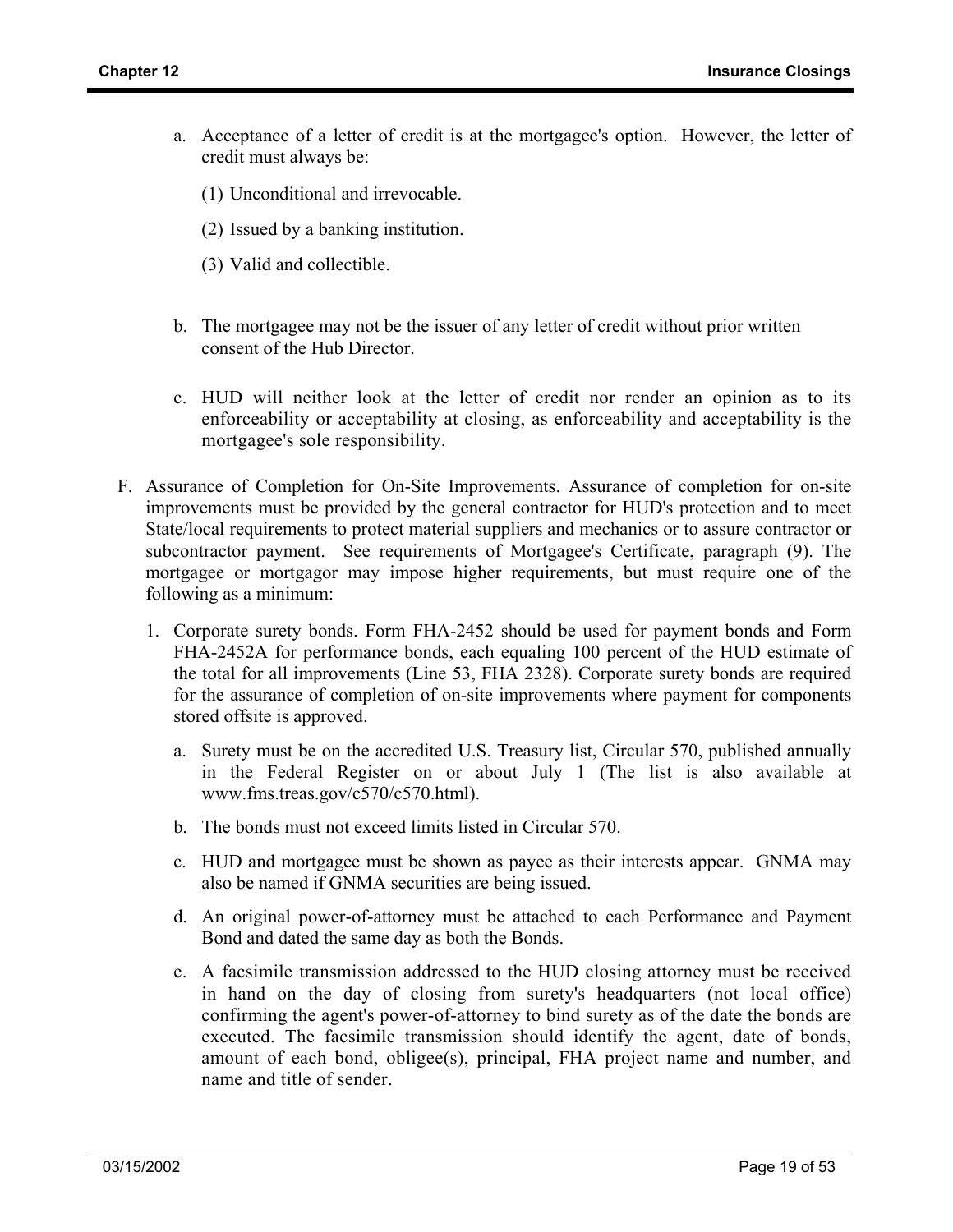- 2. Completion assurance agreement. Use Form HUD-92450, secured by a cash deposit (or unconditional, irrevocable letter of credit) for the appropriate percentage of the HUD estimate of construction or rehabilitation cost, as described below:
	- a. Small Projects and Walk-up Financing: HUD requires a deposit of 15 percent of the HUD estimate of construction or rehabilitation cost for projects meeting the following criteria:
		- (1) Structure contains no elevator, or
		- (2) Structure contains an elevator but is three stories or less.
	- b. Large and Elevator Projects: HUD requires a deposit of 25 percent of the HUD estimate of construction or rehabilitation cost for projects meeting the following criteria:
		- (1) Structure includes an elevator, or
		- (2) Structure is four or more stories.
- 3. Mortgagor-contractor without construction contract. Require assurance of completion as defined in paragraphs 12.1.5.F above, except if corporate surety bonds are used, substitute Form FHA-3452 for Form FHA-2452 and substitute Form FHA-3452A for Form HUD-92452A.
- 4. HUD cost estimate for determining surety amount. Use the following guidelines in computing the HUD cost estimate for use in paragraph F.1 above:
	- a. BSPRA projects.
		- (1) Deduct the architect's fee from the "total for all improvements," Form HUD-92264, Line 50.
		- (2) Add to the amount computed in step a.(1), a typical builder's profit, but no general overhead.
	- b. Non BSPRA projects: Use only step a.(1) above.
- G. Assurance of Completion for Off-Site Improvements. See requirements of Mortgagee's Certificate, paragraphs (7) and (8). To assure completion of the work, which may not be financed with mortgage proceeds, one of the following is required:
	- 1. Public Body Agreement acceptable to HUD from the controlling jurisdiction giving assurance for installation of utilities, streets or other facilities without cost to the mortgagor. A mortgagor's attorney's opinion that the agreement is binding on the public body and succeeding administrations is required.
	- 2. Cash Escrow (use Form FHA-2446, Escrow Agreement for Offsite Facilities) deposited with the mortgagee, a trustee or an escrow agent acceptable to HUD, or an unconditional irrevocable letter of credit (see paragraph 12.1.5.E). The amount must equal or exceed HUD's estimate of cost of offsite facilities.
	- 3. Retention of Specified Mortgage Proceeds By Mortgagee may be used only when cash available to the mortgagor, as shown in line 42 of Form FHA-2283, equals or exceeds the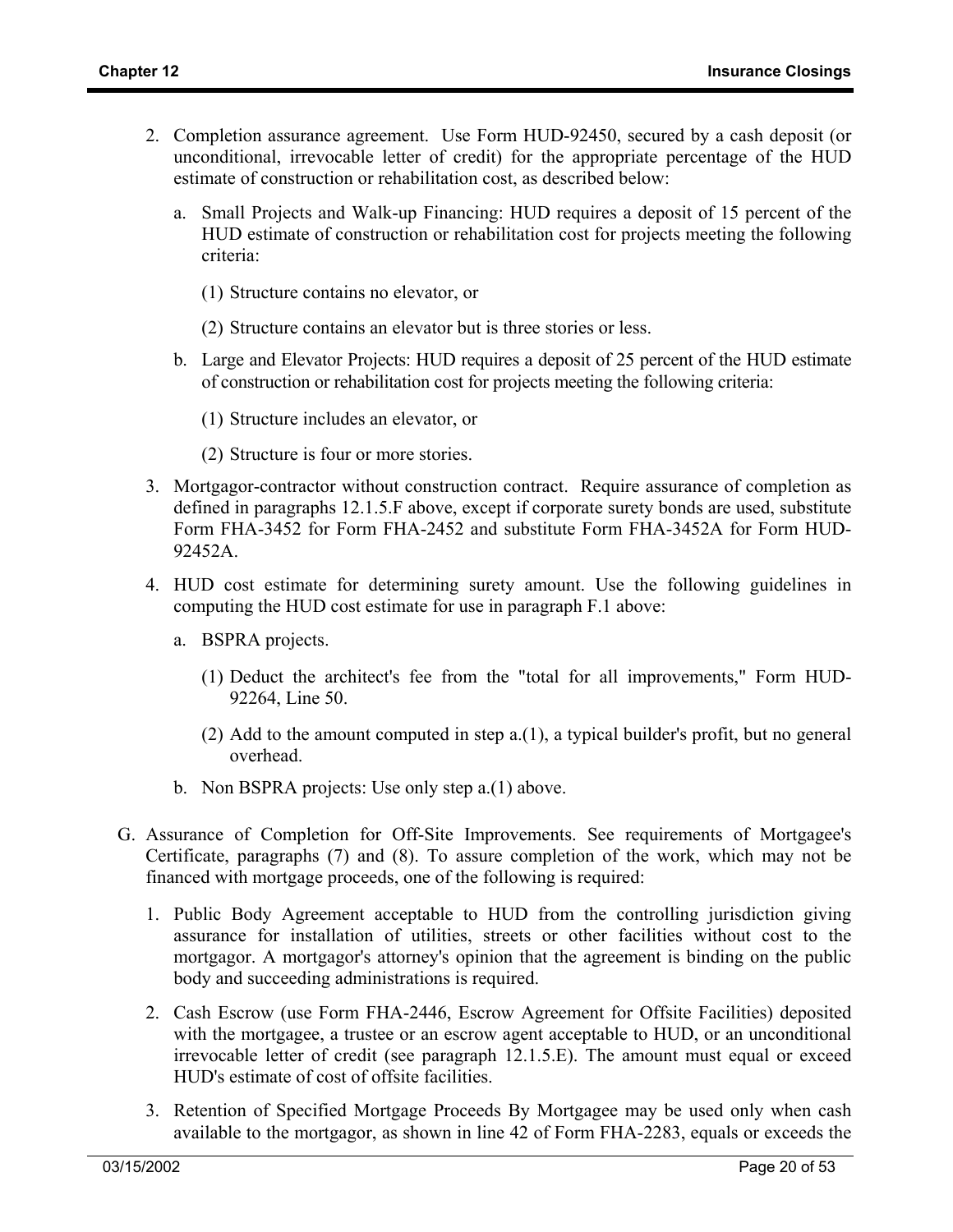estimated offsite construction costs plus the lesser of HUD's as is estimate of value, or the actual latest arm's length purchase price. Where additional assurance is deemed necessary by the Hub Director, one of the following will be required:

- a. Form FHA-2479, Offsite Bond, or
- b. A letter of credit in accordance with paragraph 12.1.5.E above.
- H. Hazard Insurance Policy
	- 1. The mortgagee is responsible for insurance compliance per the Mortgagee's Certificate, paragraph 17. Mortgagor must provide hazard insurance and the policy(ies) must contain a loss payable clause with the mortgagee and the contractor named as their interests may appear. HUD will not review the Hazard Insurance Policy. The mortgagor may elect or the mortgagee may require a higher amount, but the insurance must at least equal 100 percent of the replacement value of structures as determined by HUD.
	- 2. Property Insurance Requirements and Schedule. Mortgagee must provide to the mortgagor an original and one copy of Form FHA-2447, Property Insurance Requirements with Form HUD-92329, Property Insurance Schedule-Insurable Values for Property Insurance Coverage attached. The mortgagee is solely responsible for determination of whether the insurance requirements set forth in Form 2447 have been satisfied. There is no need for HUD to either review or obtain the policy itself.
	- 3. Effective Coverage Date. Pursuant to the Property Insurance Requirements, Form FHA-2447, the property insurance should bear the Mortgage (or Deed of Trust) Note date.
- I. Building Loan Agreement Form HUD-92441

See Mortgagee's Certificate, paragraphs (2), (3), and (5). Set out the responsibilities**,**  conditions, and operating terms between the mortgagee and mortgagor, including the basis under which insured advances may be made during the construction period. Also use the Supplement to Building Loan Agreement, Form FHA-2441-SUP, where an Owner-Contractor does not use a construction contract. See Appendix 12-I.

J. Mortgagee's Certificate Form FHA-2434

All required escrows, deposits, fees and other amounts must be properly reflected in the Mortgagee's Certificate as well as information concerning other bond obligations, extension fee agreements and permanent loan commitments. The Hub Director is responsible for determining that the financial amounts are correct.

K. Agreement and Certification Forms HUD-3305 and 3306 obligate the mortgagor to certify its actual costs of project construction or rehabilitation costs and to disclose any identity of interest among project participants.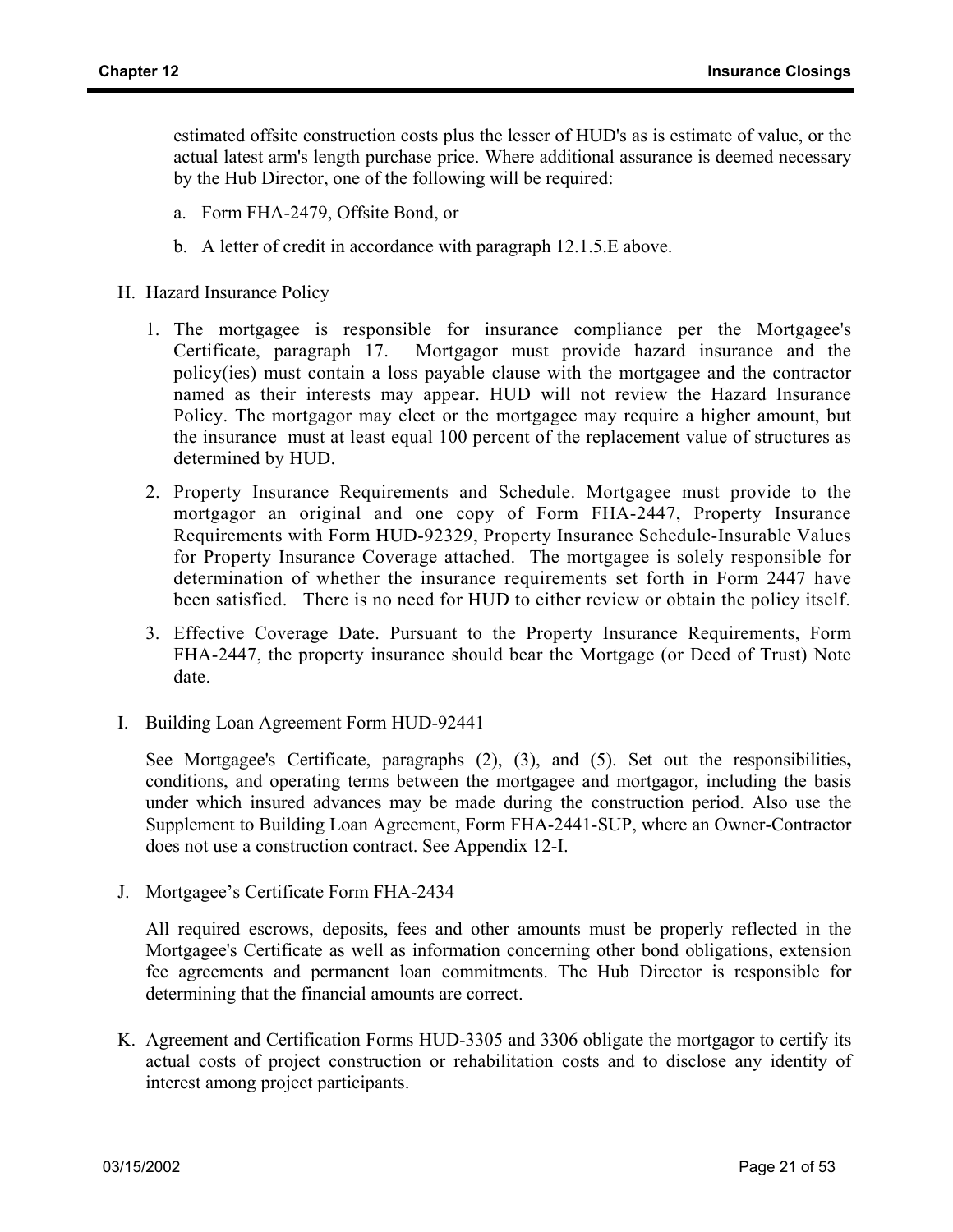L. Collateral Agreements. The mortgagor is required to submit with the closing package, signed duplicate copies for any collateral agreements needed to cover unusual conditions affecting construction of the project including actions of the principals of the mortgagor entity and any other agreements not involving HUD. These agreements cannot alter or amend HUD documents or alter the obligations of the parties there under without the written approval of the Hub Director.

## **12.1.6 Additional Closing Requirements**

- A. Working Capital Deposit. HUD requires a cash escrow or letter of credit of not less than 2 percent of the mortgage (lender may require more) at initial endorsement for all mortgagors. See the Mortgagee's Certificate, Paragraph 6.
- B. Assurance of Funds to Meet Operating Deficits
	- 1. Funding of any operating deficit projected on Form HUD-92264, including (where applicable to the program, e.g., Section 232 projects) equipment and supply purchases is required from other than mortgage proceeds. The operating deficit escrow is established in accordance with chapter 7. Mortgagor must supply funds as a firm commitment condition to meet project expenses during the HUD estimated period required to establish a sustaining level of operation. See the Mortgagee's Certificate, paragraph (10).
	- 2. Funding may be an:
		- a. Agreement of Sponsors to Furnish Additional Funds, Form FHA-2476, accompanied by Bond Guaranteeing Sponsor's/mortgagor's Performance, Form FHA-2477. The bond must equal the sum required to be deposited in Form FHA-2476, or
		- b. Additional Contribution by Sponsors/Mortgagors, Form HUD-92476A. The required amount may be: a cash escrow, United States Treasury securities or securities issued by a federal agency with a market value equal to 115 percent of the required amount of the escrow, or an unconditional and irrevocable letter of credit.
			- (1) The Hub Director must review the escrow agreement for sufficiency and the closing attorney must review it for legal acceptability.
			- (2) If excess mortgage proceeds are used for the cash escrow:
				- (a) A letter of credit for the operating deficit may not be accepted at initial endorsement.
				- (b) A mortgagee's statement acknowledging that it must receive HUD's written approval before making any disbursements from the escrow account is required.
- C. Sponsor's Guarantee Agreement. See Mortgagee's Certificate, paragraph (11). Section 232 Board and Care projects with independent living facilities require a 12-month debt service reserve in addition to any required operating deficit escrow. See Chapter 8 for additional details on the debt service reserve.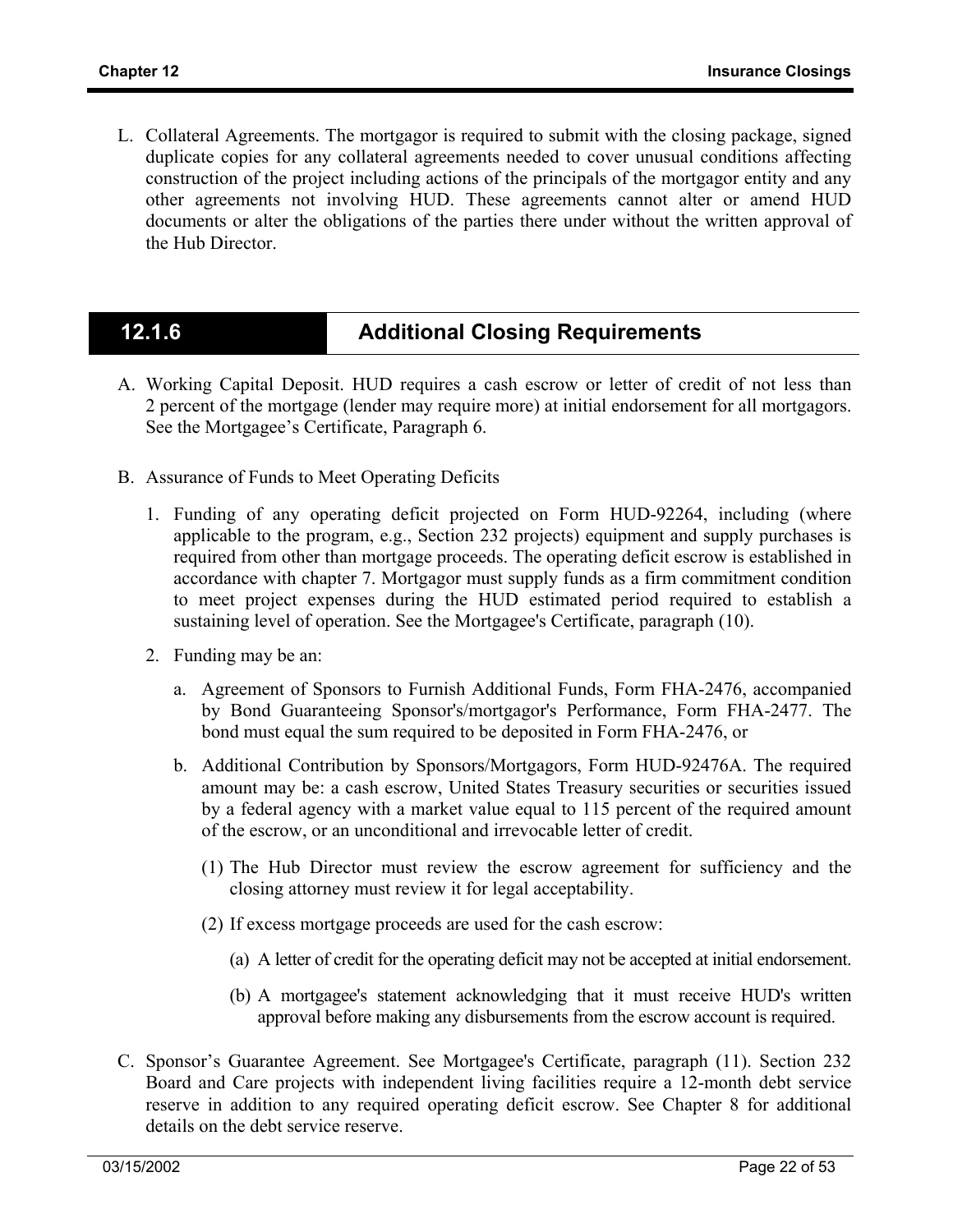- D. Discounts, Financing Fees, and Issuance Costs. See Mortgagee's Certificate, paragraphs (18)b through (18)f. Loan fees, including: discounts, permanent loan discounts, financing fees, bond issuance costs, and similar charges (fees) to be collected by/through the mortgagee and listed on the Mortgagee's Certificate, Form FHA-2434, and the required attachment explaining why each charge is needed to issue the obligations will be reviewed.
	- 1. The Mortgagee will be informed in writing of the aggregate amount that will be allowed at cost certification for discounts, financing fees and issuance costs, stated as a definite percentage of the mortgage. Reflect the percentage that will be recognized at cost certification in the margins of Form FHA-2434.

The amount cannot exceed 3-1/2 percent of the mortgage. However, an additional 2% of the mortgage amount can be recognized at cost certification for costs required for bond obligations, where the sponsor/mortgagor can't benefit monetarily from excess investment income or the proceeds from tax-exempt obligations for a total allowed of 5-1/2%.

- 2. The Mortgagee's Acknowledgment of the additional costs that HUD will allow at cost certification will be required on a copy of HUD's letter to the mortgagee, and will be filed with the Mortgagee's Certificate for use in reviewing the cost certification.
- 3. Dates Loan Fees Are Earned are as follows:
	- a. Construction loan fees are earned at initial closing, except for any portion that the loan documents provide for payment at a later date. Construction loan extension fees are not earned until the time such extensions are made.
	- b. Permanent loan fees, and permanent loan extension fees are earned at final closing. A permanent loan in this instance is a loan separate and distinct from the construction loan, and for which the proceeds are used to pay off the construction loan.
	- c. Unitary loan fees are earned at initial closing, except for any portion that the loan documents provide for payment at a later date.
		- (1) A unitary loan is one where the loan and involvement of the investors spans both the construction and permanent phases of the loan, so that the construction and permanent loans represent one transaction.
		- (2) Where the loan documents approved by HUD provide for a "discount," "permanent discount," "marketing fee," or "bond underwriting fee" (fee), whether in a lump sum, discounted advance, or other basis, and under the terms of its agreement with its investors or participants, or with its broker, the mortgagee is obligated to pay the fee at any time prior to the date of assignment of the mortgage to HUD in order to receive insurance benefits, HUD will not surcharge the insurance claim by the amount of such fee.
- E. Fee Payment from Cash Available to Mortgagor. See Mortgagee's Certificate, paragraph (18).
	- 1. Fees Paid At Initial Closing. Excess mortgage proceeds may be used to pay construction and permanent loan discounts, including that for unitary loans, bond issuance costs, and GNMA indemnification escrow at initial closing to the extent recognized by HUD under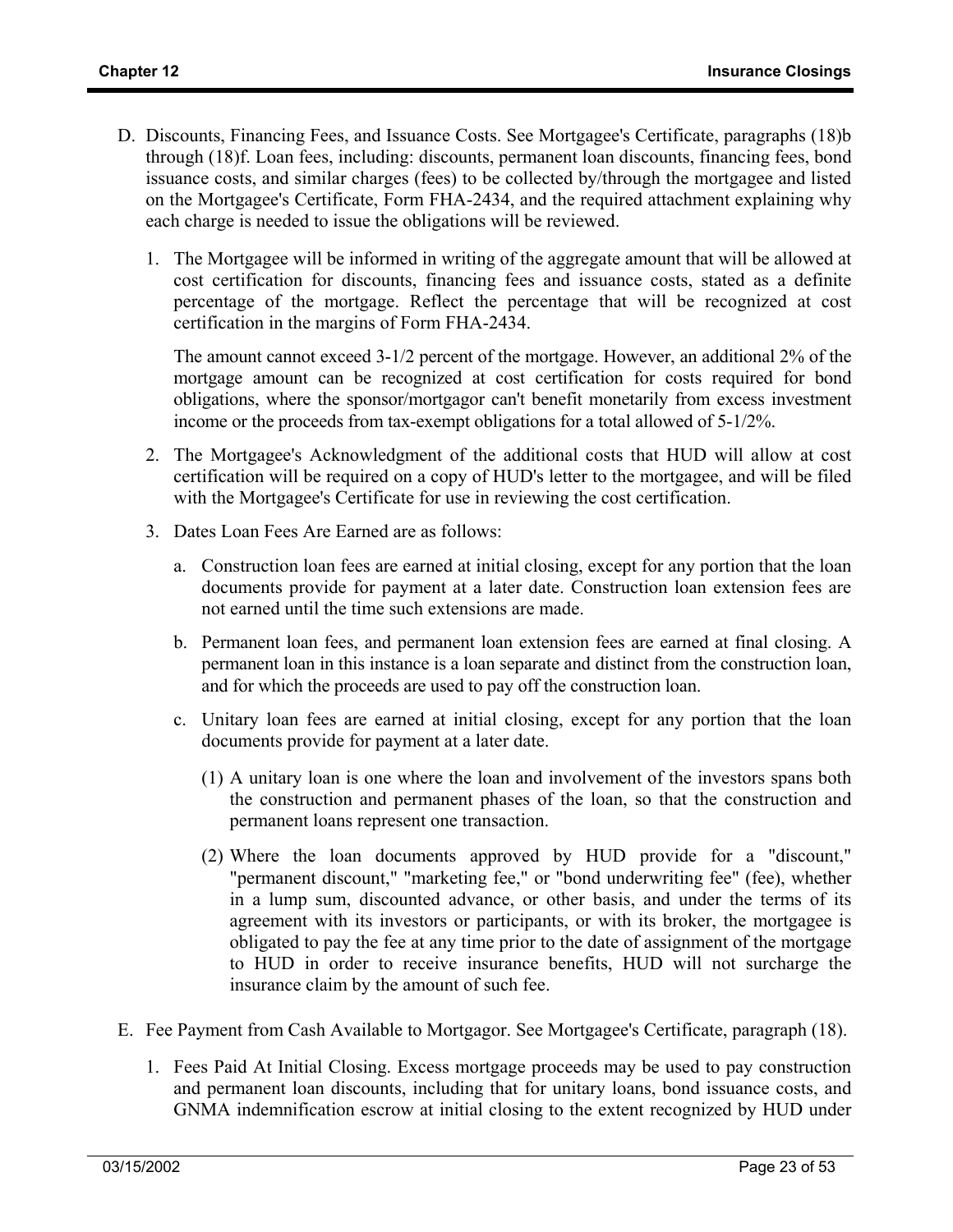paragraphs (18)b through (18)e of the Mortgagee's Certificate, where loan documents approved by HUD provide for the payment of such fees at initial closing.

- 2. Fees Paid After Initial Closing, Excess mortgage proceeds may be used to fund permanent loan discounts, including that for unitary loans, and construction and permanent loan extension fees for payment after initial closing to the extent recognized by HUD under paragraphs (18)b, c, d and f of the Mortgagee's Certificate, where loan documents approved by HUD provide for the payment of such fees after initial closing, subject to the following:
	- a. The mortgagee is required to escrow sufficient funds in mortgagor's behalf to cover fees approved under the Mortgagee's Certificate, paragraphs (18)b, c, d and f, for payment after initial closing,
	- b. The mortgagor is required to furnish a written agreement to HUD that any disbursements from the escrow accounts must require HUD's written approval,
	- c. A Letter of Credit will not be accepted at initial closing for any of the amounts to be satisfied from excess mortgage proceeds, and
	- d. Such escrowed excess mortgage proceeds may be released when earned per paragraph 12.1.6.D.4 of this Guide.
- F. Deferred Fee Collection. Where the mortgagee, bond underwriter or issuer may exercise the option for deferred collection of discounts, financing fees, etc., permitted by paragraph 18.f of the Mortgagee's Certificate, the deferred collection of these items must be an obligation of a third party.
	- 1. Third Party Obligees, and the mortgagee, bond underwriter or issuer, must attest in writing that they will not look for payment from the: mortgagor, mortgaged property, mortgage proceeds, any reserve or deposit required by HUD in connection with the mortgage transaction, or rents or other income from the mortgaged property. Use Appendix 12D, Specimen - Third Party Obligee Certification, for the purpose.
	- 2. Promissory Note. The certifications in paragraph F(1) above may not be binding on any party except the mortgagee in certain instances. Therefore, two conformed copies of a promissory note are required at initial closing for which:
		- a. The maker must be the third party obligated for payment of the fee,
		- b. The form and content must be satisfactory to the maker and mortgagee,
		- c. The note may be unsecured or secured by pledging of specific assets, except that the assets must be completely separate from the mortgaged property or assets held in connection with it or its operation, including rental income and escrow accounts, and
		- d. The note must include the following statement on its face.

"It is a condition of this note that the payee or any subsequent holder hereof may not assert any claim arising from this note against the following assets of the maker:

| The interest of the maker in property located at       | and        |
|--------------------------------------------------------|------------|
| covered by a mortgage insured by HUD under Project No. | or deposit |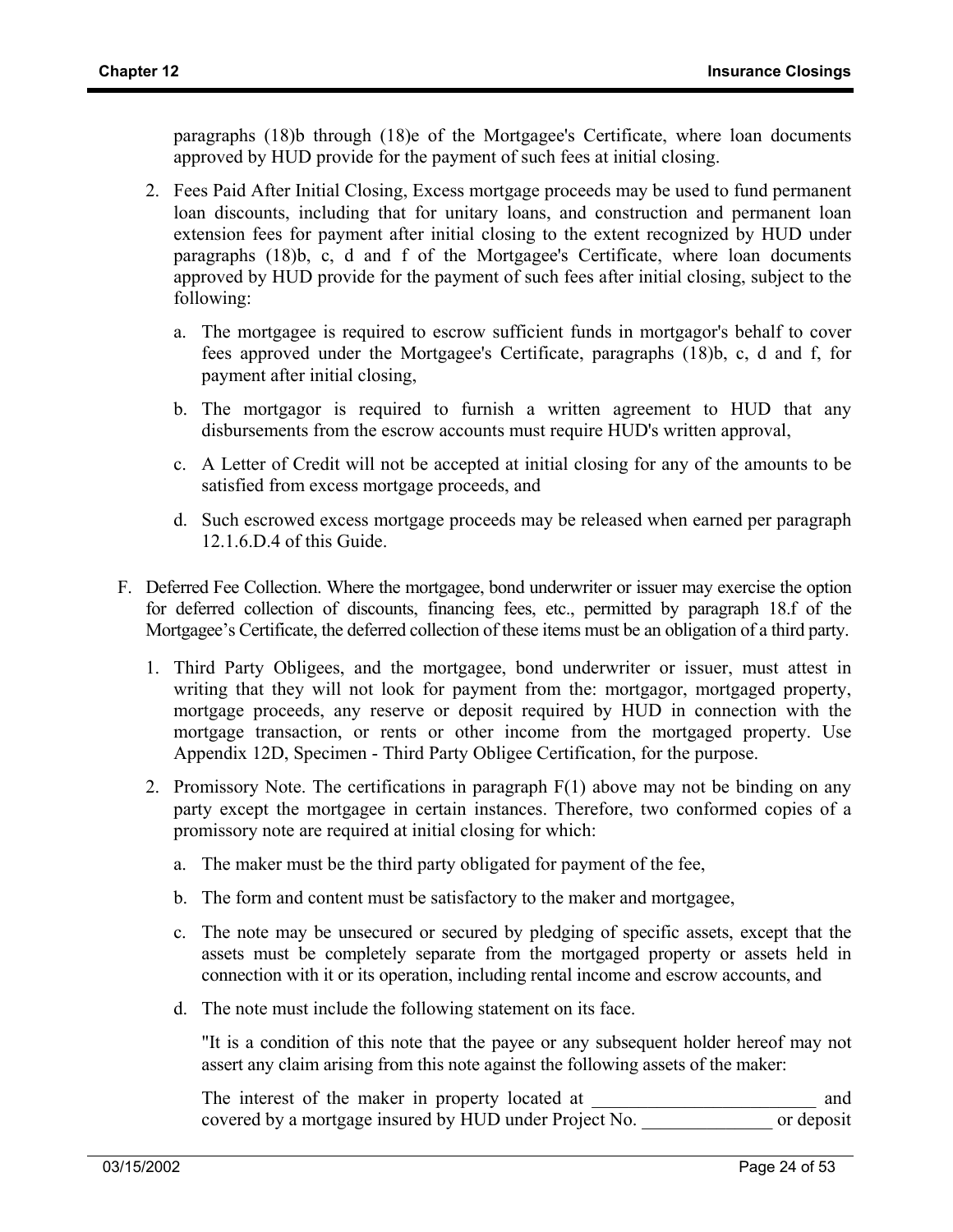made with the mortgagee or another required by HUD in connection with the mortgage transaction or the rents or other income from the property."

- e. The mortgagor entity may issue to the third party obligated for future fees payment a residual receipts note or surplus cash note as evidence of the promissory note debt. In such event, use:
	- (1) Form FHA-1710, Residual Receipt Note, for non-profit mortgagors,
	- (2) Form FHA-2223, Promissory Note, for all other mortgagors.
- G. Broker's Fees. See Mortgagee's Certificate, paragraph (20).
	- 1. Referral fees are prohibited in every instance.
	- 2. Mortgagee may not pay anything of value directly or indirectly to any person or entity in connection with an insured transaction if the person or entity has received any other compensation from the mortgagor, seller, builder or any other person for services related to the transaction, or related to the purchase or sale of the mortgaged property, except as described in paragraph G(3) below.
	- 3. The Hub Director may approve compensation for services actually performed, where:
		- a. The function must be performed in any event.
		- b. The services are actually rendered and payment is reasonable and customary.
		- c. The broker's fee is included on the Mortgagee's Certificate, and
		- d. The mortgagor submits a separate letter to HUD identifying the fee paid, the name of the broker, the reasons why it was necessary to employ a broker, and certifying that there is no identity of interest between the mortgagor/sponsor and the broker, or between the mortgagee and the broker. The Multifamily Hub Director must indicate approval of the fee in writing.
- H. Mortgagor's Certificate. The mortgagor's certificate obligates mortgagor to comply with various requirements, including civil rights, during the insured period. In addition, mortgagors of Section 232 projects must certify at endorsement (initial and final endorsement for insurance of advances) that:
	- 1. The mortgage is a first lien and covers the entire project, including the equipment financed with mortgage proceeds.
	- 2. The property upon which the improvements have been made or constructed and the equipment financed with mortgage proceeds are free and clear of all liens other than the HUD-insured mortgage and such other liens as may be approved by HUD.
	- 3. The certificate sets forth all unpaid obligations in connection with the mortgage transaction, the purchase of the mortgaged property, the construction or rehabilitation of the project or the purchase of the equipment purchased with mortgage proceeds.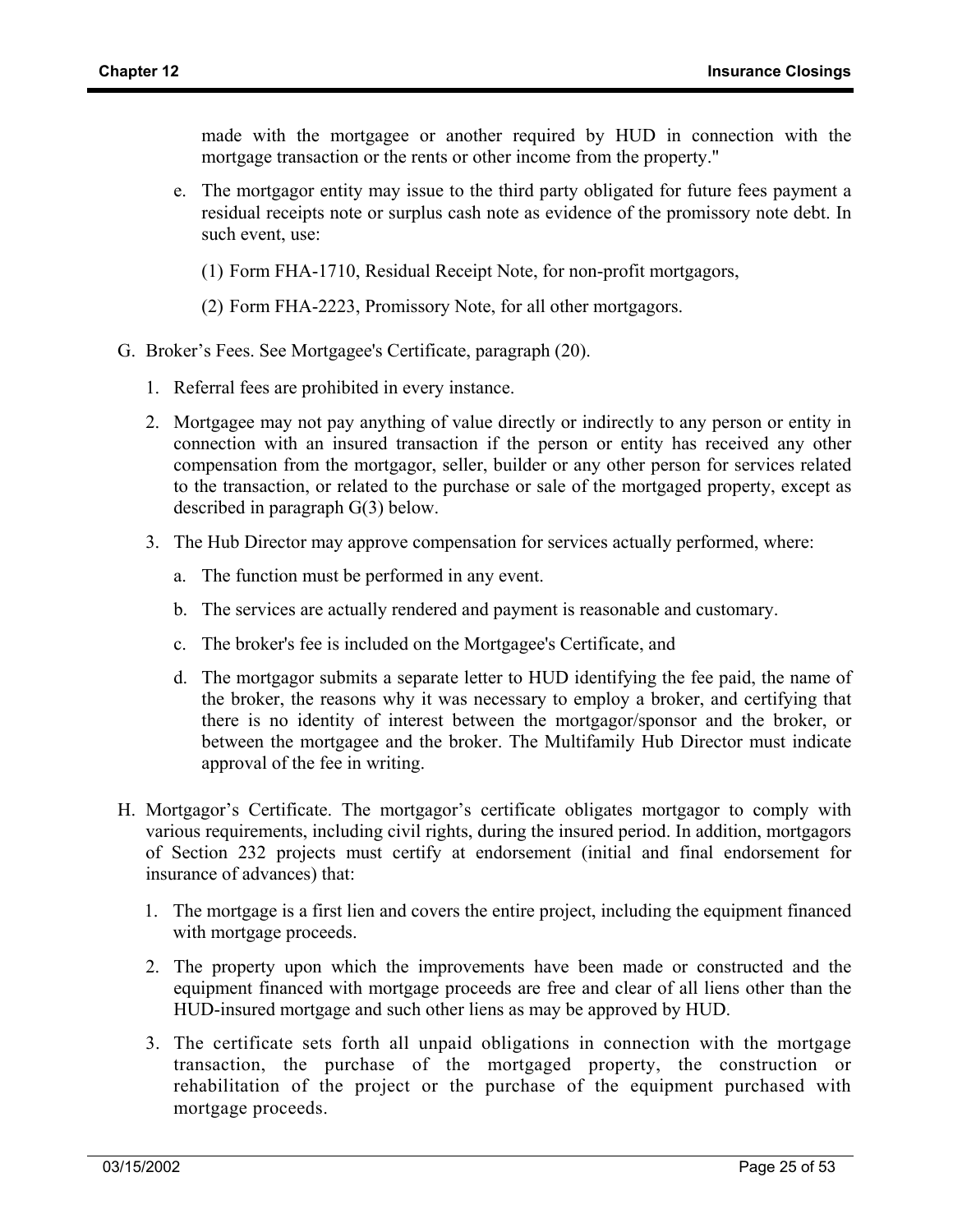- I. Mortgagor's Attorney's Opinion
	- 1. The mortgagor's attorney must submit a comprehensive opinion with the closing package in a format acceptable to HUD, addressed to HUD, the mortgagee, and the mortgagee's attorney as to the legal sufficiency of the security instruments, and collateral agreements affecting the mortgagor entity or project.
	- 2. It also must include the following, as applicable:
		- a. If the mortgagor is a Limited Liability Company (LLC), the mortgagor's attorney's opinion must be modified to include:
			- (1) Opinion to the authority of the LLC's managing members or non-member manager, under applicable state laws and the LLC's organizational documents, to execute and perform under the terms of the Regulatory Agreement, Note and Mortgage.
			- (2) Opinion that the LLC is qualified to hold title to real property and transact business in the property jurisdiction if the property jurisdiction is not the state of formation of the LLC.
		- b. Any substantive changes to the HUD Forms, if approved by HUD pursuant to 12.1.4.A or B,
		- c. The opinion required by Section 12.1.5.G.1, herein,
		- d. The opinion required by Section 12.1.10.B, herein.

### **12.1.7 Initial Endorsement of Credit Instrument**

The Hub Director, after consultation with other HUD staff, including the HUD closing attorney, is fully authorized to initially endorse the credit instrument (Mortgage/Deed of Trust Note) after the First Year's Mortgage Insurance Premium and Inspection Fee have been received and after concluding that all requirements for closing have been met.

## **12.1.8 Revision of Closing Forms and Documents**

After closing and initial endorsement of the credit instrument, the closing forms and documents may not be revised or amended without the prior approval of the Hub Director.

### **12.1.9 Local Rent Restrictions**

Local rent restrictions are not permitted to be placed in the deed covenants or other closing documents, where a municipality wishes to implement affordability rent restrictions pursuant to a Comprehensive Housing Affordability Strategy (CHAS) plan or other initiative, except where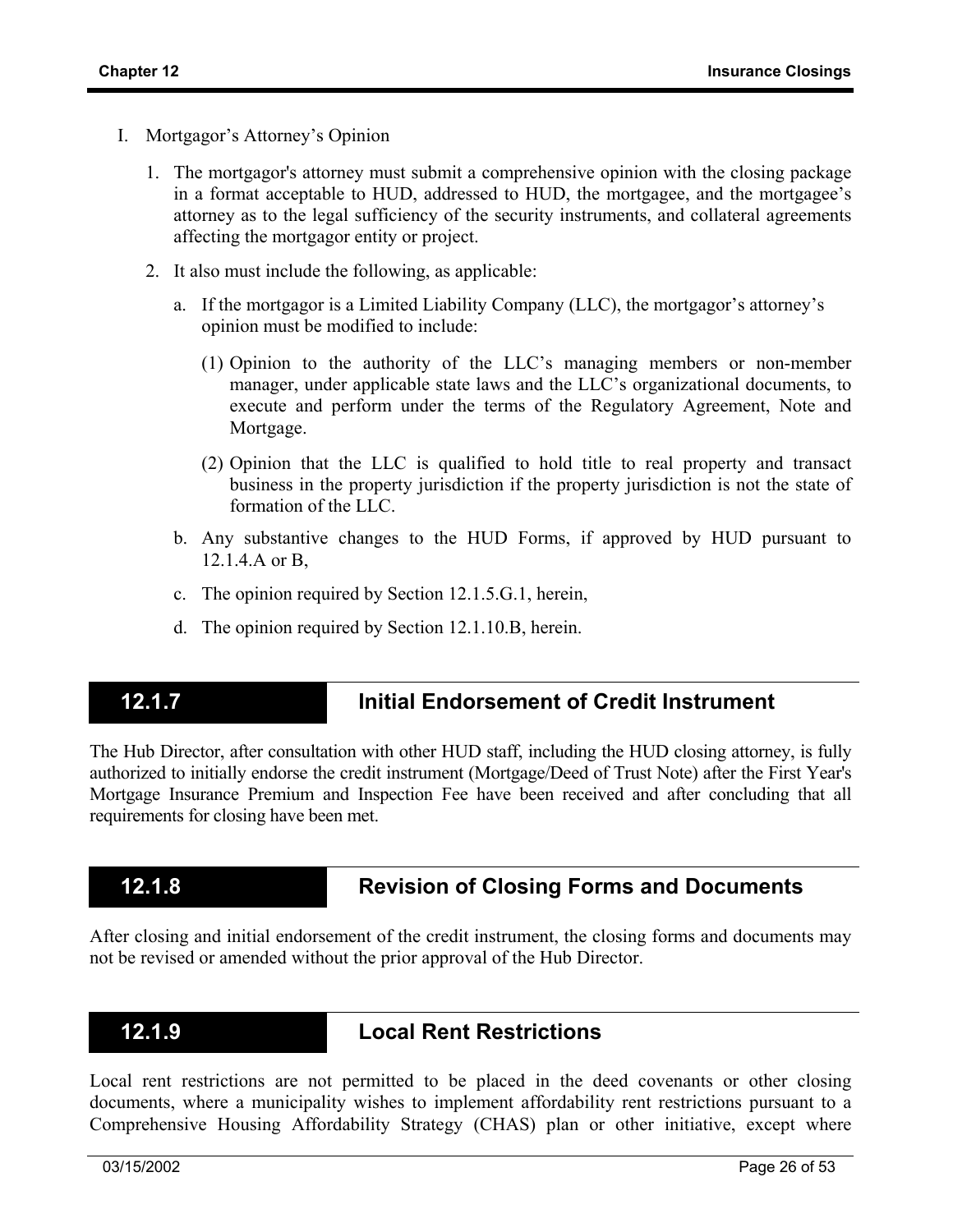significant financial assistance is approved such as in the form of tax-exempt bonds, CDBG, HOME funding, Low Income tax Credit or land write down:

- A. Where rent restrictions are approved, the Mortgagor's Attorney's Opinion must be consistent with Paragraph 12.1.10.B for tax-exempt bond financing, except the type of state/local financial assistance should be substituted for "tax-exempt bonds" where applicable,
- B. Where rent restrictions are approved, the Mortgagee's Attorney's Opinion must be consistent with Paragraph 12.1.10.C for tax exempt bond financing, except substitute the type of state/local financial assistance for "tax-exempt bonds" where applicable,
- C. Where rent restrictions are approved, the HUD closing attorney must review the provisions relating to rent restrictions in accordance with provisions for tax-exempt bond financing, Paragraphs 12.1.10.C and D.

## **12.1.10 Tax Exempt Bonds**

Projects financed with the proceeds from tax-exempt bonds pursuant to the Internal Revenue Code, Section 142d, must meet minimum low income occupancy restrictions to exempt the earned interest income from Federal income taxation. Such projects typically contain special deed covenants and other recorded restrictions to assure owner compliance with its occupancy and use requirements.

A. Low-Income Occupancy Requirements. The mortgagor must include with the initial closing review package the bond issuer's or bond counsel's certification indicating which of the occupancy restrictions will be imposed on the project. HUD will review the closing documents only to determine that they do not conflict with HUD occupancy or other requirements.

The IRS Code requires that:

- 1. Owners of residential rental projects must either meet the 20-50 test or the 40-60 test, e.g., set aside a minimum of either:
	- a. Twenty percent of the units for occupancy by individuals whose income is 50 percent or less of the area median gross income (with adjustments for family size) for the term of the qualified project period (20-50 test), or
	- b. Forty percent (25 percent in New York City) of the units for occupancy by individuals whose median gross income is 60 percent or less of the area median gross income (with adjustments for family size) for the term of the qualified project period (40-60 test).
- 2. "Qualified Project Period" means the period beginning on the 1st day on which 10 percent of the residential units in the project are occupied and ends on the latest of:
	- a. The date which is 15 years after the date on which 50 percent of the project units are occupied,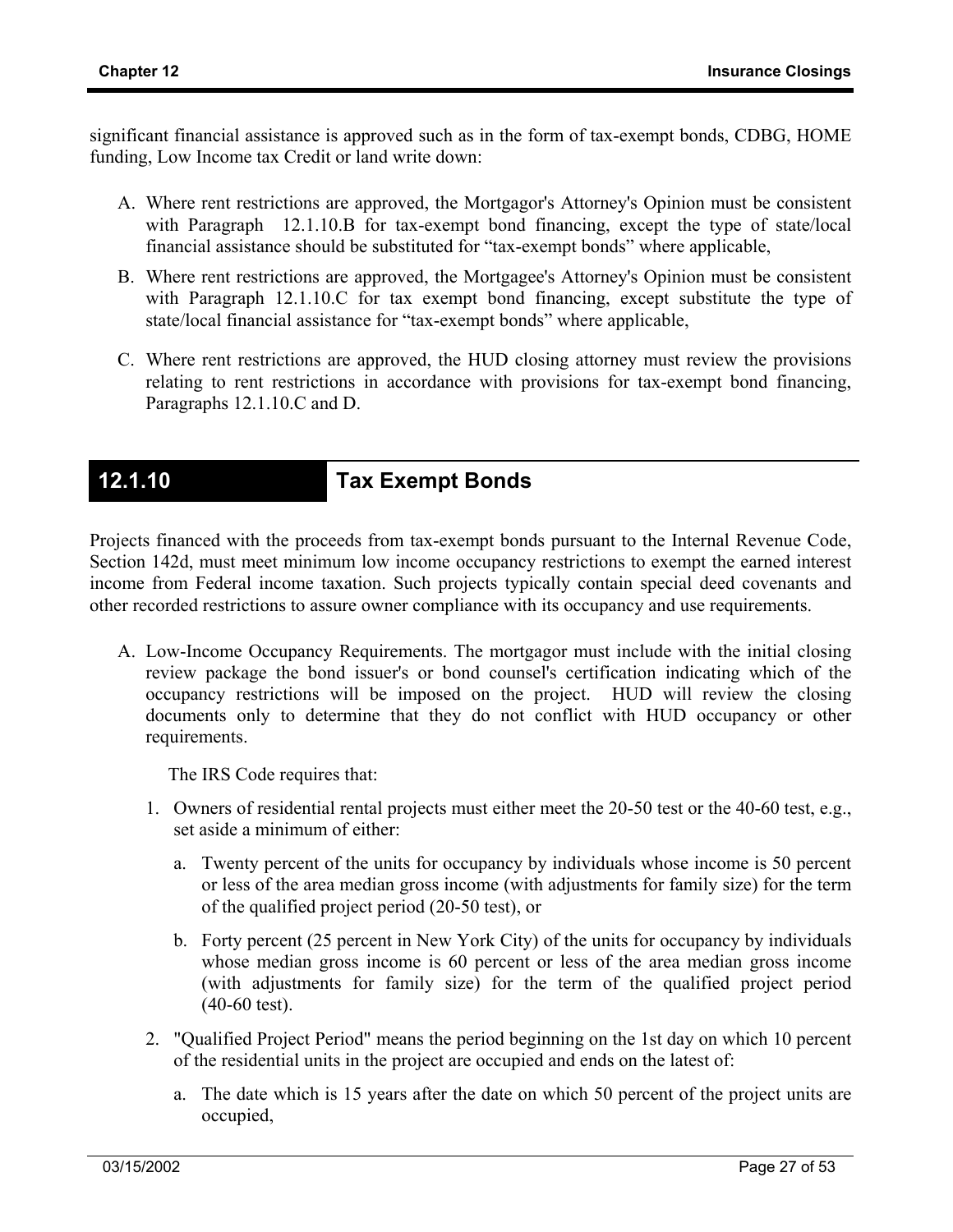- b. The 1st day on which no tax-exempt private activity bond issued with respect to the project is outstanding, or
- c. The date on which any assistance provided with respect to the project under Section 8 ends.
- B. Mortgagor's Attorneys Opinion Tax–exempt Bond Financing. The following paragraph must be included in the opinion given at closing:

"Any contracts or other documents executed by the mortgagor or any other arrangements agreed to by the mortgagor in order to finance the mortgage with bonds exempt from taxation (and/or tax credits) under provisions of the Internal Revenue Code are consistent with the Mortgage, Mortgage Note, Regulatory Agreement, Building Loan Agreement, Construction Contract, and all other documents executed by the mortgagor and submitted to the lender in connection with the mortgage transaction."

- C. A Mortgagee's Attorney's Opinion must contain the following certifications ensuring that the project covenants related to the bond financing are consistent with HUD requirements:
	- 1. The covenants are expressly subordinate to the HUD insured mortgage, e.g., covenant instrument contains a subordination clause;
	- 2. The covenants will automatically terminate in the event of foreclosure or transfer of title by deed in lieu of foreclosure, e.g., covenant instrument contains an automatic termination clause, (except that the requirements set out in 26 U.S.C.  $42(h)(6)(e)(11)$  that for three years low income tenants may not be evicted and their rents may not be raised, may remain);
	- 3. Failure to comply with the covenants will not serve as a basis for default on the HUDinsured mortgage;
	- 4. The covenants do not appear in the Note, Mortgage, HUD Regulatory Agreement, or any other HUD/FHA loan document;
	- 5. The covenant instrument contains a provision stating that enforcement of the covenants will not result in any claim against the project, the mortgage proceeds, any reserve or deposit required by HUD in connection with the mortgage transaction, or the rents or other income from the property other than:
		- a. Available surplus cash, if the mortgagor is profit-motivated, or;
		- b. Available residual receipts authorized by HUD, if the mortgagor is nonprofit.
	- 6. The covenant instrument contains a provision making any subsequent amendment contingent on prior written HUD approval, so long as the property is subject to a mortgage insured or held by HUD;
	- 7. Any provision requiring the owner to take any action necessary to preserve the tax exemption of the interest on the notes or bonds (and/or tax credits) (or prohibiting the owner from taking any action that might jeopardize the tax-exemption (and/or tax credit) is qualified to except actions prohibited (or required) by HUD pursuant to the National Housing Act, applicable mortgage insurance regulations, the HUD/FHA loan documents,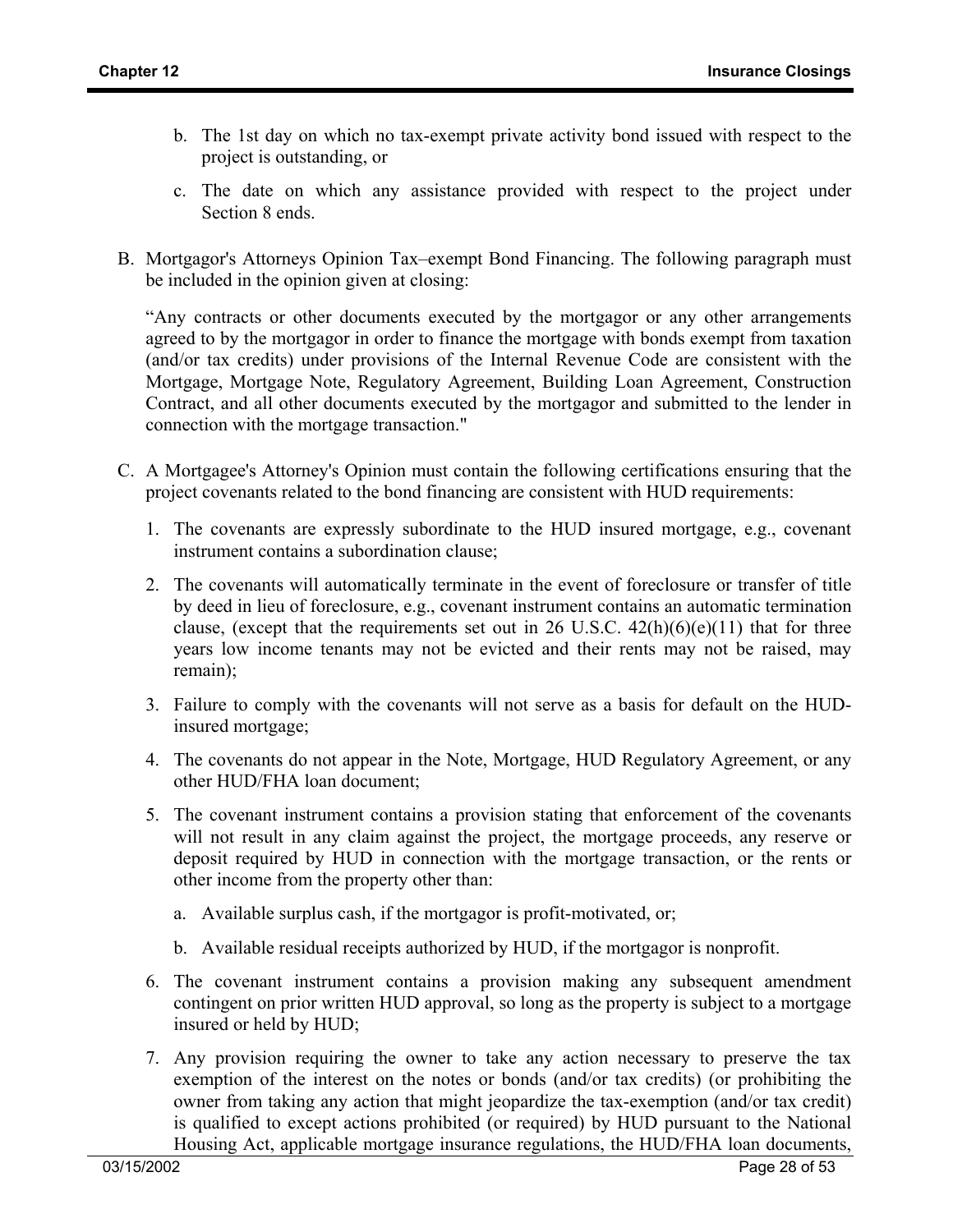or, if applicable, Section 8 of the U. S. Housing Act of 1937 and the regulations thereunder;

- 8. The covenant instrument does not conflict with any applicable HUD mortgage insurance or Section 8 regulations; and
- 9. The covenant instrument contains the HUD subordination language prescribed in sub-paragraph D below:
- D. HUD subordination language required for every recorded document that contains restrictive covenants:

"Notwithstanding anything in this document to the contrary, except the requirements in 26 U.X.C.  $42(h)(6)(e)(11)$ , the provisions hereof are expressly subordinate to the HUD insured mortgage or Deed of Trust, to the HUD Regulatory Agreement, and subordinate to all applicable HUD mortgage insurance (and Section 8, if applicable) regulations and related administrative requirements. In the event of any conflict between the provisions of this document and the provision of an applicable HUD regulations, related HUD administrative requirements, or HUD/FHA loan documents, the HUD regulations, related administrative requirements or loan documents shall control.

In the event of foreclosure or transfer of title by deed in lieu of foreclosure, any and all land use covenants contained herein shall automatically terminate.

Failure to comply with the land-use covenants contained herein will not serve as a basis for default on the HUD insured mortgage.

Enforcement of the covenants herein will not result in any claim against the project, any reserve or deposit required by HUD in connection with the mortgage transaction, or the rents or other income from the property other than:

- 1. Available surplus cash, if the mortgagor is profit-motivated;
- 2. Available distributions and residual receipts authorized for release by HUD, if the mortgagor is limited distribution; or
- 3. Available residual receipts authorized by HUD, if the mortgagor is non-profit.

Any subsequent amendment to this document is subject to prior HUD approval.

No action shall be taken in accordance with the rights granted herein to preserve the tax exemption of the interest on the notes or bonds (and/or tax credits), or prohibiting the owner from taking any action that might jeopardize the tax-exemption (and/or tax credit), except in strict accord with the National Housing Act, applicable mortgage insurance regulations, the HUD/FHA loan documents, or if applicable, Section 8 of the U.S. Housing Act of 1937 and the regulations thereunder."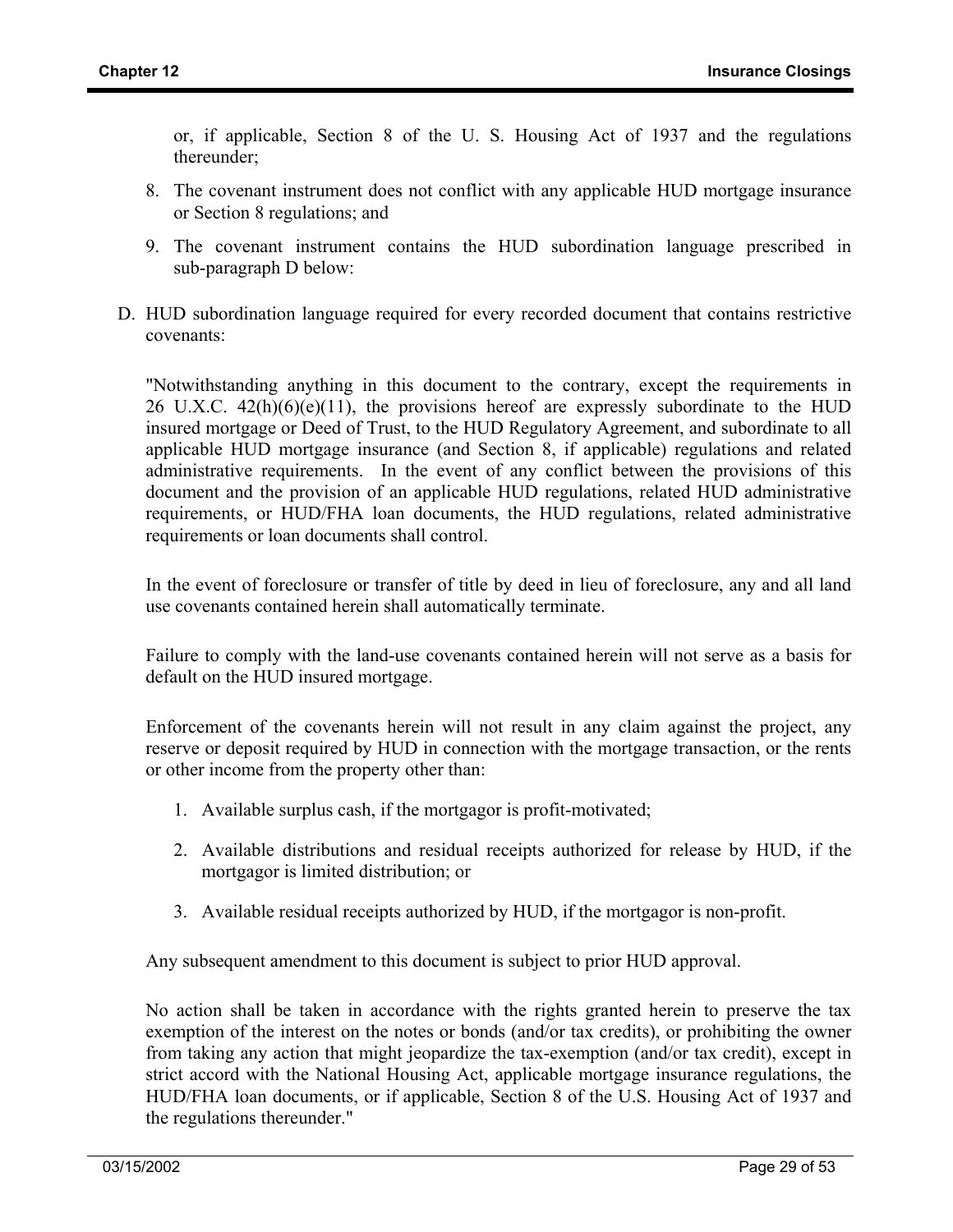- E. State/Local Occupancy, Use and/or Rent Restrictions on projects financed by proceeds from their tax-exempt obligations are often more restrictive than the minimum requirements of the Internal Revenue Code. The Hub Director may approve a State or local restriction exceeding the minimum requirements of the Internal Revenue Code, only if the following conditions are met:
	- 1. The Hub Director must determine that the restriction is not likely to have an adverse impact on project occupancy, marketability or long-term feasibility. This determination must be made on a project-by-project basis.
	- 2. The restriction must not conflict with any applicable HUD mortgage insurance regulations or related administrative requirements.
	- 3. The restriction must not appear in the note, mortgage, HUD Regulatory Agreement or any other HUD/FHA loan document.
	- 4. The restriction must be qualified to provide that it will automatically terminate in the event of foreclosure or transfer of title by deed in lieu of foreclosure. Such a termination provision must be included in every legal instrument (e.g., deed, land use restriction agreement, Regulatory Agreement, or financing agreement) in which the restriction appears.
	- 5. Every legal instrument containing the restriction must include the following provisions:
		- a. "Enforcement of the provisions of this instrument will not result in any claim against the project, the mortgage proceeds, any reserve or deposit required by HUD in connection with the mortgage transaction, or the rents or other income from the property (other than available surplus cash)." For cases involving limited distribution mortgagors, substitute "available distributions and residual receipts authorized for release by HUD" for "available surplus cash."
		- b. "Notwithstanding anything in this instrument to the contrary, the provisions hereof are subordinate to all applicable HUD mortgage insurance regulations and related administrative requirements. In the event of any conflict between the provisions of this document and the provisions of any applicable HUD regulations, related HUD administrative requirements, or HUD/FHA loan documents, the HUD regulations, related administrative requirements or loan documents shall control."
	- 6. Rent restrictions must be in a form that permits the Field Office to make meaningful income estimates for the units subject to the restriction. For example:
		- a. A restriction that limits the rent for a low or moderate income unit to a percentage of the actual tenant's income (an unknown amount at the time of HUD processing) is unacceptable.
		- b. A rent limit based on a specified percentage of some recognized standard (e.g., 30 percent of 80 percent of the area median income or 120 percent of the Section 8 Existing FMR) may be acceptable.
- F. Underwriting Review. The legal instruments, e.g., deed, land use restriction agreement, tax regulatory agreement, etc., containing tax exempt financing required covenants must be reviewed by HUD prior to initial closing for any effect on the mortgage insurance underwriting.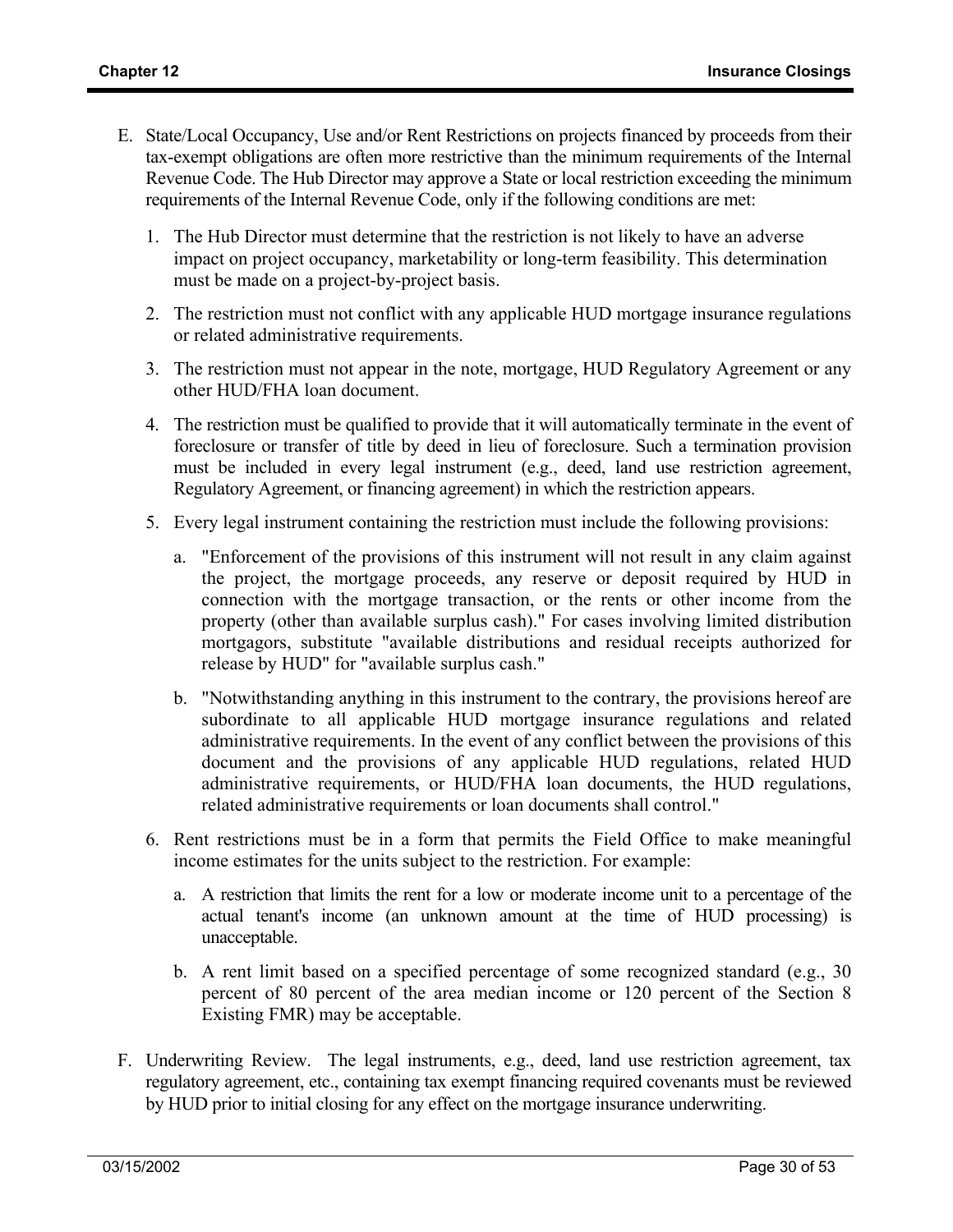## **12.1.11 Low Income Housing Tax Credits**

Tax credit provisions included in the Tax Reform Act of 1986 were designed to encourage owners to make rental housing units available to low income households at affordable rents. Where projects contain special deed covenants or other recorded provisions to assure owner compliance with occupancy and rent restrictions for tax credit eligibility, the mortgagor and mortgagee must comply with the following:

- A. Mortgagor's Attorney's Opinion–Tax Credits must be on the attorney's letterhead and state as provided in Paragraph 12.1.10.B, except that where the term "tax exempt bonds" occurs, substitute the term "tax credits."
- B. Mortgagee's Attorney's Opinion must address the legal instruments as to the acceptability of any covenants. Covenants required for tax credits are permitted on an insured project only as provided in Paragraph 12.1.10.C for tax exempt bonds.
- C. Low Income Occupancy and Rent Requirements.
	- 1. For a minimum of 15 years the owner must assure occupancy that meets the same lowincome occupancy restrictions as in either Paragraph 12.1.10.A.2.a or b, whichever the owner selects.
	- 2. Gross rents, inclusive of utility costs, for the project's low-income units may not exceed 30 percent of the applicable qualifying low-income limit, adjusted for family size.
	- 3. The Hub Director may not endorse the note for any project unless all requirements of Paragraph 12.10.D and all subsidy layering requirements are met.

## **12.1.12 Pre-Construction Conference**

The pre-construction conference may be held concurrently with the initial closing, since the required parties attend the closing, and the pre-construction conference must be held before the start of construction. Instructions for conducting the pre-construction conference are in Chapter 13.

## **12.1.13 Initial Draw of Loan Proceeds**

Initial draw of loan proceeds may be made on the day of closing upon recordation of the mortgage instruments and evidence that they constitute a first lien on the entire property. See Chapter 13 for information regarding an initial draw at initial closing.

## **12.1.14 Loan Closings for Residential Care Facilities**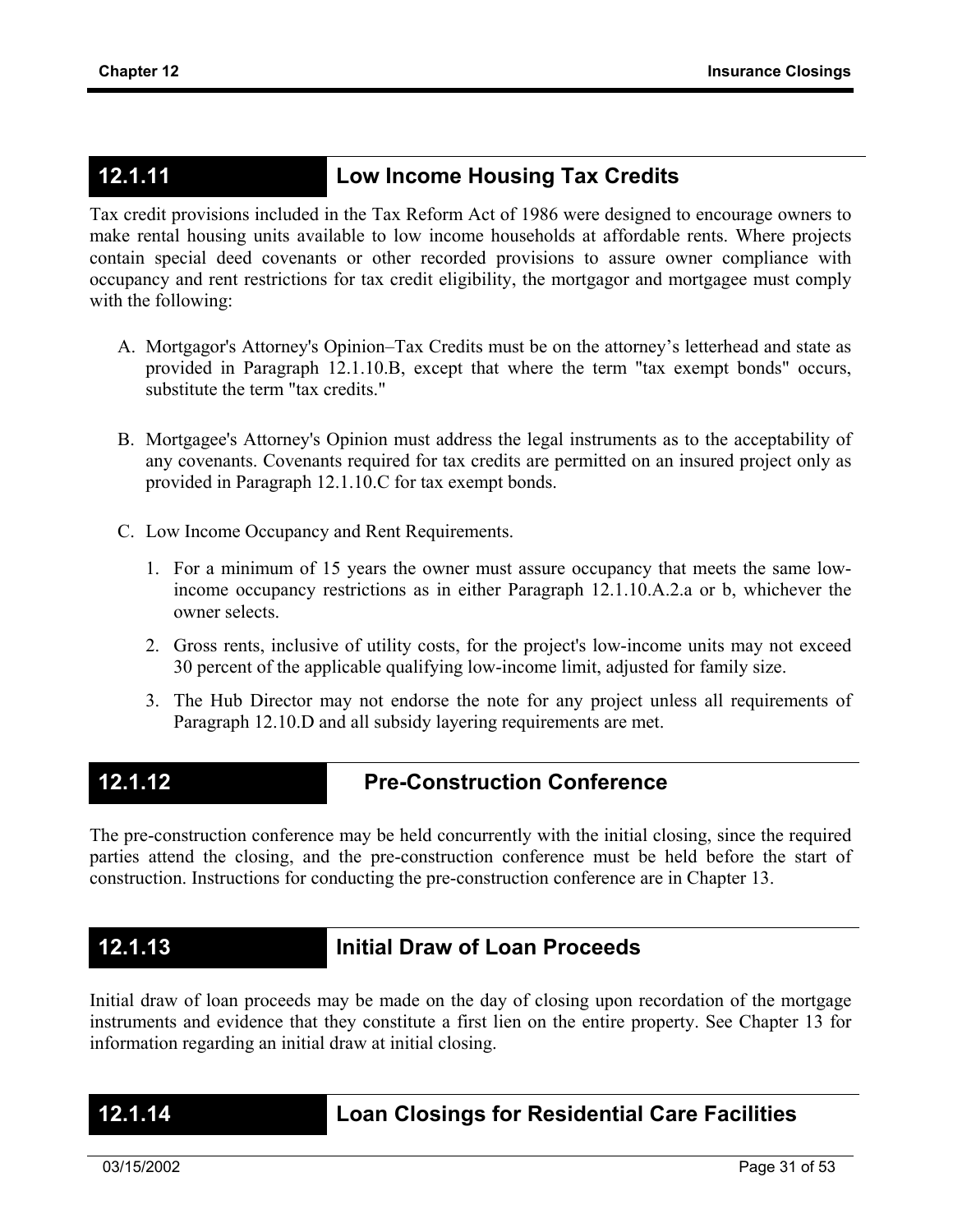- A. The requirements of paragraph 12.1.4 through 12.1.8 must be met except for the following below:
- B. Mortgage (Deed of Trust) Note.
	- 1. Must be on HUD/FHA form approved by HUD for use where the project is located.
	- 2. Maximum term may not exceed 40 years from the beginning of amortization for new construction and 35 years for a refinancing pursuant to Section 223(f).
	- 3. Must identify on the panel of the note the section of the NHA Act (Section 232 or Section 232 pursuant to Section 223(f) of the National Housing Act) and the regulations under which the mortgage is insured.
	- 4. Shall contain the following prepayment provisions:
		- a. Proprietary Facilities
			- (1) Prepayment must be permitted in whole or in part so long as 30 days advance written notice is given to the mortgagee of intent to prepay.
			- (2) Prepayments must be permitted for up to 15 percent of the original principal amount in any one calendar year without a prepayment charge. Prepayments exceeding 15 percent may be subject to a charge agreed to by the mortgagor and mortgagee and included in the mortgage, except as set out in Paragraph 12.1.4.H.2.e, above.
		- b. Nonprofit and Public Facilities.
			- (1) Upon prior consent of the Commissioner, the mortgage debt may be prepaid in full.
			- (2) The Commissioner may approve partial payments to reduce succeeding monthly payments over the remaining portion of the original mortgage term.
			- (3) The Commissioner may also approve partial prepayments made after 30 days written notice. Prepayments exceeding 15 percent of the original principal amount may be subject to a reasonable charge on such excess agreed to by the mortgagor and mortgagee and included in the mortgage, except as set out in Paragraph 12.1.4.H.2.e, above.
- C. Regulatory Agreement for Health Care Facilities (Form HUD-92466 for for-profits; Form 92466E for non-profits). Must be incorporated by reference into the mortgage. The mortgagor may be regulated or restricted (with prior Headquarters' approval) on other matters as long as they do not conflict with program requirements. Where a project is leased to a residential care facility operator, the lessee, and all future lessees, must also execute a Regulatory Agreement (Form HUD-92466-NHL).
- D. Any reduction in the original principal amount of the mortgage resulting from the certification of cost from which HUD may require shall not be construed as a prepayment of the mortgage.
- E. Delayed Repairs Escrow-Existing Projects pursuant to Section 223(f). Where repairs will be delayed until after endorsement, the cost of such repairs must be withheld in cash from mortgage proceeds. These funds, plus an additional amount in cash or letter of credit of at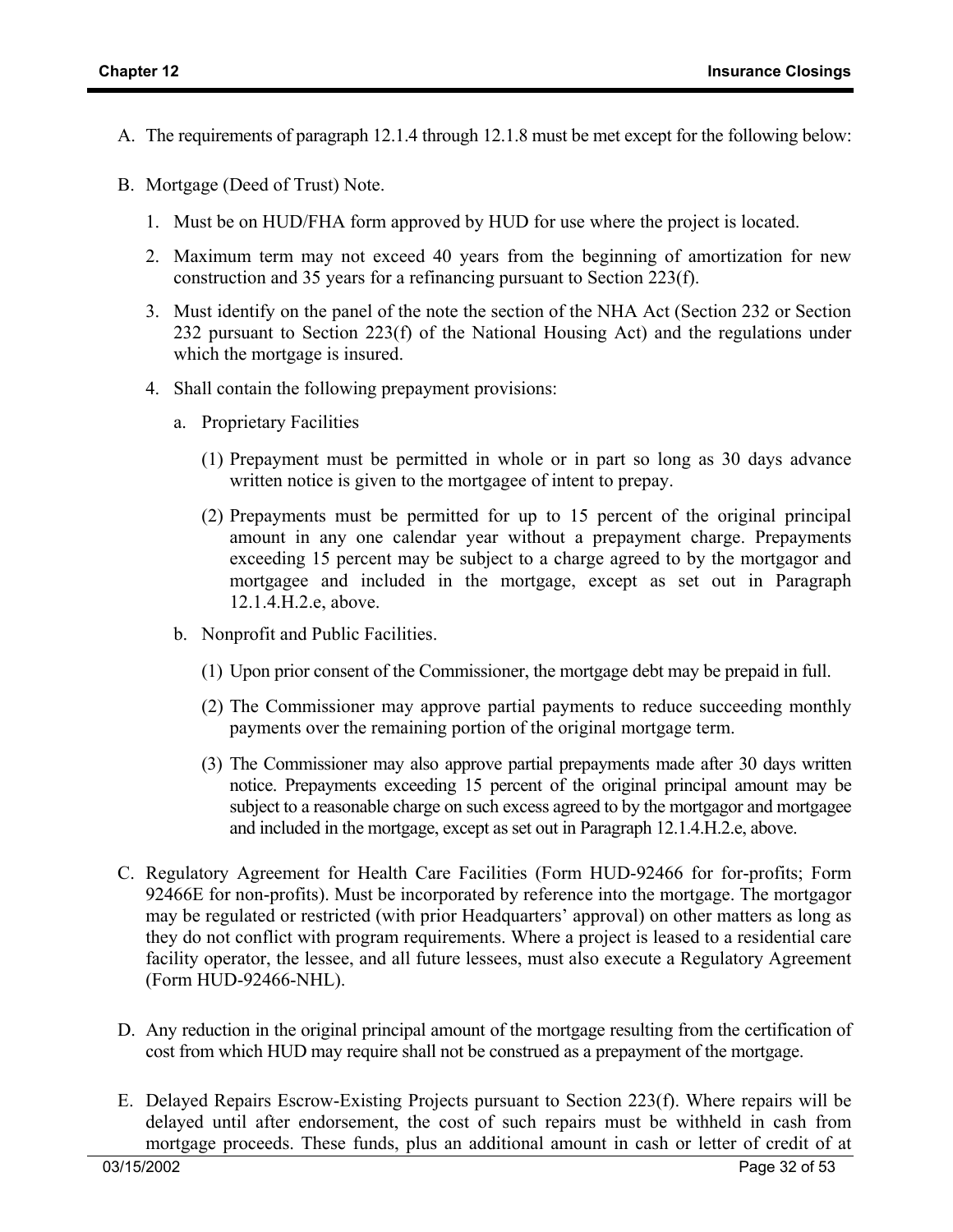least 50 percent of the repair estimate, must be placed in escrow. Only the amount above the 100 percent cash requirement may be provided by a letter of credit.

## **12.1.15 Changes in Construction and/or Permanent Loan Interest Rates**

A. If the construction interest rate is reduced before initial endorsement and it is not feasible to reprocess the project, the firm commitment must be amended to contain the following condition:

"Any interest savings resulting purely from a differential between the HUD processed interest rate and the actual construction interest rate may not be construed as excess funds that may be used to offset costs in other categories at the time of cost certification. Any such saving must be applied as a mortgage reduction."

- B. If the construction interest rate is increased before initial endorsement, the firm commitment must be rescinded and the application reprocessed to reflect the higher rate.
- C. The firm commitment must be reprocessed if the evidence submitted does not indicate that the permanent financing will be available at the rate, for the term, and for at least the mortgage amount identified in HUD's commitment.
- D. A willingness of the permanent lender to reduce the interest rate after initial endorsement does not constitute a basis for a mortgage increase.

## **12.1.16 Submission of Recorded Documents**

The mortgagee is responsible for submitting to HUD, within 15 days of the receipt from the applicable recording office, three copies of the recorded and filed document as well as the original Regulatory Agreement.

## **12.1.17 Retention of Closing Documents**

A. The HUD field office should retain the original review sheets as well as the original, duplicate original or executed copy of each closing document for the Washington Docket, except that a completely legible copy (certified true and correct) should be collected where the original is unavailable because of filing or recording requirements (certified true and correct by the recorder). Conformed copies of each closing document should be retained for the Hub Docket, using duplicate originals or executed copies where available. (The Hub Director shall prepare the information in the Closing Memorandum, Form FHA-290.)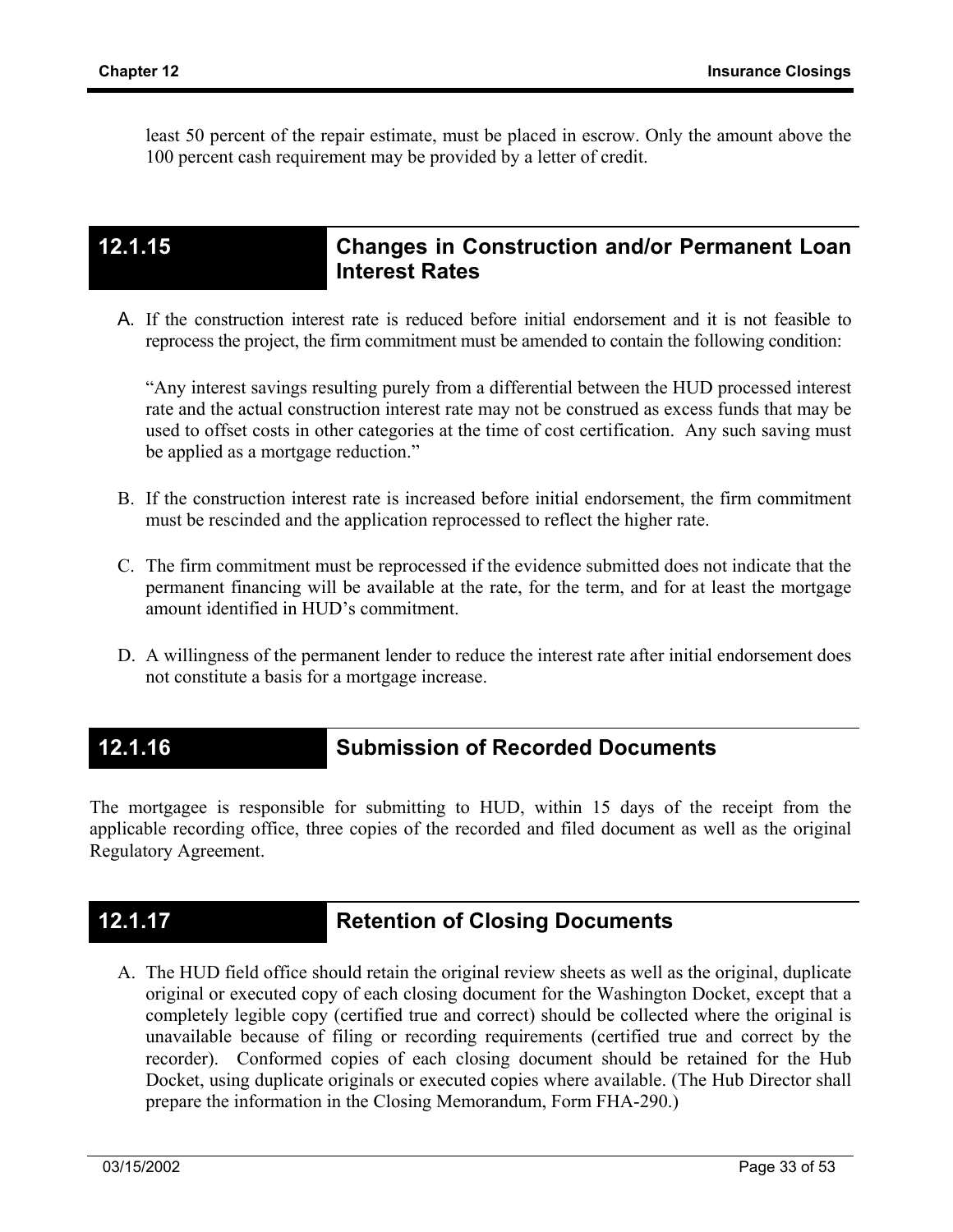The Phase I Environmental Clearance is a "program requirement" as well as a "supporting document" for the environmental assessment (HUD 4128). It should remain with the HUD 4128 in the Washington Docket as a part of the permanent, historical file.

- B. Multifamily Insurance System (MFIS).
	- 1. The Official Receipt, Form HUD-27038, and Schedule of Project Collections, Form HUD-3416, will be completed, and
	- 2. Mailed within 5 days of a project's initial closing along with one copy each of the Closing Memorandum, Form FHA-290; Official Receipt, Form HUD-27038; and Schedule of Project Collections, Form HUD-3416; to:

U.S. Dept. of HUD Multifamily Insurance Operations Branch P. O. Box 44124 Washington, D. C. 20026-4124

# **12.2 Final Closing-Insurance of Advances**

### **12.2.1 General**

- A. Introduction. Once construction has been completed in accordance with paragraph 12.2.1.C, below, and certification of costs has been presented to and approved by HUD, the mortgagor must proceed to the final closing of the mortgage insurance transaction. (If possible, it is advisable to hold final closing until after the period for filing mechanics liens under state law has expired.)
- B. Title Evidence at Final Endorsement. Prior to final endorsement, the mortgagee must provide HUD with a new title policy, or, if approved by the HUD closing attorney, a title endorsement covering the following matters:
	- 1. Showing what, if any, matters have gone of record since initial closing;
	- 2. Bringing the effective date forward to the day of final closing;
	- 3. If a Modification Agreement or Supplemental Mortgage and Consolidation Agreement are used, insuring that the mortgage, as modified, or as supplemented and consolidated, still is in first lien position. Should the title insurance company be unable to provide such endorsement, or should the endorsement show any lien intervening between the recordation of the original insured mortgage and the supplemental mortgage, HUD will not endorse the mortgage for insurance at the increased amount.
	- 4. Any exception to title, not shown in the title evidence accepted at initial closing should be examined carefully by the field office to determine whether or not it affects the value and/or marketability of the project. Any exception which affects the value and/or marketability of the project as determined by the Hub Director shall be removed from the title policy or its effect insured against by an appropriate endorsement to the title policy.
	- 5. Deleting the pending disbursements clause.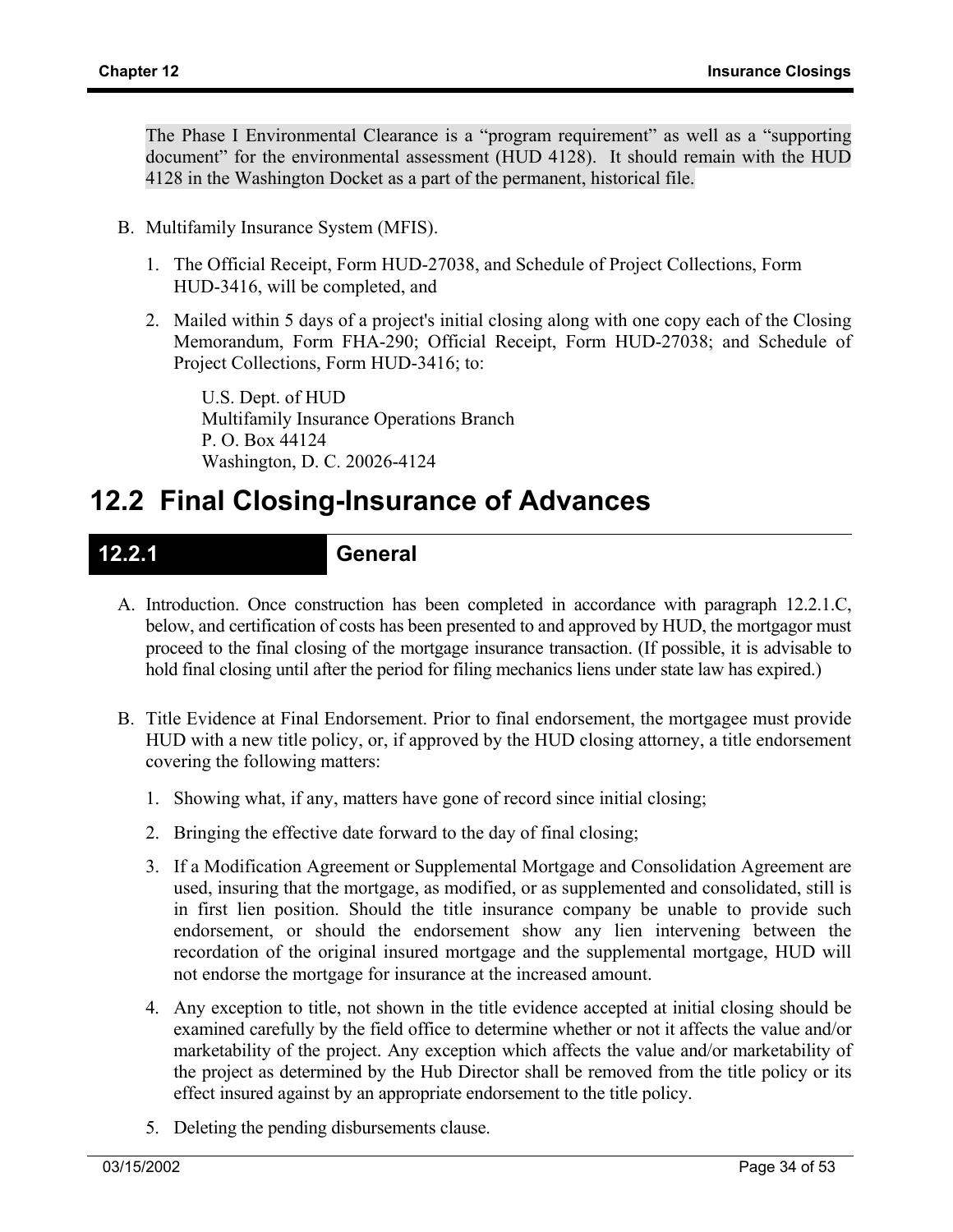- 6. Increase of title coverage, if mortgage amount has increased.
- C. Completion, for the purpose of final closing, means that:
	- 1. The project has been completed in accordance with the drawings and specifications as indicated by the date of the final trip report, except for approved items of delayed completion covered by an acceptable escrow agreement (See paragraph 12.2.3.B); and
	- 2. The entire project has been accepted for occupancy by the local authorities having jurisdiction, by the lender, and by HUD.
- D. Preparation for Final Closing.
	- 1. Upon the determination by HUD that an advance of mortgage funds is, or will be, the last advance prior to disbursement of the contract retainage (or at the time of substantial completion, whichever is earlier) preparation for final closing and final endorsement of the mortgage instrument should begin.
	- 2. The Hub Director should advise the HUD closing attorney with respect to these determinations and should also advise the mortgagor in writing (with a copy to the HUD closing attorney) of the time estimated to be necessary to complete the work necessary to hold the final closing. The requirements for final closing are set out in the HUD Closing List, Appendix 1 and the HUD Form 2580, Maximum Insurable Mortgage. (These requirements may be modified to comply with local law requirements.)
- E. Date for Final Closing. Upon completion of the review of the certification of actual cost, upon preparation of FHA Form 2580 and upon receipt of the agreement described at Paragraph 12.2.4.C, if such agreement is required, the Hub Director will advise the mortgagee and HUD closing attorney of his findings and readiness for final closing and a date acceptable to all parties for the closing shall be set.
- F. The Hub Director must assure that Labor Relations Staff have approved proceeding to final endorsement, and that, if required, deposits to the U.S. Treasury have been established as a condition of closing to ensure payment of wages.
- G. Final closings may be conducted by escrow or by mail, at the request of the mortgagee, unless the HUD closing attorney reasonably determines such closing to be inappropriate due to the circumstances of the particular case.

## **12.2.2 Property Insurance Requirements**

A. Ascertainment of Changes. After the submission of the cost certification audit and before the mortgagor proceeds to final closing, the Hub Director will ascertain whether any changes in drawings and specifications, or any appreciable change in the cost of construction of the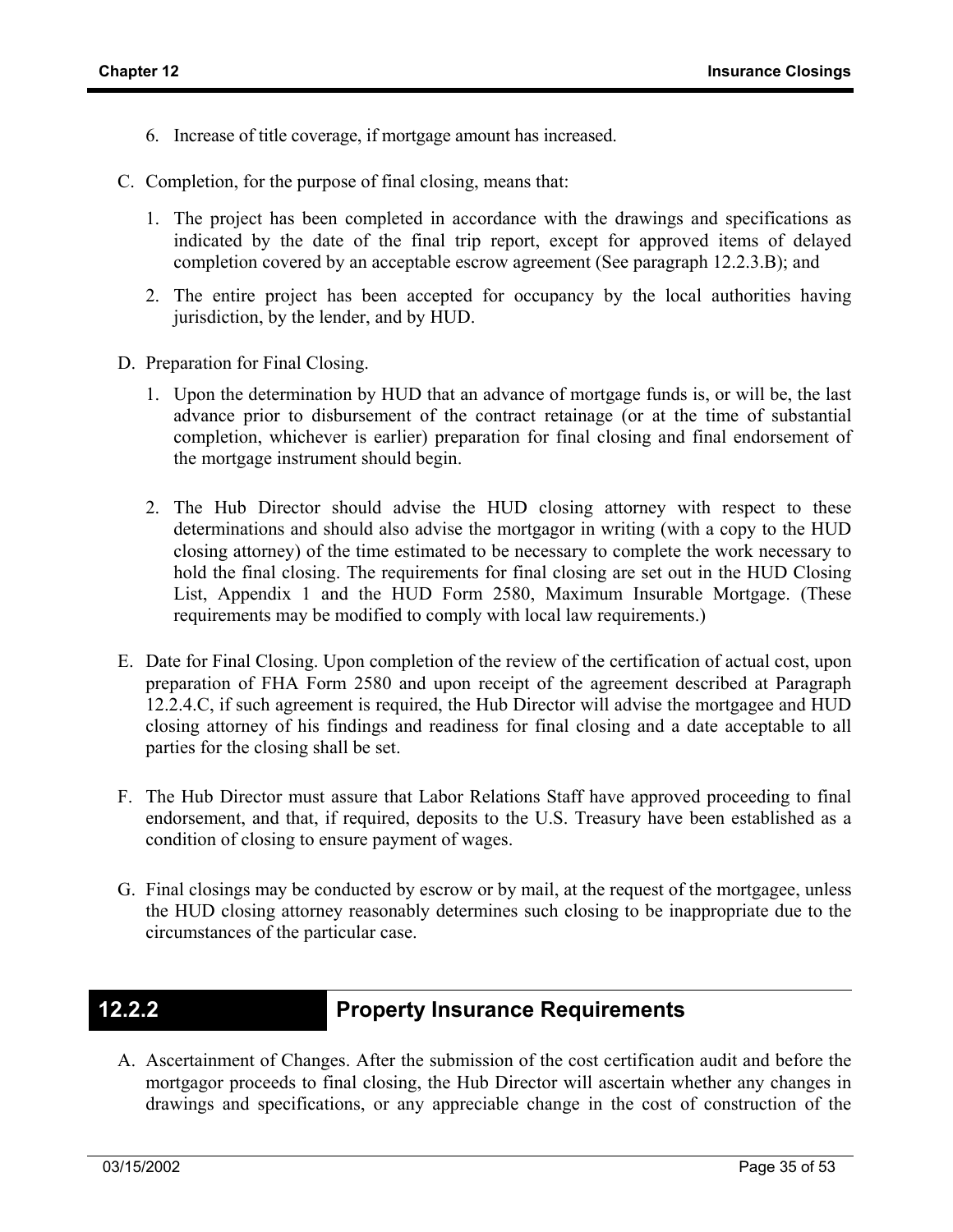project, have occurred during the course of construction which require a revision of Property Insurance Schedule, HUD Form 92329.

B. Action on Revised Form. If it is not necessary to revise the previous HUD Form 92329, no action on the part of the Hub Director is required with respect to property insurance. If a revision of HUD Form 92329 is necessary, the Hub Director will obtain revised and corrected copies of the Form, relating such changes, and, at the time of execution of FHA Form 2403, will forward duplicate revised copies to the mortgagee with an appropriate letter notifying the mortgagee to substitute the revised copies (identifying such revised form by date) for the previous HUD Form 92329. In all cases of revision of HUD form 92329, or correspondence in connection therewith, copies of the revised Form and correspondence will be filed in the Washington and duplicate dockets.

## **12.2.3 Incomplete On-Site and Off-Site Facilities**

- A. Conditions for Approval. It is desirable that all on-site construction be 100% complete before approval of a final advance of mortgage proceeds. There may however, be circumstances where it is desirable that approval of a final advance be given before 100% completion of onsite construction.
	- 1. Approval of a final advance where minor items of on-site construction are incomplete will be given only in cases in which funds are placed in escrow to assure completion of such minor items, as provided in the certificate of mortgage insurance on FHA Form 2403, and in footnote on Request for Final Endorsement of Credit Instrument, HUD Form 92023. (For procedures in connection with HUD Form 92023, see Paragraph 12.2.6.A).
	- 2. Approval of a final advance of mortgage proceeds will be given only in those cases in which:
		- a. All on-site items in the entire project are completed, except those which qualify as items of delayed completion, as described in paragraph 2.c, herein;
		- b. All off-site utilities such as sewer, water, electrical, and gas facilities are installed and connected, and the buildings are served by safe and adequate all-weather facilities (either permanent or temporary) for the ingress and egress of pedestrian and vehicular traffic, including fire apparatus, and all other construction requirements have been acceptably accomplished or acceptably assured;
		- c. The Hub Director recommends that funds be placed in escrow for the completion of minor items because immediate completion is inadvisable or impossible, due to weather or other conditions beyond control; and
		- d. The aggregate estimated cost of completing the above items does not exceed 2% of the principal amount of the mortgage.
- B. Escrow for Completion. With respect to all incomplete items, the amount held in escrow for completion must be at least one and one-half (1 1/2) times the estimated cost of completion. The amount of any escrow shall be sufficient to assure an incentive to complete the work,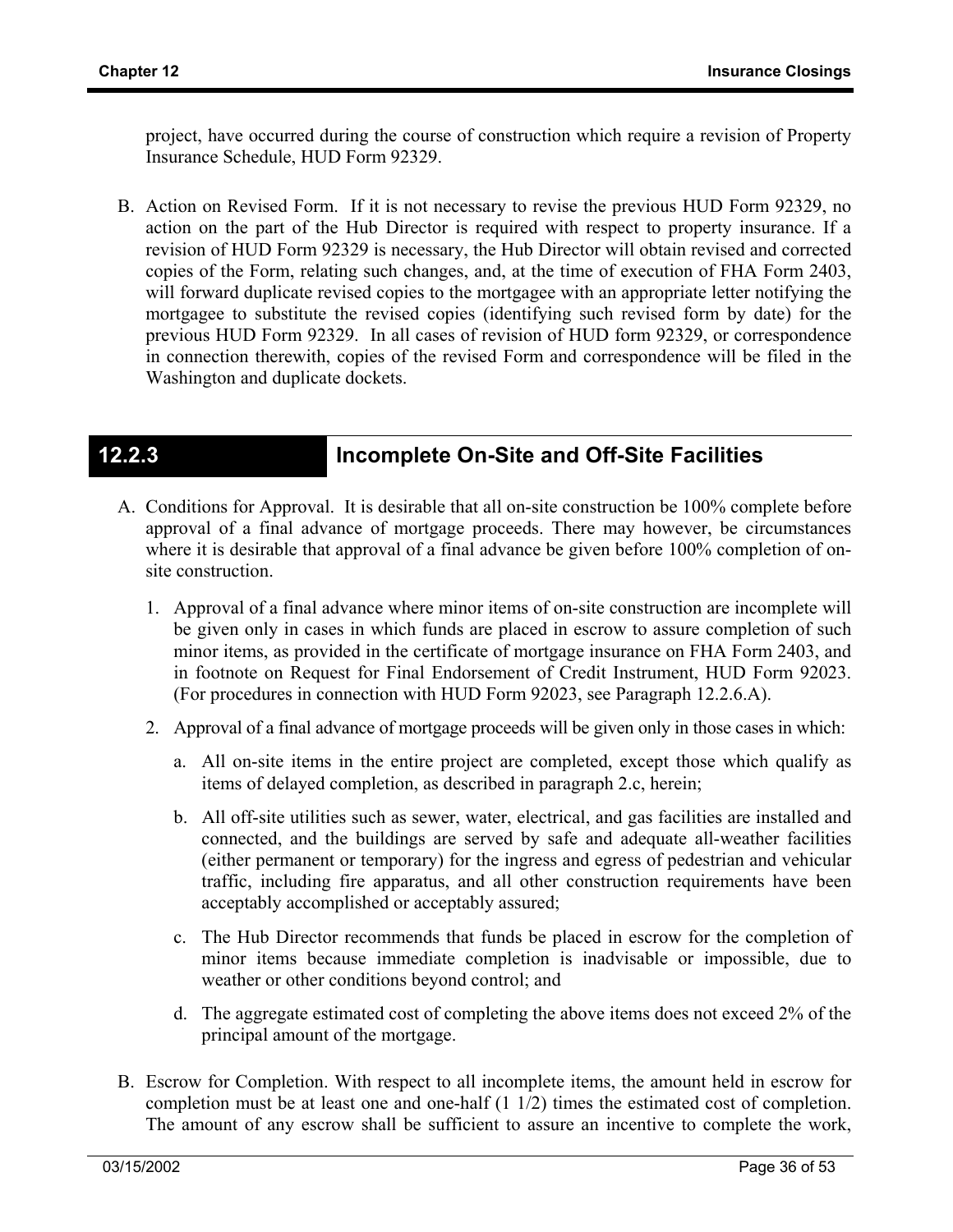taking into consideration a possible rise in cost. Such escrow will be held by the mortgagee in accordance with the terms of the Escrow Deposit Agreement, FHA Form 2456, and the Hub Director will ascertain that the items to be completed are properly identified by attachment to FHA Form 2403. (See Paragraph 12.2.5.F.)

- C. Escrow for Painting. In many instances the desirability of selection of color schemes by the incoming tenant is recognized. In order to enhance rentability, and if acceptable to the Hub Director, an escrow may be established to cover the cost of final interior painting of apartments without regard to the usual 2% of the principal mortgage amount limitations on escrows previously mentioned. This is conditioned upon the builder being bound to complete all work covered by the approved plans and specifications within a fixed period of time (not in excess of one year from the date of final endorsement for mortgage insurance) and without any additional charge either to the mortgagor or to the incoming tenants.
- D. Distinction Between Forms of Assurance. When a request for approval of a final advance is received in a case in which off-site facilities are incomplete, a distinction must be made between those cases in which the assurance of installation and completion is in the form of a cash escrow, and those cases in which such assurance is in other form. In approving or disapproving the final advance, the Hub Director will be guided by the following instructions.
	- 1. CASH ESCROW. When the completion and installation of off-site facilities is assured by a cash escrow, and all off-site sewer, water, electrical, and gas facilities are completely installed and connected, and other off-site facilities such as streets, walks, curbs, and gutters are incomplete but safe, and adequate facilities for ingress and egress are provided, approval of the final advance of mortgage proceeds may be given. The Hub Director will however require that the escrow agreement remain in force and will diligently pursue the completion of off-site facilities as assured by the escrow.
	- 2. OTHER FORMS OF ASSURANCE. In those cases in which the assurance of installation and completion of off-site facilities is in a form other than a cash escrow, the final advance of mortgage proceeds cannot be approved. Instead, the Hub Director will invoke the provisions of the building loan agreement and construction contract wherein it is provided that the 10% holdback will be retained until 100% completion of off-site facilities.
- E. Completion of Off-Site Utilities. Until all off-site facilities are completely installed and connected, as applicable, and the required ingress and egress is provided, HUD will not process a request for the final advance. In such cases:
	- 1. Any FHA Form 92403 submitted for processing will not be treated as approval of a final advance, nor will the submission of Request for Final Endorsement of Credit Instrument, HUD Form 92023, be in order. Instead, the FHA Form 2403 may be treated as an ordinary application for advance of mortgage proceeds and may be approved in an amount which, when added to previous advances of mortgage proceeds, will equal 90% of the total advances to which the mortgagor will be entitled at 100% completion.
	- 2. Following 100% completion of all off-site facilities, the Hub Director will require submission of a new FHA Form 92403 for approval of the final advance, and subsequent submission of HUD Form 92023.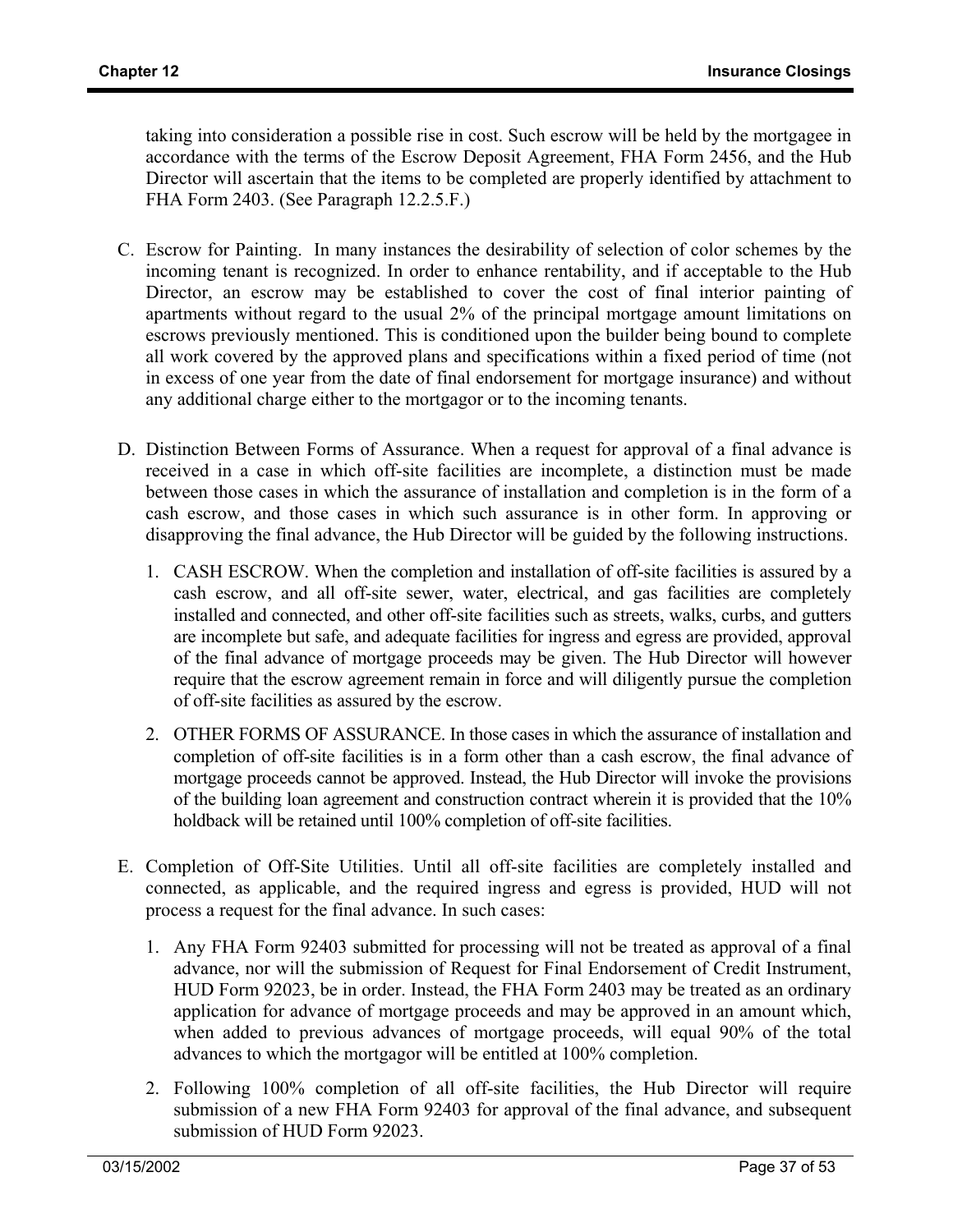3. The Hub Director will endeavor to obtain completion at the earliest possible time.

## **12.2.4 Chattel Mortgage and First Payment to Principal**

- A. Non-Realty Items. All non-realty items must be covered by the mortgage lien or security agreement, or both, whether or not paid for with mortgage proceeds, so long as such items are required in the operation of the project. These include, but are not limited to ranges, refrigerators, washers, dryers, water heaters, dishwashers, venetian blinds, removable air conditioning units, lobby furniture and similar items necessary for the operation of the project. Any items not secured at initial closing must be secured at final closing, See Paragraph 12.1.4.G.2.
- B. Establishing First Payment to Principal
	- 1. Start of Amortization. Whether construction has been completed or not, amortization must start on the date specified in the mortgage, unless a deferment has been recommended by the mortgagee and approved in advance by HUD.
	- 2. Advance Amortization Requirements. In order for the Hub Director to determine whether or not advance amortization is required, the mortgagor must account for all operating income for the period ending three months prior to the originally scheduled date of the first principal payment under the mortgage (e.g., through June 30 if first principal payment is scheduled for October 1).
	- 3. Income and Expense Statement Requirement. In connection with cost certification, the mortgagor will already have reported the results of occupancy during the cost certification period. Therefore, when more than three months intervene between the cost certification period and the first principal payment as originally scheduled, the Hub Director will require an income and expense statement covering the period beginning at the end of the cost certification period and ending three months prior to the date of the first principal payment under the mortgage as originally scheduled.
- C. Agreement of Mortgagor. When final closing is scheduled after the close of the accountability period, the income and expense statement should, of course, be submitted prior to final closing. When final closing is scheduled before the expiration of the accountability period, the mortgagor must agree in writing, as an inducement to the Commissioner to approve the final disbursement of mortgage proceeds prior to the expiration of the accountability period:
	- 1. To furnish an income and expense statement for the required period within 30 days after its expiration, and
	- 2. To immediately apply, as a mandatory prepayment to the mortgage, such portion of the net operating income as the Commissioner may require.
- D. Treatment of Items in Statement. In the preparation of the income and expense statement, the mortgagor must include as income all rents received, exclusive of security deposits. All expenses for operation, including taxes, insurance, HUD-FHA MIP, interest and reasonable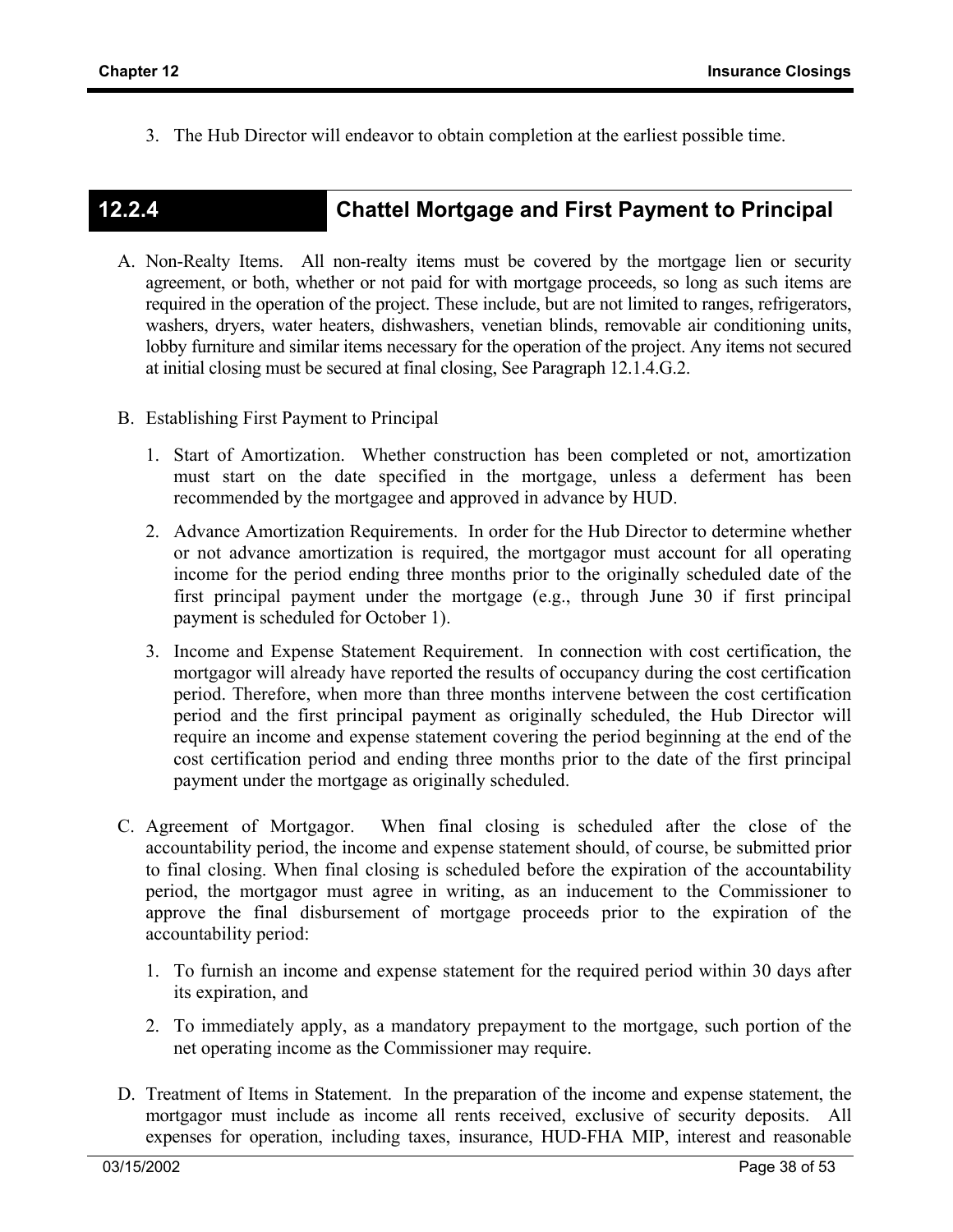management fees (but not officers' salaries or depreciation), may be deducted in determining net income for this purpose. If the cost certification reveals an excess of expense over income, such excess (to the extent recognized by the Commissioner) may be carried forward to the statement required by this paragraph as "unrecovered expense prior period."

- E. Required Prepayment. The amount of, and the handling of, the prepayment required is subject to the following:
	- 1. In no case shall the required prepayment exceed the amount which would have been due in cumulative principal payments if the first scheduled payment had been on the first of the month in which the accounting period started.
	- 2. Prepayment will be required only to the extent that the amount of the net income permits payment of one or more full monthly principal payments as scheduled.
	- 3. If the circumstances are such that the operating statement is submitted before final endorsement, the mortgagee and mortgagor may elect to have the mortgage endorsed for less than the face amount by a sum equal to that which would have been required as mandatory prepayment.

## **12.2.5 Mortgage Amount**

- A. Determination of Maximum Mortgage. On completion of the review of certificates of actual cost and acceptance thereof, Form FHA-92580, Maximum Insurable Mortgage, shall be executed by the Hub Director for the purpose of indicating to the mortgagee and mortgagor whether or not a reduction in the original amount of the mortgage is necessary.
	- 1. Upon execution of FHA Form 92580, the original shall be forwarded to the mortgagee and an executed copy shall be forwarded to the mortgagor.
	- 2. One copy shall be placed in the field office docket and one copy in the Washington docket with copies of the cost certification exhibits.
- B. Decrease in Mortgage Amount:
	- 1. If HUD's review of the cost certification results in a decrease in the mortgage amount, which decrease would be set forth in Form HUD-92580, *Maximum Insurable Mortgage*, the Mortgagee must, subject to local practice, prepare and submit to HUD, prior to final endorsement, a proposed Modification Agreement, in a form acceptable to HUD, modifying the mortgage amount and the payment amount accordingly. The final endorsement for insurance shall be in the lesser mortgage amount. There is no prescribed form of modification agreement, although there is one mandatory provision, as follows:

Nothing in this Agreement shall waive, compromise, impair or prejudice any right HUD may have to seek judicial recourse of any breach of that certain Regulatory Agreement executed by the parties hereto, recorded on even date with the Mortgage, which breach may have occurred prior to or may occur subsequent to the date of this Agreement. In the event that HUD initiates an action for breach of said Regulatory Agreement and recovers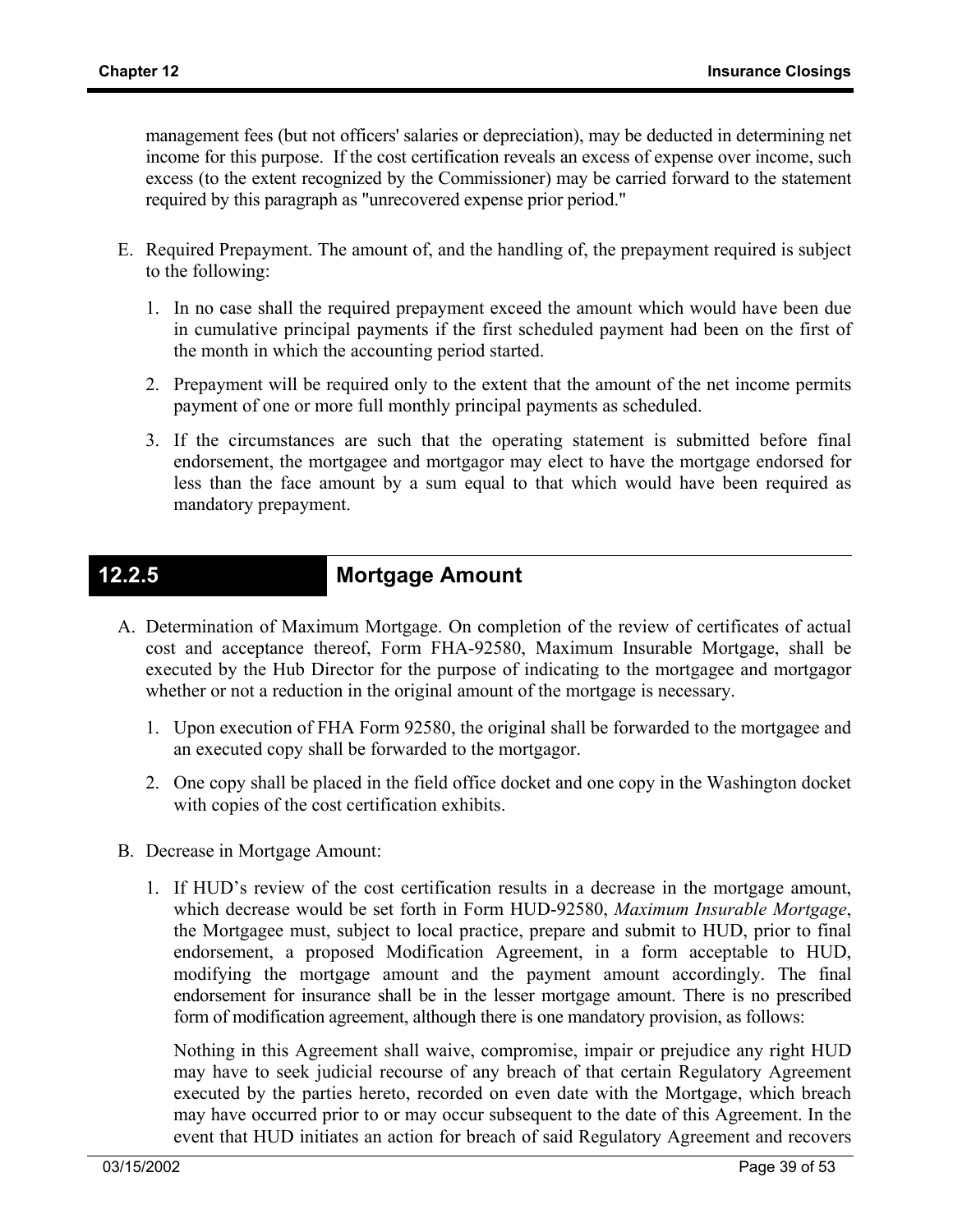funds, either on HUD's own behalf or on behalf of the Project or the Mortgagor, those funds may be applied, at the discretion of HUD, to payment of the delinquent amounts due under the Note or the Mortgage or as a partial prepayment of the Note.

- 2. In addition, an allonge to the mortgage note, to be approved by HUD, may also be necessary under state law to modify the mortgage amount and set forth the new amortization schedule. The allonge is to be attached to the original note. Prior to final endorsement, the modification agreement must be properly executed and recorded in the real property records of the county in which the project is located.
- 3. If a small mortgage decrease is involved, and the mortgagor does not request a change of amortization, a notation on the insured Note indicating that the mortgage loan amount is reduced without a change in amortization, may be used. In this case, the finally endorsed amount will reflect the reduced principal balance.
- C. Increase in Mortgage Amount: If the Hub Director approves an increase in the mortgage amount, the following documents must be included in the package of draft closing documents submitted to HUD for final endorsement:
	- 1. Increase Note. The Mortgagee must prepare a Note using the form required in Paragraph 12.1.4.G herein, but entitled "Supplemental Note," and containing a cross-default provision with the original note. The principal amount of the Supplemental Note shall be for the amount of the increase to the mortgage, not for the new total mortgage amount. The amount of the payments to principal shall be sufficient to amortize the increase amount over the mortgage term.
	- 2. Increase Mortgage. The Mortgagee must prepare a mortgage or deed of trust using the form required in Paragraph 12.1.4.G herein, but entitled "Supplemental Mortgage," and containing a cross-default provision with the original mortgage. The Supplemental Mortgage shall encumber the project and shall secure repayment of the Supplemental Note.
	- 3. Modification and Consolidation Agreement. The Mortgagee must prepare a Modification and Consolidation Agreement, using a format approved by HUD, to evidence that the original note and the supplemental note represent and shall be deemed one indebtedness, to evidence that the original mortgage and the supplemental mortgage represent and shall be deemed one security instrument, and modifying the original mortgage to provide for cross-default with the supplemental mortgage. Prior to final endorsement, the Supplemental Mortgage and the Modification and Consolidation Agreement must be recorded in the county real property records where the project is located.
	- 4. Mortgagor's Attorney's Opinion. The Mortgagor's attorney must give an opinion, in a format approved by HUD, with respect to the documents evidencing the increased mortgage amount.
- D. Excess Mortgage Proceeds. There is a remote possibility that the cash paid out for completion of a project may be less than the mortgage proceeds. In such circumstances, the Hub Director shall require that any part of the mortgage proceeds which have not been expended to pay necessary costs of completing the project shall be deposited in a special account of the mortgagor, from which disbursements may be made only with the prior written consent of the Hub Director. This requirement is stated in paragraph (4) of the Agreement and Certification, FHA Form 3305.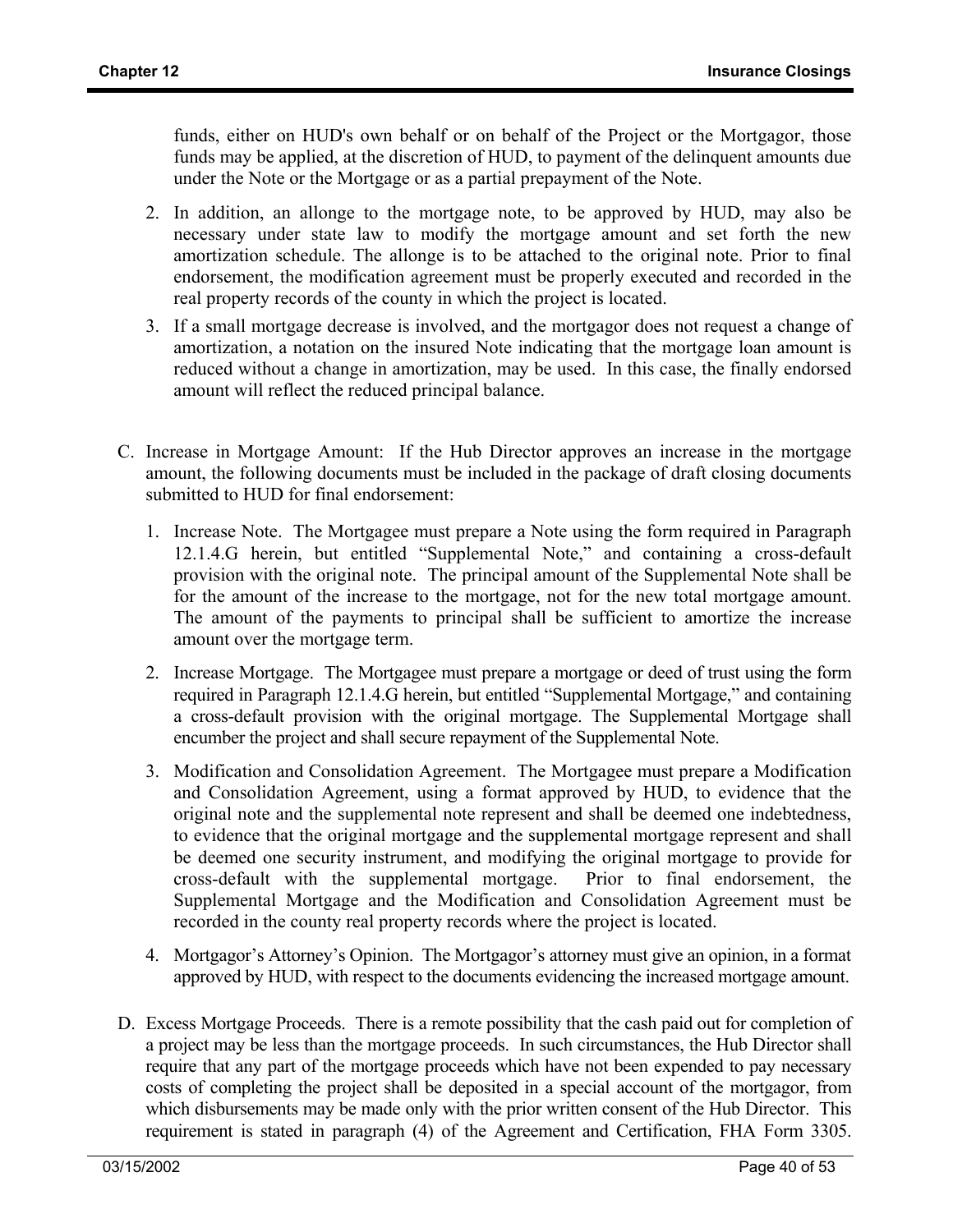There will be no obligation for the investment of such funds in obligations of, or fully guaranteed as to principal by, the United States of America, or for their deposit in institutions whose accounts are insured by the United States. The establishment of the fund can be avoided by an immediate reduction of the mortgage at closing, before establishment of the amortization schedule.

- 1. The Hub Director will approve or disapprove the use of the funds for purposes other than reduction of the mortgage.
- 2. If the mortgage proceeds exceed the cash paid out for completion solely because there is a difference between the purchase price of land for a period of years and its "fair market value" in fee simple and as is: as determined by HUD, the Hub Director may waive this requirement.
- 3. The request for waiver should be accompanied by full information as to the date of purchase and purchase price of the land and normally will be approved in situations such as the case of an individual mortgagor who obviously cannot "buy" the land from himself, as contrasted with a corporate mortgagor, which could buy land from its sole or majority stockholder.
- E. Mortgagor's Investment
	- 1. The amount of the mortgagor's initial equity investment is to be determined as follows:
		- a. New Construction and Substantial Rehabilitation (Except 232 Substantial Rehabilitation): Equity is determined by taking line 6, FHA Form 2580 and subtracting from that amount the finally endorsed mortgage amount.
		- b. Section 232 Substantial Rehabilitation-Property Owned: Equity is determined by taking line 4, FHA Form 2580 plus the HUD-FHA estimate of "as is" value of the existing land and improvements before rehabilitation and subtracting from that amount the finally endorsed mortgage amount.
		- c. Section 232 Substantial Rehabilitation-Property Acquired: Equity is determined by taking Line 4, FHA Form 2580 plus the lesser of (1) FHA as is value of the existing land and improvements before rehabilitation or (2) acquisition cost of property and subtracting from that amount the finally endorsed mortgage amount.
	- 2. To the base amount as determined by (a), (b), or (c) above, whichever is applicable, there may be added certain cash outlays for furnishings, equipment, or other betterments essential to the operation of the project. The nature and extent of such outlays shall be substantiated by a supporting schedule in a manner satisfactory to the Hub Director. The schedule shall set forth the vendor's name, a description of the item or items purchased, the total price, and the cash paid on account of the price. The schedule shall be signed by an authorized representative of the mortgagor.

Once the aforesaid determination has been made, the Hub Director will immediately notify the mortgagor in writing as to the amount of the initial equity investments. A copy of such determination shall be attached to each copy of the FHA Form 2580.

F. Application for Insurance of Advance of Mortgage Proceeds. FHA Form 2403 is the form used during the course of construction for the advance of mortgage proceeds. When the final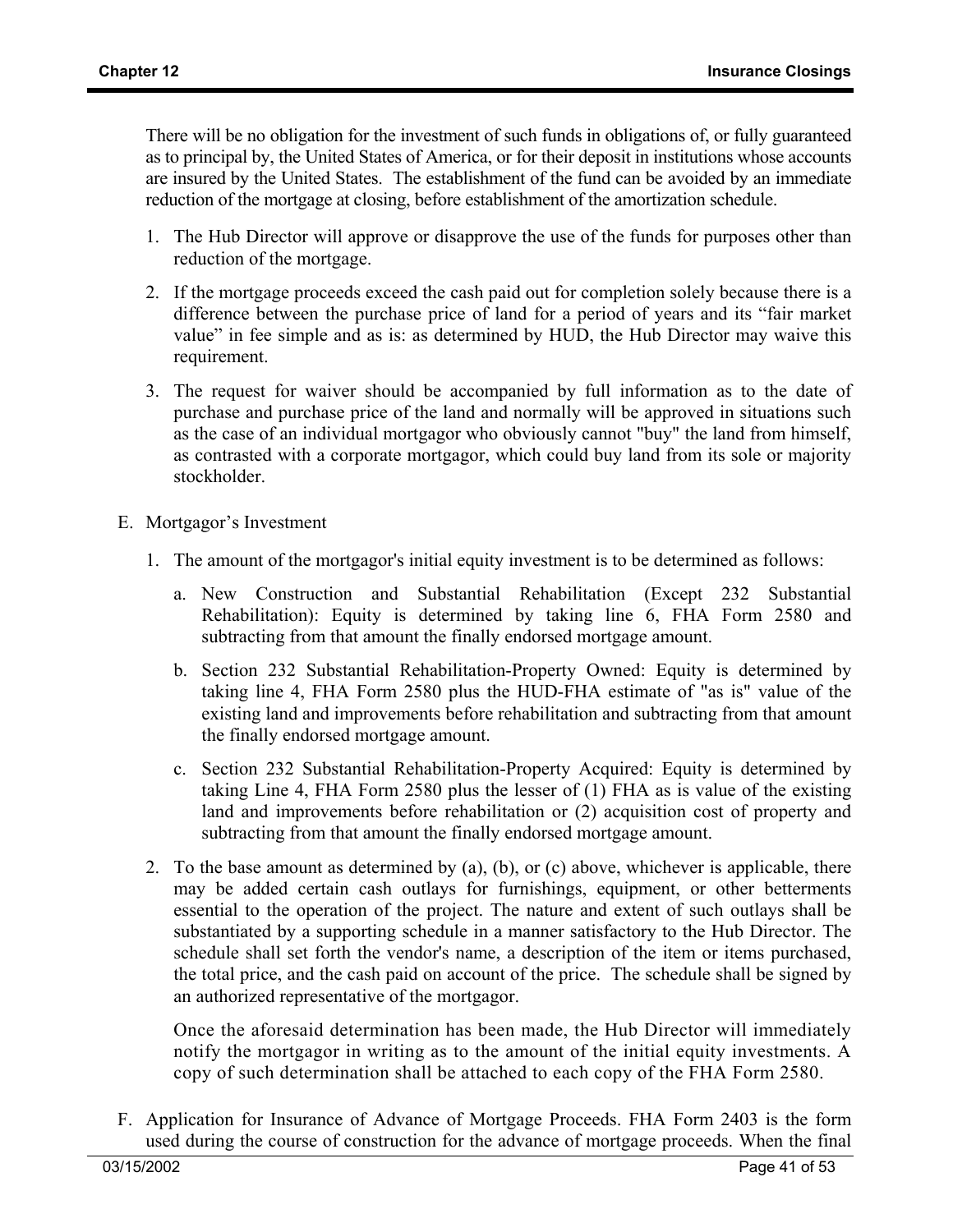advance is in order, the mortgagee and the mortgagor will execute the completed form, and the form will be submitted by the mortgagee in triplicate. The form shall be accompanied by: (1) a completed Contractor's Requisition, FHA Form 92448, signed by the contractor and the architect; and (2) a final as-built survey.

- 1. The survey accompanying this request must show the exact location of all buildings, water, sewer, gas and electric mains, and all easements for such existing utilities. It must be prepared by a licensed surveyor who must include a certification in the format set out in HUD Form 92457, Surveyor's Report.
- 2. If no items of on-site construction are incomplete, type into the Certificate of Mortgage Insurance on FHA Form 2403, in the space provided for the amount of the escrow deposit, the word "None". If items of on-site construction are incomplete and an escrow deposit (in accordance with paragraph 12.2.3B) is in order, attach to FHA Form 2403 an itemized list of incomplete items; and type into the Certificate of Mortgage Insurance, in the space provided, the amount of the escrow deposit required for completion of incomplete items.
- 3. On ascertaining that the advance will be the final advance of mortgage proceeds, the Hub Director will determine whether:
	- a. Any items of on-site construction are incomplete;
	- b. Any off-site facilities are incomplete;
	- c. Any revisions are required in connection with hazard insurance; and
	- d. The necessary chattel mortgage has been submitted;

The Hub Director will be guided accordingly.

- 4. Following execution of FHA Form 2403, the Hub Director will forward the executed original to the mortgagee, with necessary attachments listing incomplete items, if any. If the FHA Form 2403 is for final advance of mortgage proceeds, at the time the Field Office Director returns the Form to the mortgagee, the mortgagee's attention must be called to the proviso in the "Certificate" section of the Form concerning the fact that this last advance shall not be considered insured until the occurrence of the events set forth in such proviso. An executed copy will be filed in the Washington docket, and one copy will be forwarded to the Hub Director.
- 4. In accordance with the Certificate of Mortgage Insurance, it is then the responsibility of the mortgagee to submit a completed Request for Final Endorsement of Credit Instrument, Form 92023, with the credit instrument and any necessary escrow agreement. It is desirable, however, that the Hub Director in forwarding the completed Form to the mortgagee, call to the mortgagee's attention such additional submissions as are required, and at the same time forward to the mortgagee copies of HUD Form 92023 and, if necessary, Escrow Deposit Agreement, FHA Form 2456.

### **12.2.6 Final Endorsement**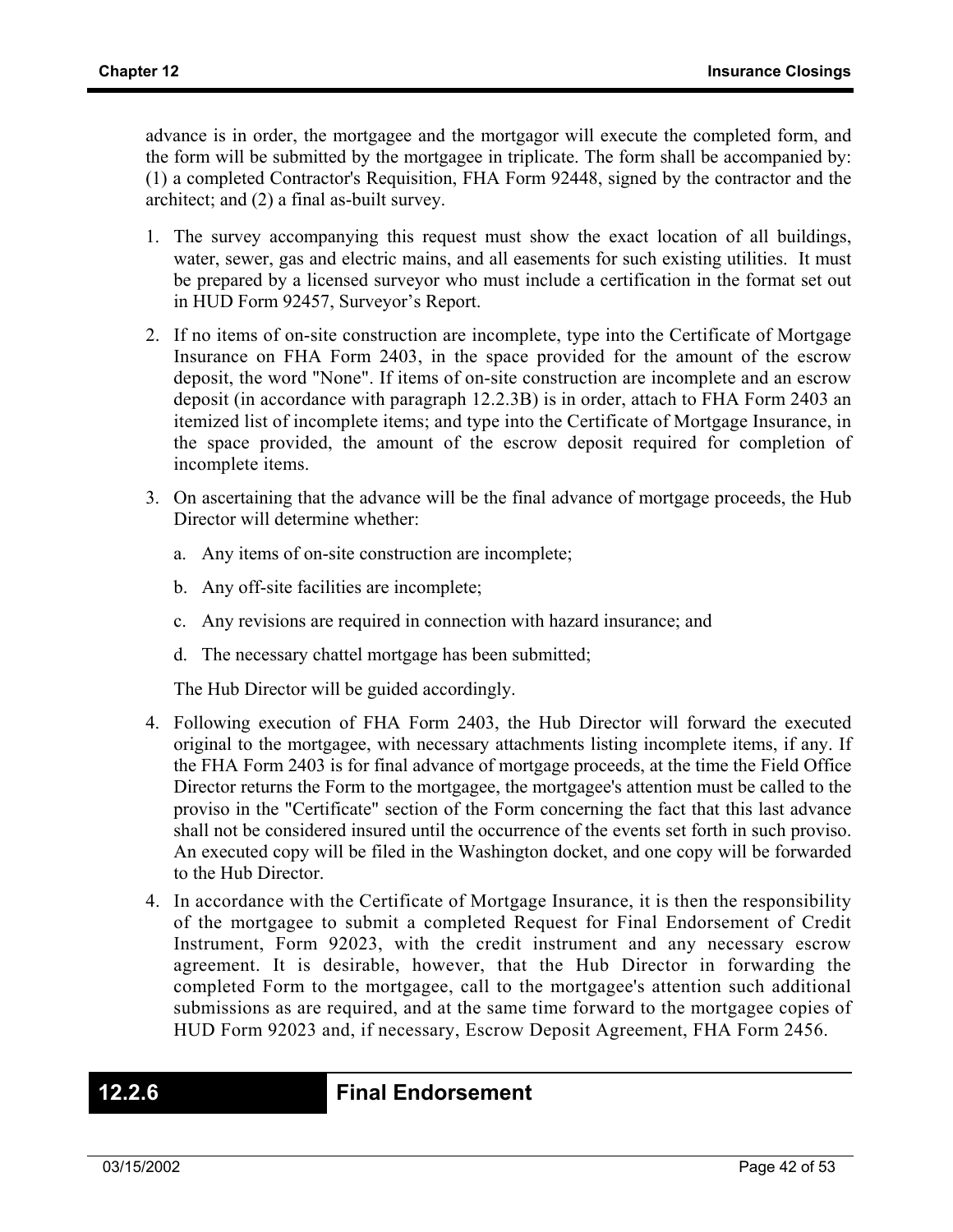- A. Request for Final Endorsement of Credit Instrument, HUD Form 92023. After receipt by the mortgagee of approval of a final advance, HUD Form 92023 completed and executed by the mortgagor, mortgagee, and general contractor, must be submitted in duplicate, with the original credit instrument and, if required, three conformed copies of Escrow Deposit Agreement, FHA Form 2456.
	- 1. On receipt, HUD Form 92023 will be checked against each previously approved FHA Form 2403 to determine that the amount of each advance is correctly stated and that the total shown on the HUD Form 92023 equals the total of all advances. If any error is found, the form will be returned to the mortgagee with an explanation of the correction required. The inclusion of an amount advanced by the mortgagee to the mortgagor from escrow funds required for completion of the project is a common source of error, and it is important that such amounts be excluded from HUD Form 92023. When reviewing this form, the Hub Director should examine the title evidence submitted prior to final closing to confirm the certification by the mortgagor as to items of outstanding indebtedness.
	- 2. Particular attention is directed to the required certifications by the mortgagor and the general contractor with respect to their obligations and the penalty provided by law for misstatements. HUD Form 92023, as revised, requires in every case a full disclosure by both the mortgagor and the general contractor of all outstanding unpaid obligations. Sufficient funds from the final advance of mortgage proceeds should be placed in escrow with the mortgagee or with an escrow agent for disbursement to satisfy all unpaid obligations disclosed on HUD Form 92023 and attachments. Such funds are to be released from escrow only upon the mortgagee or escrow agent being furnished with simultaneous acknowledgment of payment by the general contractor and/or appropriate subcontractor or materialmen. However, in all cases the Hub Director shall proceed as follows:
		- a. Mortgagors shall be advised that all unpaid obligations contracted in connection with the acquisition of land, purchase of property, construction of the project, or the mortgage transaction shall without exception be reported on HUD Form 92023 as required by the Certificate of the Mortgagor. Likewise, General Contractors shall be advised that all unpaid obligations contracted in connection with the construction contract shall be reported on HUD Form 92023 as required by the Certificate of the General Contractor.
		- b. The unpaid obligations of the mortgagor listed under b and c of paragraph 2 of the Certificate of the Mortgagor on HUD Form 92023 shall not exceed the amount of the final advance of mortgage proceeds. In the event that a HUD Form is received showing such an excess, it shall be returned to the mortgagor with the advice that the differences must be liquidated by cash payment or through the issuance of stock or a promissory note. A corrected HUD Form 92023 must then be submitted. If a promissory note is used, it must be on the proper HUD prescribed note form and no change in substance shall be permitted. Two copies of all notes should be obtained for filing in the Field Office and Washington dockets.
		- c. In any case where the amount of the unpaid obligations certified by the general contractor exceeds the amount certified as due the general contractor by the mortgagor, the Hub Director shall urge the prompt payment of such excess obligation. If there is an identity of interest between the mortgagor and the general contractor the Hub Director shall immediately notify the mortgagor that final endorsement will be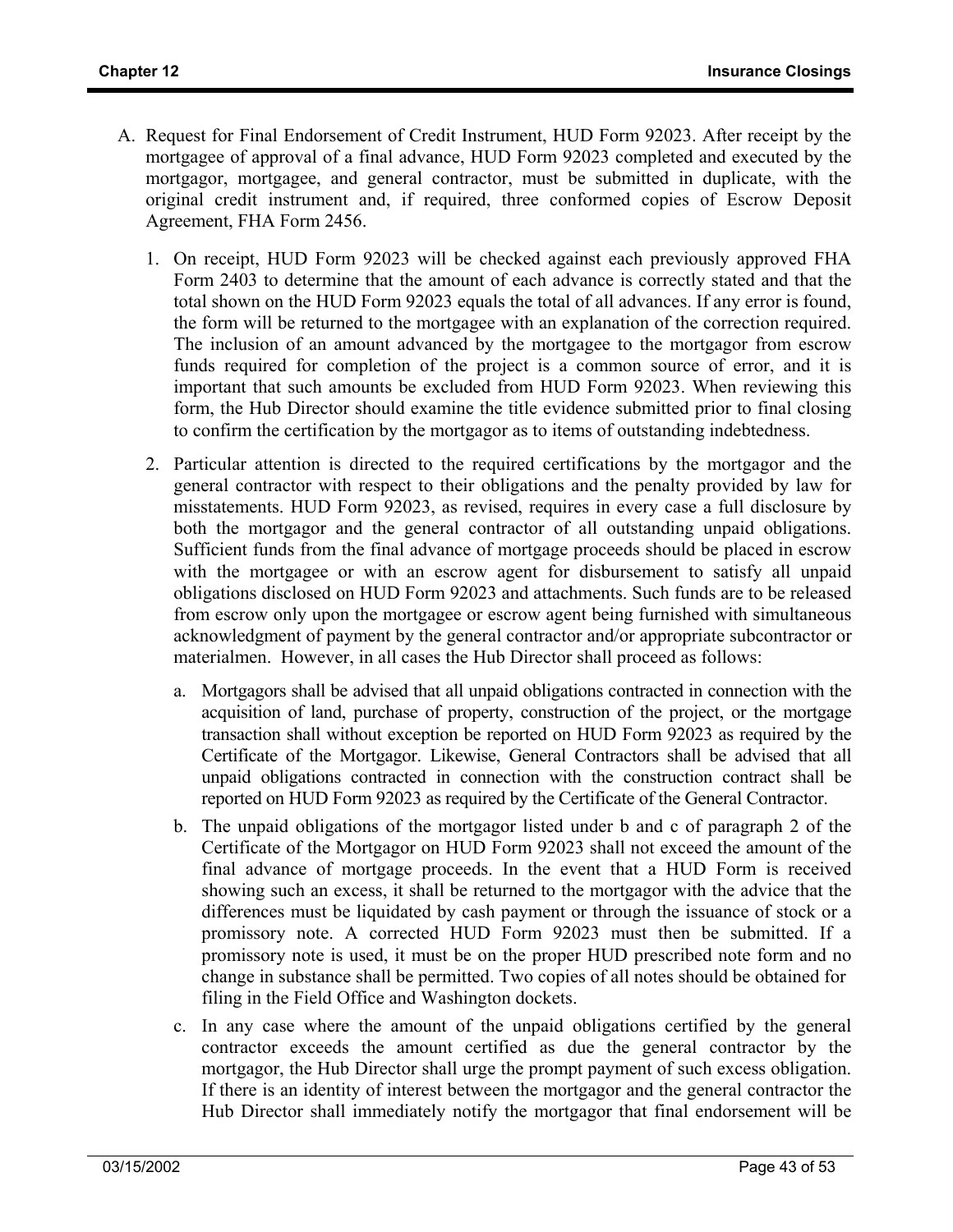withheld until evidence is furnished that sufficient cash is available to pay all outstanding obligations in full.

- d. When these forms are satisfactorily completed and submitted, it is in order to proceed with the final closing. The date of final endorsement will be the date the Field Office Director or his authorized agent affixes his signature to the credit instrument. The original of HUD Form 92023 will be filed in the Washington docket, the copy of FHA Form 2456 will also be filed in the Washington docket, and a conformed copy filed in the Field Office docket.
- e. Paragraph 3 of the Certificates of the Mortgagor and the General Contractor on HUD Form 92023 requires the submission of receipts for the payment of the reported unpaid obligations within prescribed time limits.
	- (1) If the receipts for reported unpaid obligations are not received by the deadline, it is the responsibility of the Hub Director to immediately make appropriate inquiry in writing.
	- (2) If the receipts for the payment of the reported unpaid obligations are not received within two weeks from the date of such inquiry, the Hub Director will take appropriate action.
- B. Amount of Endorsement. The credit instrument will be finally endorsed in an amount equal to the full amount of all insured advances to the mortgagor, as shown by the applicable HUD Form 92023, regardless of whether the final endorsement occurs before or after the commencement of amortization of the insured mortgage.
- C. Working Capital Deposit. One year after the construction contract completion date, the mortgagee shall be entitled to release any balance of the working capital deposit to the mortgagor (but only to the mortgagor.) The Hub Director is not required to approve or disapprove such action; but, if consulted, shall point out to the mortgagor and mortgagee that both should give careful consideration to the position of the mortgagor (percentage of occupancy, etc.,) and should point out, also that any release of such funds while a mortgage default exists will be the sole responsibility of the mortgagee. The mortgagee must also consider the provisions of Paragraph 6(a) of the Mortgagee's Certificate.
- D. Title Policy. The final title policy must be dated the same date as the date of the final endorsement of the Note.

## **12.2.7 Guarantee Following Completion**

A. Assurance of Performance under Guarantee. The Construction Contract, Form HUD-92442 or FHA 2442A, contains a guarantee against any defects due to faulty materials or workmanship, which appear within a period of one year following completion. The date of completion is defined in paragraph 12.2.1.C, above.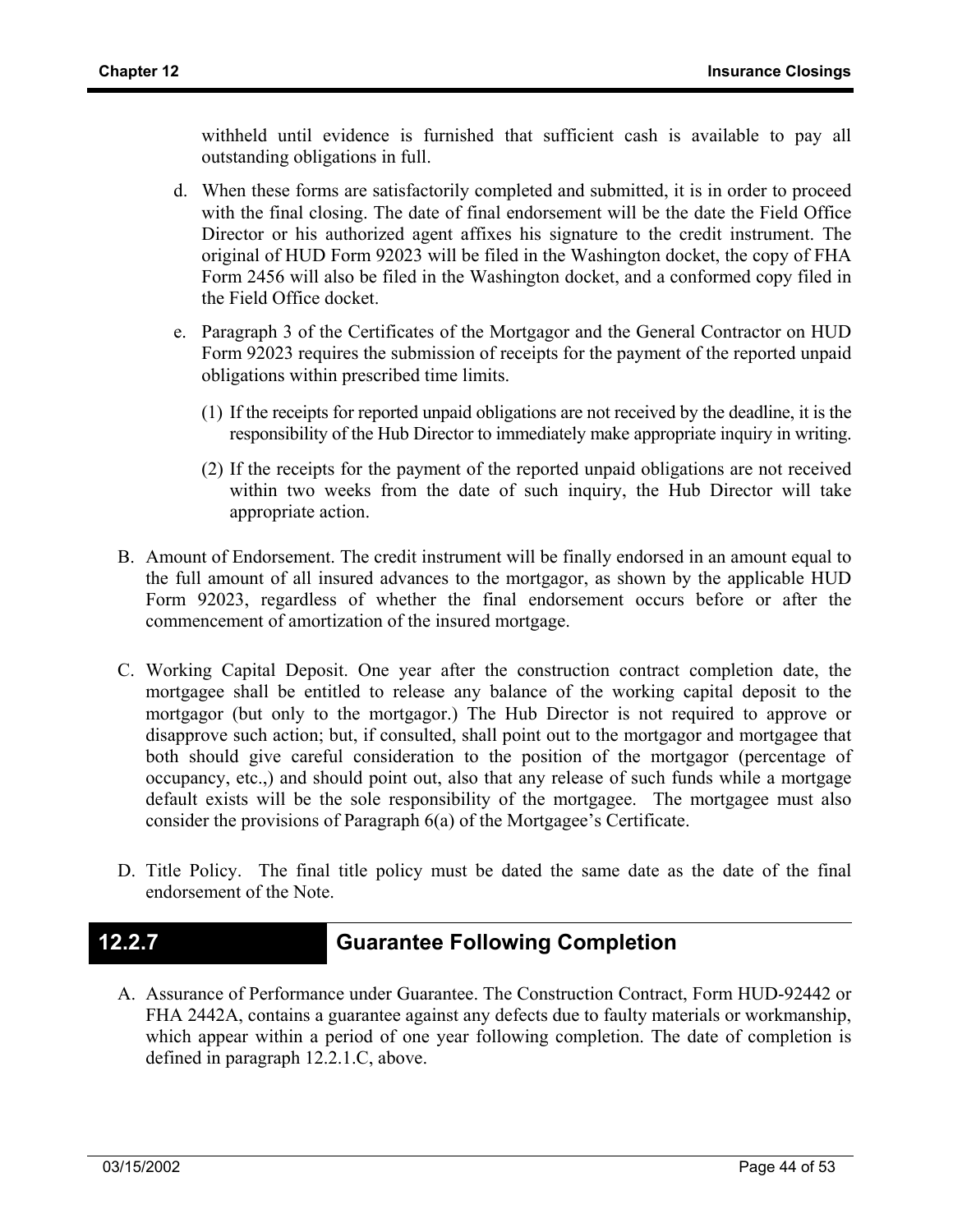- B. Cash Assurance. Upon final endorsement, if a Completion Assurance Agreement, Form HUD 92450, was used at initial closing, the remaining escrow funds may be released except for the following:
	- 1. An amount equal to the sum paid the general contractor pursuant to a Construction Contract - Cost Plus less the actual cost of construction as determined in the cost certification which amount shall be refunded to the mortgagor; and
	- 2. An amount equal to 2 1/2 percent of the total amount of the construction contract retained in an escrow for a period of fifteen months from the date of completion.

The 2 1/2 percent escrow shall be held to guarantee against defects in the construction due to faulty materials or workmanship or damage to the mortgaged premises resulting from such defects that become apparent within one year after the date of completion. The contractor's liability for such corrections is not limited by the amount of the escrow. In addition, the funds are to be kept separate from any escrow that may have been provided to assure completion of any incomplete construction items.

C. Other Assurance. If Form FHA 2452, Performance Bond-Dual Obligee, or the American Institute of Architect's Form AIA A311, Performance Bond, were used, no action is required as both instruments remain in effect for two (2) years from the date on which final payment under the construction contract becomes due. As part of this assurance, the surety will be required to perform when the general contractor fails to refund any overpayment to the Owner, a requirement of Article 3, Construction Contract-Cost Plus, Form FHA 2442A.

## **12.2.8 Distribution of Closing Instruments**

- A. Chronology of Mortgage Transaction. At final closing, the Hub Director will be responsible for the preparation of two copies of Form FHA 260, Chronology of Mortgage Transactions, and the Closing Memorandum, Form FHA 290, and to promptly send these forms to the Office of the Comptroller in Headquarters. In addition, a copy of the chronology will be filed in both the Field Office Docket and the Washington Docket.
- B. Preparation of Washington Docket. Immediately upon final endorsement of the credit instrument (regardless of whether there are any funds in escrow) the Hub Director will require preparation of a permanent Washington Docket. The forms and documents to be filed in it and instructions for its preparation are given in FHA Form 2471, Contents of Washington Docket.
	- 1. As the availability of the Washington Docket is necessary for the adjustment of the mortgage insurance premium account and for routine preparation of the amortization schedule by the Multifamily Insurance Operations Branch, the following documents will be required:
		- a. Insured Advances
			- (1) Closing Memorandum (HUD Form 290)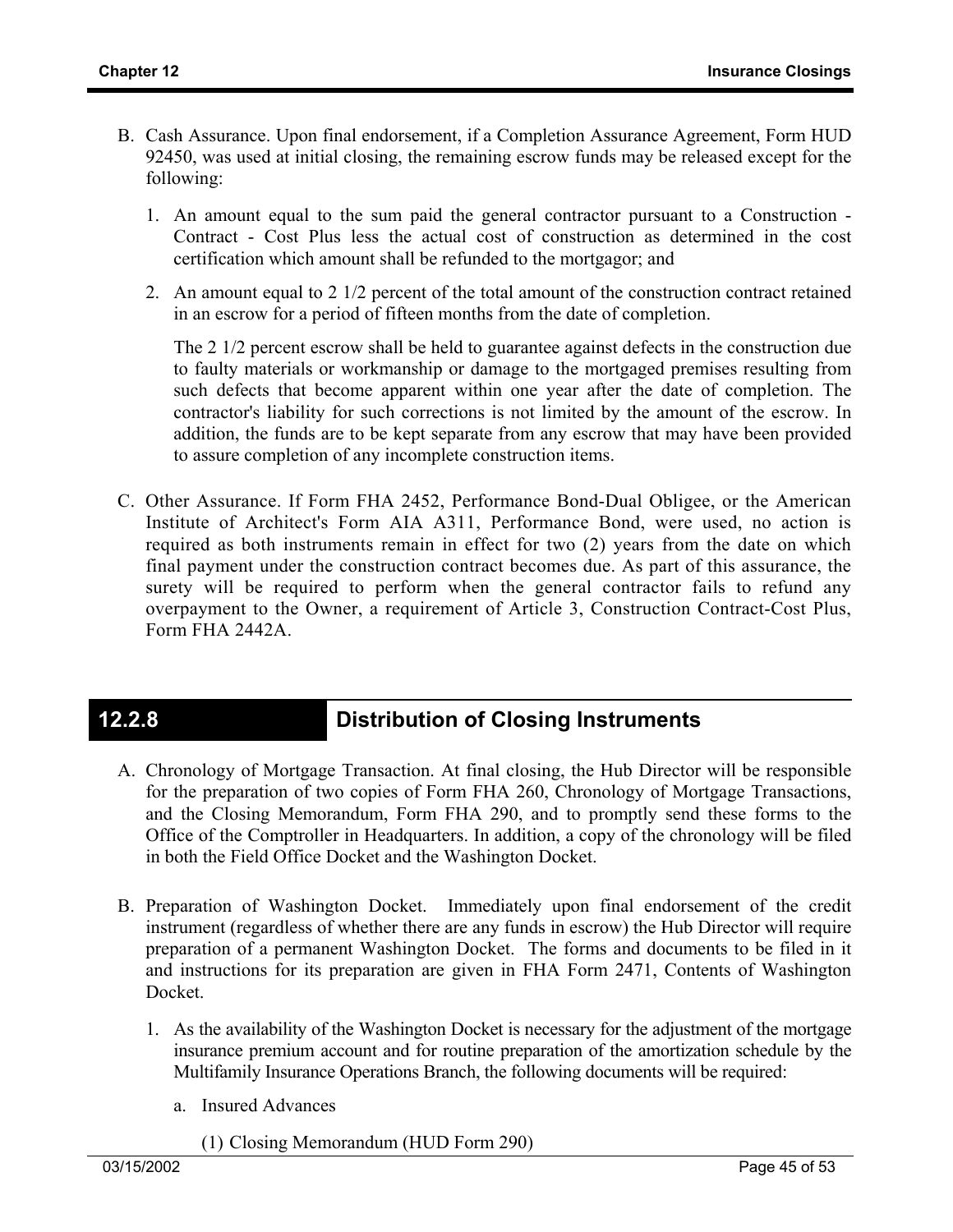- (2) Copy of Note
- (3) Copy of any Modifications
- (4) Schedules of Advances (HUD Form 92023)
- b. Insurance Upon Completion
	- (1) Closing Memorandum (HUD Form 290)
	- (2) Copy of Note
	- (3) Copy of any Modifications
- 2. If submission of the Washington Docket is delayed for any reason, separate requisition of amortization schedule must be made by the Field Office pursuant to instructions in Paragraph 12.2.9.A.
- C. Mailing of Washington Docket. Immediately following preparation of the Washington Docket, it will be forwarded to the Chief, Records Management HOAMP, Department of Housing and Urban Development, Room B264, 451 Seventh Street, S.W., Washington, DC 20410. The Comptroller will be responsible for recordation and safekeeping.
- D. Preparation of Field Office Docket. After preparation of the Washington Docket, all remaining original and duplicate material, except those covered in Paragraph 12.2.8.D, will be filed in the Field Office Docket. The contents of the Field Office Docket are to remain in chronological order.
	- 1. Correspondence may be fastened to the left side of binder.
	- 2. When a project is of such size as to make arrangement in one binder bulky, auxiliary binders will be made. The binder will be designated No. 1, No. 2, No. 3, etc., and the No. 1 binder will indicate the total number of binders.
	- 3. None of these binders or their contents may be destroyed before termination of mortgage insurance, nor shall recommendation be made to the National Archives for their destruction without prior approval of the Director,
- E. Material Not In Washington or Field Office Dockets. The master set of drawings and specifications, and copies of all approved Construction Changes, FHA Form 2437, are not to be placed in either docket, but are to be handled as follows:
	- 1. Retain in the Field Office until expiration of the one-year guarantee period under the construction contract.
	- 2. After expiration of the one-year guarantee period review statements for completeness and so certify on FHA Form 2488.
	- 3. After review, integrate each set of plans, specifications and change orders in a tightly rolled bundle with the plans on the outside. Tie securely with twine at each end. Paste FHA Form 2488 securely on one end of the rolled bundle.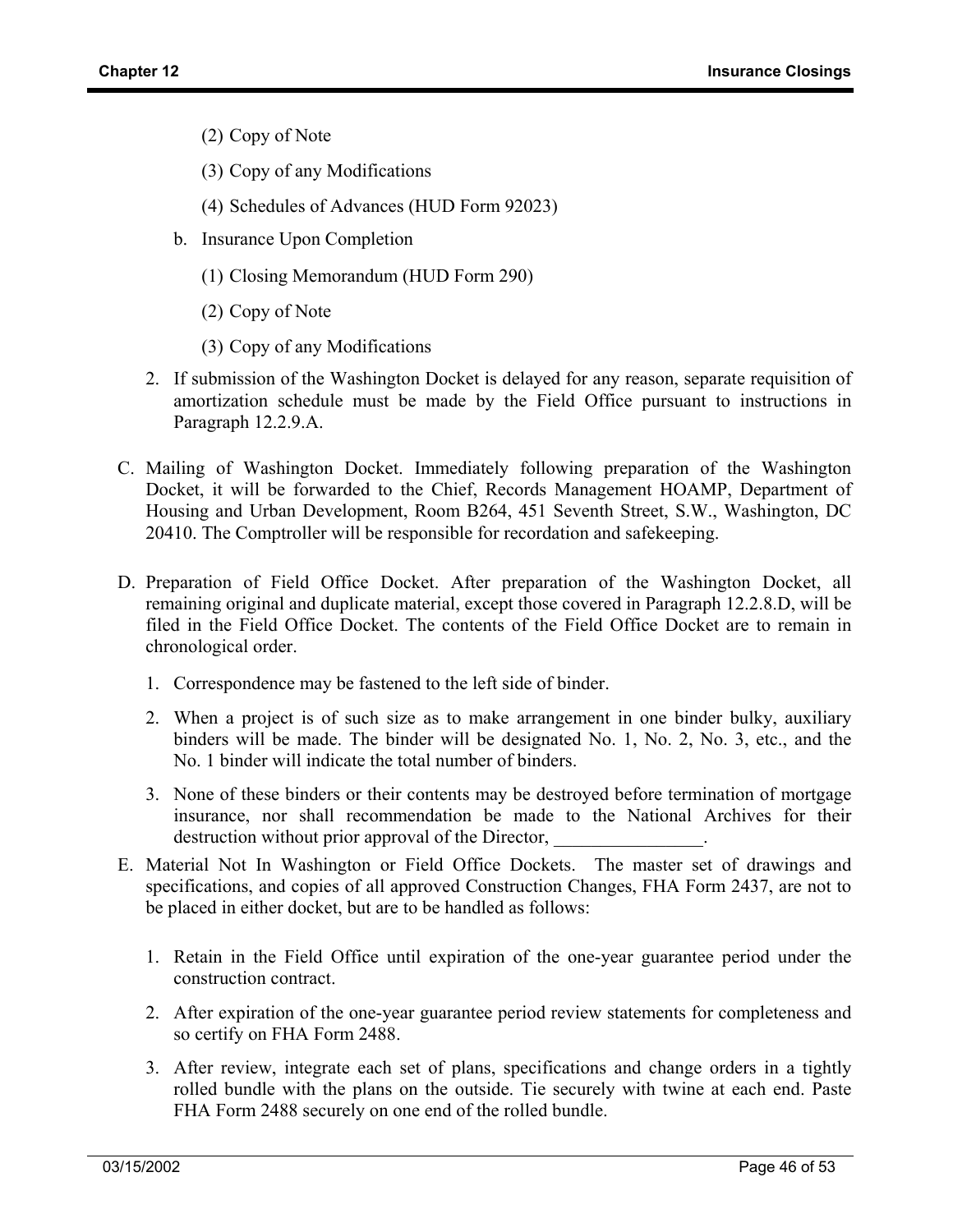- 4. Forward to the regional Federal Records Center in accordance with Records Control Schedule, FHA 1, Item 5. This schedule provides for reasonable accumulations, on a once a year basis.
- F. Legal Docket. The HUD closing attorney may also require material for a docket to be kept by the legal office.

### **12.2.9 Requisition for Amortization Schedules**

- A. Preparation of Schedules. Timely preparation of amortization schedules is necessary for the convenience of mortgagees and to avoid misunderstandings on their part as to amortization requirements. Upon receipt of the Washington docket, the Comptroller may proceed with preparation and distribution of schedules to the mortgagee and field office.
	- 1. If submission of the Washington docket is to be delayed, requisition for amortization schedule must be made by the Hub Director as follows: Immediately after final closing and insurance endorsement "Regulation for Multifamily Housing Mortgage or Loan Amortization Schedule", FHA Form 2409, will be prepared. When the required information has been entered on the Form and reviewed and the certification signed, it will be forwarded directly to the Multifamily Insurance Operations Branch, P.O. Box 44124, Washington, DC 20026-4124.
	- 2. FHA Form 2409 will be accompanied by copies of (1) the mortgage instruments (including any modifications thereof), (2) FHA Form 3307, Computation of Advance Amortization, (3) FHA Form-92580, Maximum Insurable Mortgage and (4) either FHA Form 2023, Request for Final Endorsement of Credit Instrument, or FHA Form 2455, Request for Endorsement of Credit Instrument - Certificate of Mortgagee and Mortgagor.
- B. Revision of Instruments. After final closing, revision of the terms or conditions of the insured mortgage will be governed by Paragraph 12.1.8.

# **12.3 Final Closing - Insurance Upon Completion**

## **12.3.1 Preparation for Closing**

Completion, for the purpose of closing the mortgage transaction, means that the project has been completed in accordance with the drawings and specifications, except for approved items of delayed completion covered by an acceptable escrow agreement, and the entire project has been accepted for occupancy by local authorities having jurisdiction and by the mortgagee and HUD-FHA. The procedure and instructions are set out in Section 12.2 above.

**12.3.2 Documents**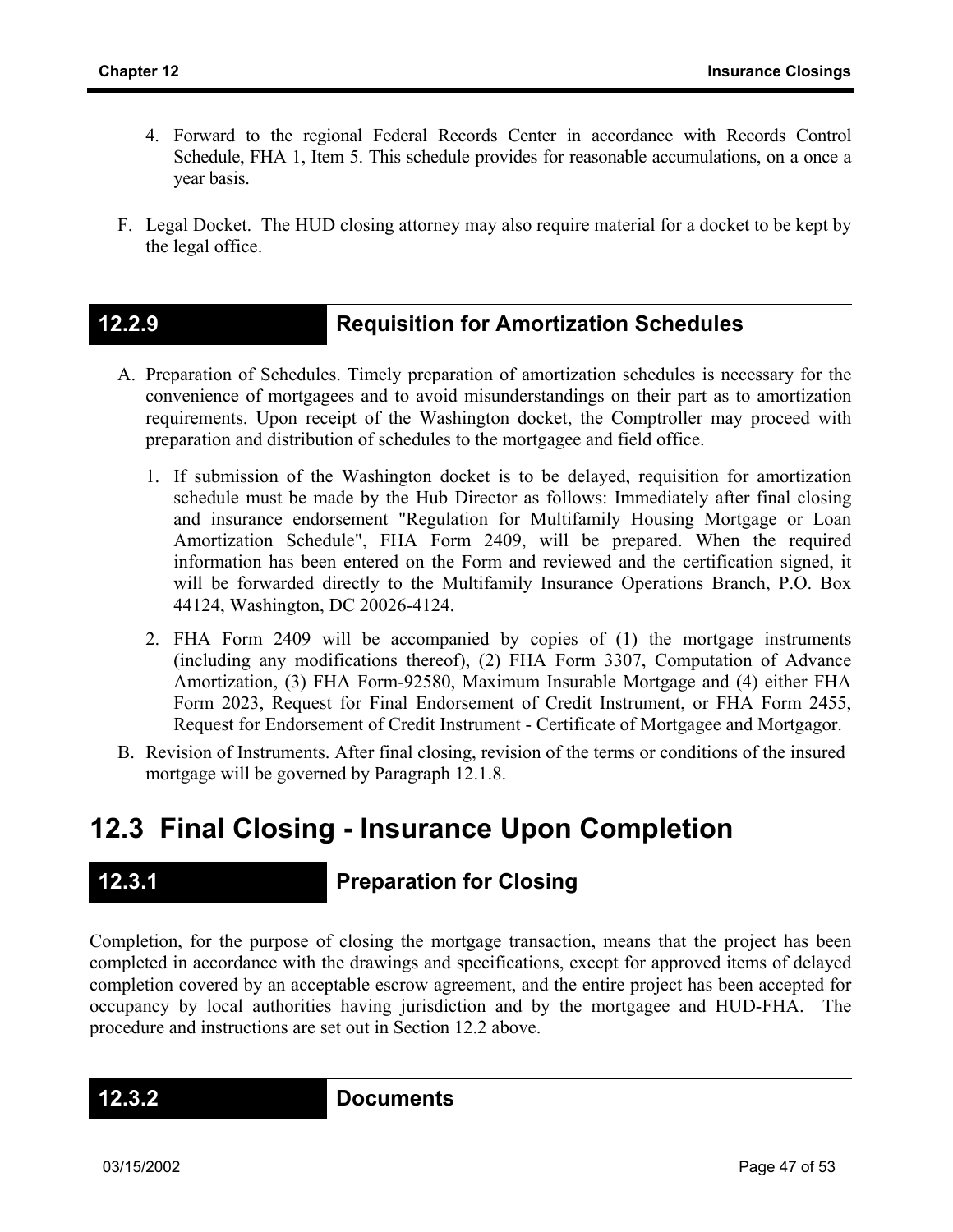The documents required at closing are, for the most part, listed in Appendix 12A and are largely selfexplanatory, except as discussed below.

- A. Mortgage Same as Paragraph 12.1.4.G, above
- B. Title Policy. Title evidence is to be continued to the date of endorsement of the credit instrument or recordation of the mortgage, whichever is later.
- C. Regulatory Agreement. Same as Paragraph 12.1.4.K, above.
- D. Assurance of Performance Under Guarantee. Before endorsement of the credit instrument, the mortgagor must furnish satisfactory evidence that the work of the a contractor is covered by a guarantee, running for a period of one year from the date of substantial completion, against defects due to faulty materials and/or workmanship. Performance will be assured by one of the following:
	- 1. Surety Bond: FHA Form 3259, Surety Bond Against Defects due to Defective Materials and/or Faulty Workmanship, by a surety on the accredited list of the U.S. Treasury and drawn in an amount not less than 10% of the cost of construction as estimated by HUD-FHA.
	- 2. Cash Escrow. A cash escrow equal to 2 1/2% of the principal amount of the mortgage, to be retained in escrow by the mortgagee for a period of one year.
- E. Collateral Agreements. See Chapter 8.
- F. Chattel Mortgage or Attorney's Certificate. Same as Paragraph 12.1.4.G.2, above.
- G. Mortgagor's Attorney's Opinion. Same as 12.1.6.I, above.
- H. Cost Certification. See Chapter 14.
- I. Advance Amortization Requirements. Same as Paragraph 12.2.4.B, above.
- J. Determination of Maximum Insurable Mortgage, FHA Form 2580. Same as Paragraph 12.2.5.A, above.
- K. Excess Mortgage Proceeds. Same as Paragraph 12.2.5.D except that the reference to FHA Form 3305 is to be read as FHA Form 3305A.
- L. Request For Endorsement of Credit Instrument. Certificate of Mortgagee and Mortgagor, FHA Form 2455. The procedure concerning outstanding obligations is the same as in Paragraph 12.2.6, above.
- M. Leaseholds. Same as Paragraph 12.1.4.E, above.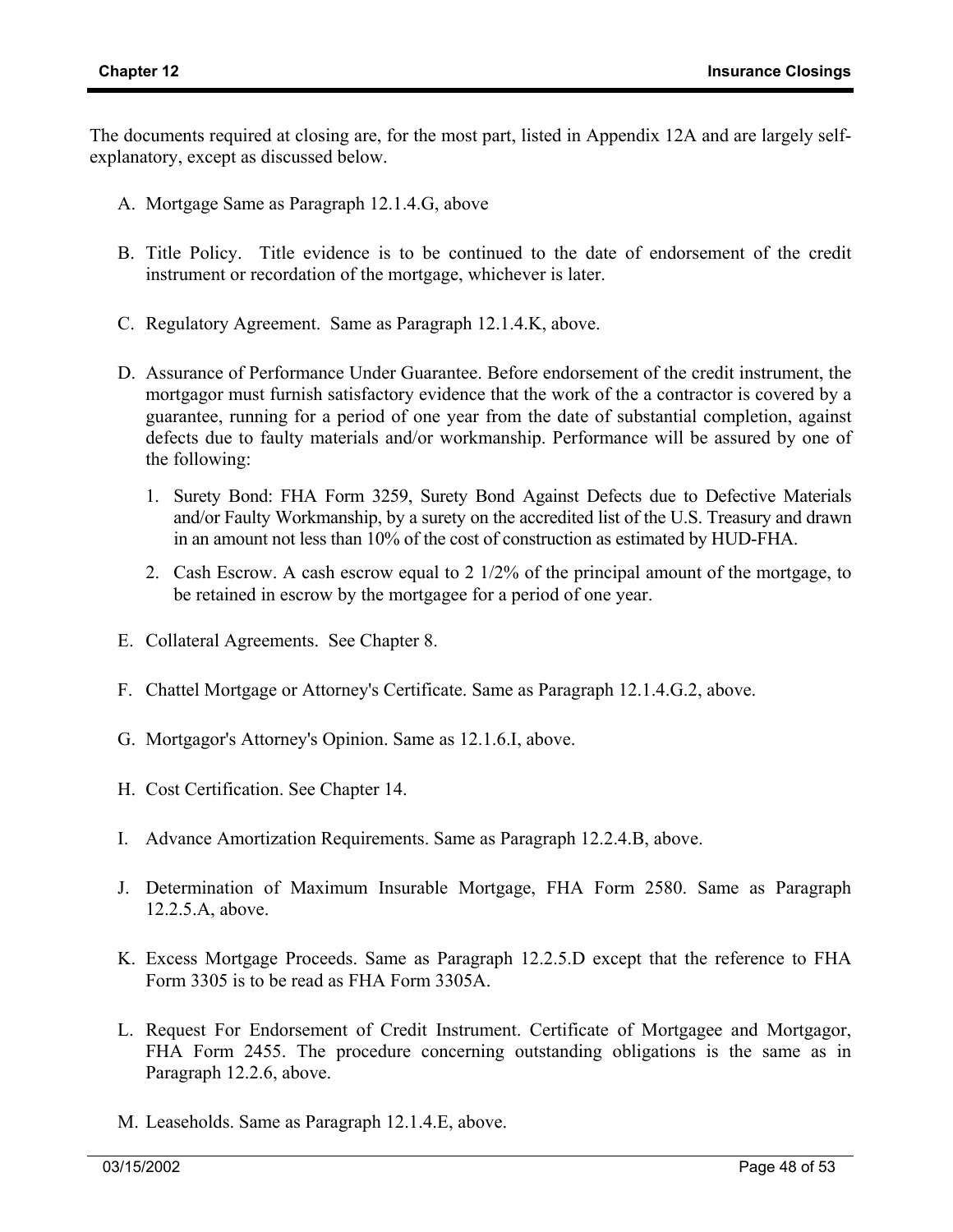- N. Operating Deficit. If an operating deficit was projected on FHA Form 92264, the sponsors, at closing, must provide for funds to meet the deficit in the manner set forth in Chapter 7. The commitment requirements concerning funding shall not be waived, in whole or in part, unless specifically approved by the Hub Director. Amendments or modifications between the dates of start of construction and closing may not be waived without prior written approval of the Hub Director.
- O. The Hub Director must assure that Labor Relations Staff have approved proceeding to final endorsement, and that, if required, deposits to the U.S. Treasury have been established as a condition of closing to ensure payment of wages.

## **12.3.3 Incomplete Facilities**

- A. Incomplete On-Site Facilities. Same as Paragraph 12.2.3, above.
- B. Incomplete Off-Site Facilities. All off-site sewer, water, electrical, and gas facilities must be completely installed and properly connected. Other off-site facilities such as streets, walks, curbs and gutters may be incomplete but safe, and adequate facilities for ingress and egress must be provided.
	- 1. In all cases involving incomplete facilities, the certifications of completion will be accepted only if they are accompanied with assurances satisfactory to the Hub Director that the incomplete facilities will be completed within a reasonable time after endorsement of the credit instrument.
	- 2. The type of assurance with regard to completion of facilities shall be one of the following:
		- a. Public Authority or Utility: An assurance by a public authority or public utility company that such authority or company will complete the facilities without cost to the mortgagor.
		- b. Cash Escrow: A cash escrow held by or under the control of the mortgagee in an amount equal to at least the HUD estimate of the cost of completion. The escrow must provide that the funds cannot be released to the mortgagor except upon completion of all facilities to the satisfaction of HUD. It must further provide that the mortgagee has the right to expend the funds to the extent available for completion of such facilities, or to use such funds to reduce the principal amount of the insured mortgage by applying such funds to the last maturing installments of principal, upon receipt from HUD of notice to do so at such time as, in the opinion of the Hub Director, completion of the facilities is being unreasonably delayed.

**12.3.4 Public Approvals**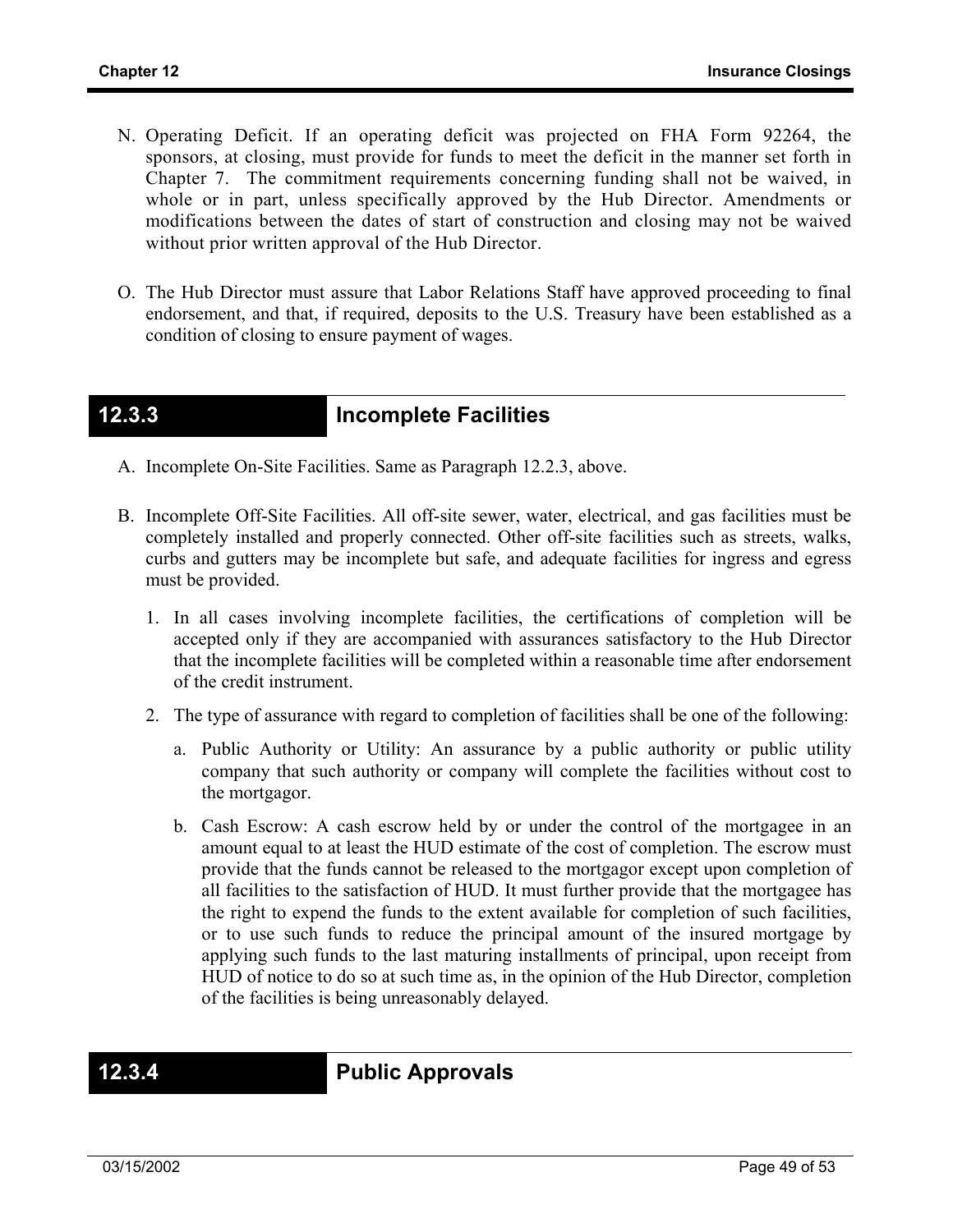It having been determined before issuance of the commitment that the proposed project will not violate zoning laws or regulations, no further evidence will be needed unless, before final endorsement of the credit instrument, questions or litigation have arisen in connection therewith. If so, the Hub Director or closing attorney will require submission of such additional evidence as, in his opinion, may be necessary to substantiate the fact that no violations are involved.

### **12.3.5 Endorsement Of Credit Instrument**

The Hub Director may consult with other HUD staff, including the HUD closing attorney, prior to endorsing the credit instrument. The Hub Director, however, is fully authorized to initially endorse the credit instrument (Mortgage/Deed of Trust Note) after the First Year's Mortgage Insurance Premium and Inspection Fee have been received and concluding that all requirements for closing have been met. In no event shall the Hub Director endorse the credit instruments for an amount greater than the principal balance of the mortgage which would have been outstanding if all payments to principal due before the date of endorsement, (including required advance amortization payments if any) had been paid. Nor shall he endorse for insurance on a date after the first principal payment, until he has determined that all principal payments due have actually been made and the mortgage otherwise is current.

## **12.3.6 Revision Of Instruments Prior to Endorsement**

After commencement of construction, no commitment may be amended or reissued to permit any revision of terms or conditions of the mortgage which will result in any change in its principal amount (except as noted below), interest rate, or amortization provisions without the prior approval of the Hub Director. Any mortgage increase, if authorized, will be accomplished by an amended commitment.

### **12.3.7**

### **Chronology of Mortgage Transactions, FHA Form 260**

Same as Paragraph 12.2.7.D, above.

## **12.3.8 Distribution of Closing Instruments**

Same as Paragraphs 12.2.8.A, above.

## **12.3.9 Requisition for Amortization Schedule**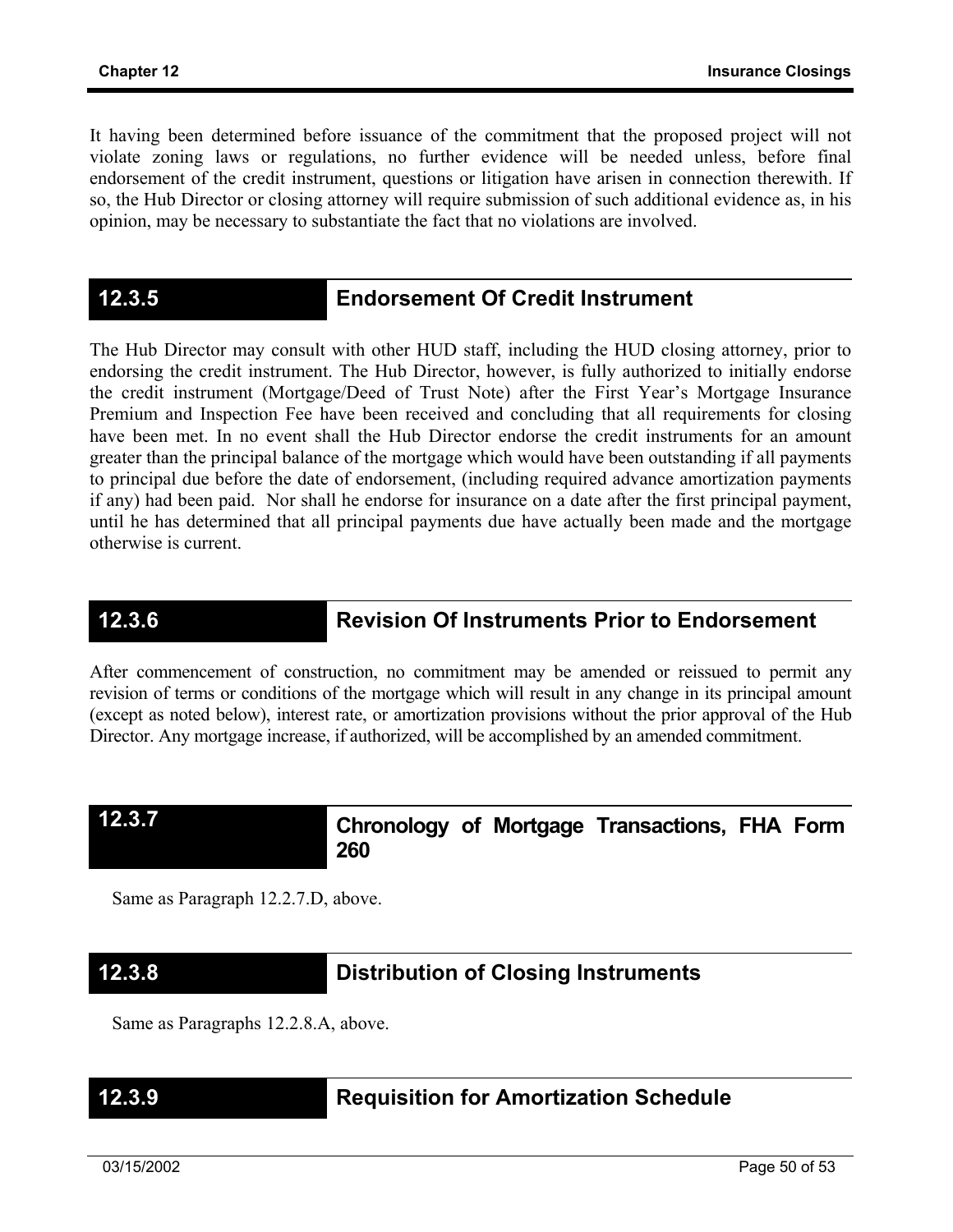Same as Paragraph 12.2.9, above.

Acquisition of an existing project or refinance of existing indebtedness may be achieved through HUD's Section 223(f) program and may involve limited repairs and improvements to the project.

### **12.4.1 Closing Requirements**

The requirements of paragraphs 12.1.1 to 12.1.13and 12.1.15 apply to section 223(f) closings except for such requirements as may apply exclusively to the insurance of construction advances.

## **12.4.2 Closing By Mail or Escrow**

The mortgagee may submit the final, executed, closing documents (including the title policy) by mail or other delivery to the HUD closing attorney, to achieve closing without the need to be present in the HUD office if the HUD closing attorney determines such closing is appropriate under the circumstances of the particular case. The HUD attorney will review them to determine whether they are complete and in compliance with HUD requirements. If so, the HUD attorney will so notify the mortgagee and will obtain the endorsement of the promissory note by the appropriate HUD official. The mortgagee must make appropriate arrangements for handling of the original promissory note, both before and after endorsement.

## **12.4.3 Handling Of Administrative Requirements**

HUD, and its closing attorney will take cognizance of any document(s) in proper form and content which are submitted during any stage of processing the HUD firm commitment and preparation for closing; such documents need not be resubmitted at closing.

## **12.4.4 Attendance At Closing**

For the convenience of all parties, authorized agent(s) and signatories of HUD (housing officials) will be present or at all necessary times during the closing.

## **12.4.5 Closing Forms**

There is no so-called "initial" closing/FHA endorsement because HUD does not insure advances from a construction loan. Instead, there is one closing at which FHA endorses only the "total sum" portion of the panel on the mortgage note. Many of the basic closing requirements for insurance of advances are the same or similar to those for insurance upon completion. Those that differ are discussed below.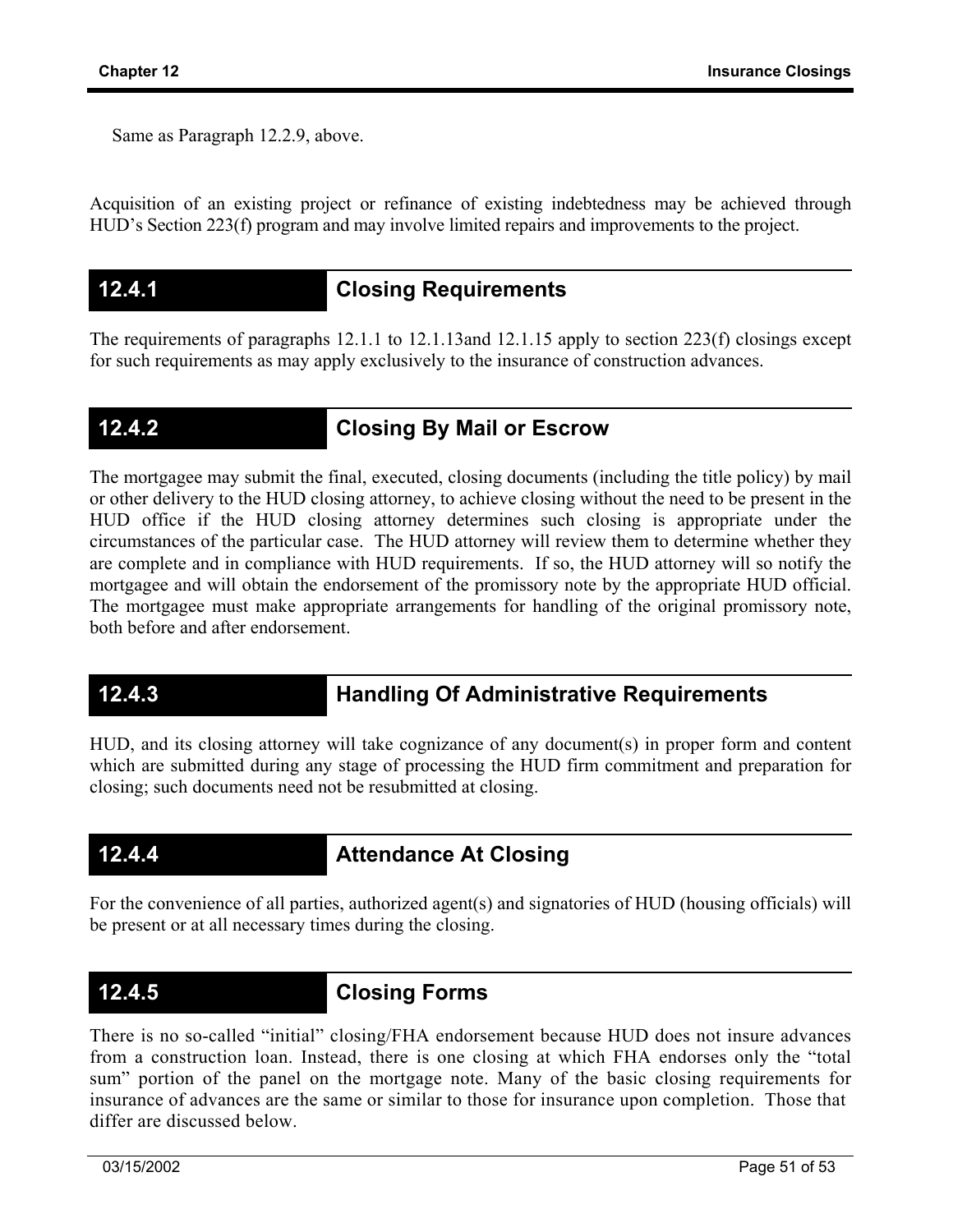A. Mortgage note. The prepayment provisions for the section 223(f) program (excluding loans insured under Section 232 pursuant to Section 223(f)) differ slightly from those in the section 221(d)(4) program. Section 223(f)(3) of the national housing act, 12 U.S.C.A. § 1715*n*f3 provides for a five-year prepayment prohibition, except under certain, specified circumstances. Consequently, the following provision must be included in the note in addition to any other prepayment restriction permitted under Paragraph 12.1.4.H.2:

The indebtedness evidenced by this Note may not be prepaid in whole or in part, for a period of five years from the date of endorsement here of, except where the express written approval by HUD is obtained and written approval is expressly based upon the existence of one of the following:

- 1. The mortgagor has entered into an agreement with the commissioner to maintain the property as rental housing for the remainder of the specified five-year period;
- 2. The commissioner has determined that the conversion of the property to cooperative or condominium ownership is sponsored by a bona fide tenants' organization representing a majority of the households in the project;
- 3. The commissioner has determined that continuation of the property as rental housing is unnecessary to assure adequate rental housing opportunities for low- and moderateincome people in the community; or
- 4. The commissioner has determined that continuation of the property as rental housing would have an undesirable and deleterious effect on the surrounding Neighborhood.
- B. Evidence of zoning compliance. (If a zoning endorsement to the title insurance policy is obtained, HUD may choose not to require additional evidence that the project complies with local zoning requirements.)
- C. Assurance of funds to meet operating deficits (if prescribed by the HUD firm commitment). For all facilities for which delayed completion of repairs will postpone or interrupt occupancy or income for any period, an additional deposit must be made to the operating deficit account.
- D. Occupancy Certificate. Not required as long as there has not been any new construction.

## **12.4.6 Additional Closing Documents**

In addition to the items listed in Paragraph 12.4, the following documents are required for section 223(f) projects:

A. Additional documentation of authority/amendment of organizational documents. The mortgagor's organizational documents must be amended, if necessary, to include the HUD required provisions. If the mortgagor's organizational documents require prior consent of or notice to the principals in the mortgagor entity for any proposed refinance, evidence of compliance therewith should be submitted.